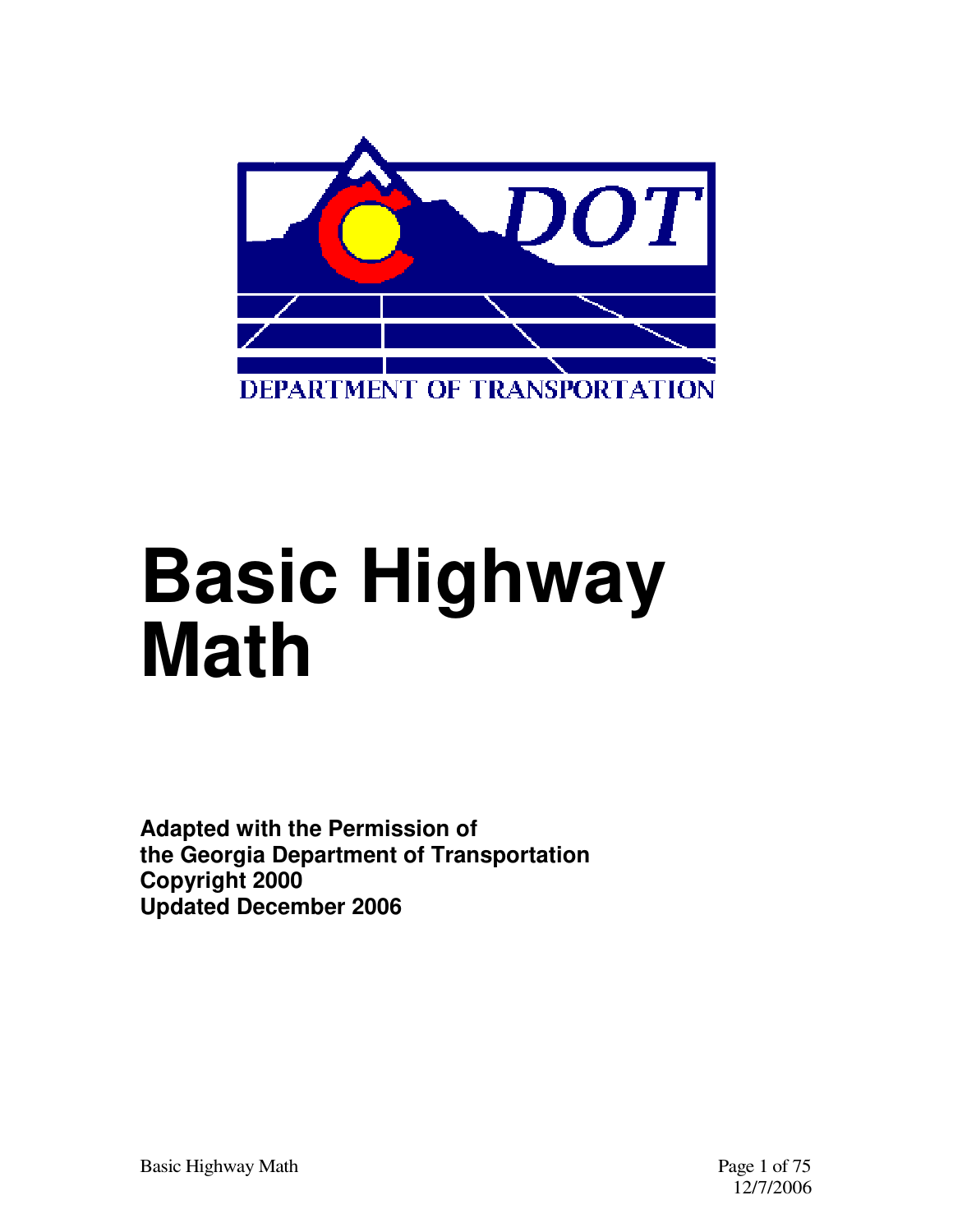# **BASIC HIGHWAY MATHEMATICS**

There is a great deal of mathematics used in the construction field. Each day you must use arithmetic, algebraic, and geometric skills in your work. The purpose of this book is to teach you, in the most readable way, the mathematical skills needed for your job. The book is not designed to teach you mathematical theory, but rather to increase your proficiency in these skills.

This book is designed as a programmed text. The material is presented in simple steps and the entire idea is formulated by doing each of these steps. For this reason, you are asked to do each of the steps sequentially and not to skip over any of the sections within a unit. If any material is not clear after going through it one time, you should go back through the material again to reinforce your learning. You may use a calculator in working the problems and also use any texts that may help you enhance your learning.

Many units have a pre-test which allows you to determine whether you need to review the material presented in that unit. Some units also have supplementary problems that will allow you to practice the skills that you learn in the unit.

#### **TABLE OF CONTENTS**

#### **UNIT I: Whole Numbers and Fractions**

Introduction Addition of Fractions Subtraction of Fractions Multiplication of Fractions Division of Fractions Mixed Operations

#### **UNIT II: Decimals**

**Introduction** Addition and Subtraction of Decimals Multiplication of Decimals Division of Decimals

#### **UNIT III: Mixed Operations: Fractions and Decimals**

Conversion of Fractions to Decimals Problems Involving Fractions and Decimals Grouping Using Parentheses

#### **UNIT IV: Formula Evaluation**

Introduction Geometric Shapes and Formulas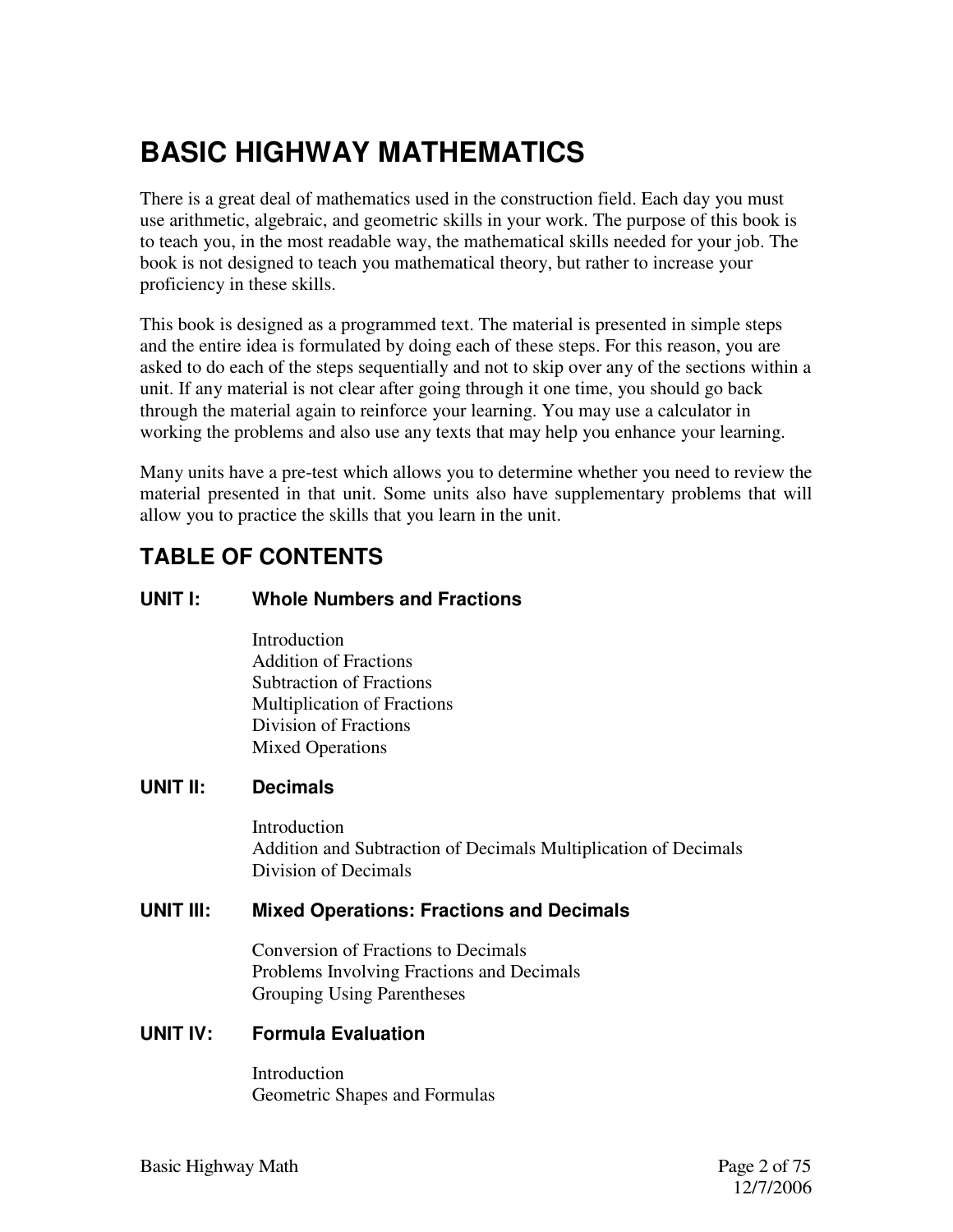#### **UNIT V: Techniques of Algebra**

Introduction Solution of Equations

#### **UNIT VI: Ratio and Proportion**

Introduction Solving Proportions Applications

#### **UNIT VII: Percentage**

Introduction Applications of Percentages

#### **UNIT VIII: Angle Measurement**

Introduction Types of Angles Dividing Degrees into Minutes and Seconds The Measures of the Angles of Triangles Angles and Circles

#### **UNIT IX: Right Triangles**

Introduction Applications of the Pythagorean Theorem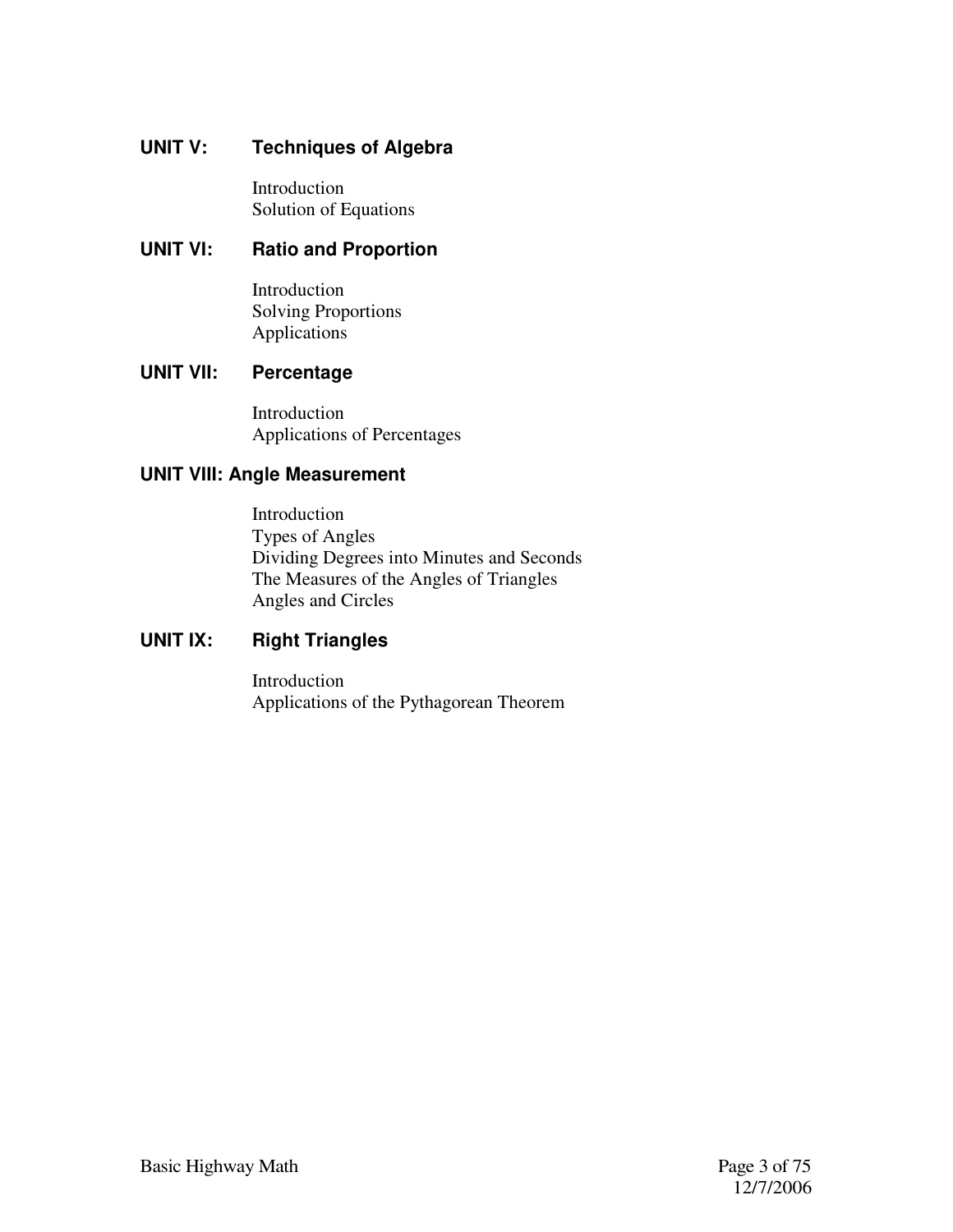# **UNIT I – WHOLE NUMBERS AND FRACTIONS**

It is possible that you will not have to study this Unit. Your answers to the following problems will determine your ability in working with whole numbers and fractions.

Solve the following problems:

1-1  $2 \frac{1}{4} + 5 \frac{3}{8}$ **1-2** 7 1/16 – 3 5/8 + 2 1/4 **1-3** 1 5/16 x 1 1/7 x 1 2/3 1-4  $3 \frac{3}{8} \div 2 \frac{1}{4}$ **1-5** 1 1/2 x 1 3/4 - 1 1/8 x 1 1/2 **1-6**  $3 \frac{1}{2} + 3 \frac{1}{2} \div 1 \frac{1}{5} - 4 \frac{1}{6}$ **1-7** 1 1/4 ÷ 1 1/8 x 1 1/2 **1-8**  $3 \frac{1}{4} \div 1 \frac{1}{5} - 1 \frac{1}{2} \times 1 \frac{1}{4}$ **1-9** 4 3/5 – 1 5/6 x 2 1/4 + 3 3/4

If you have eight or nine answers correct, go on to Unit II.

If you have less than eight answers correct, complete this unit.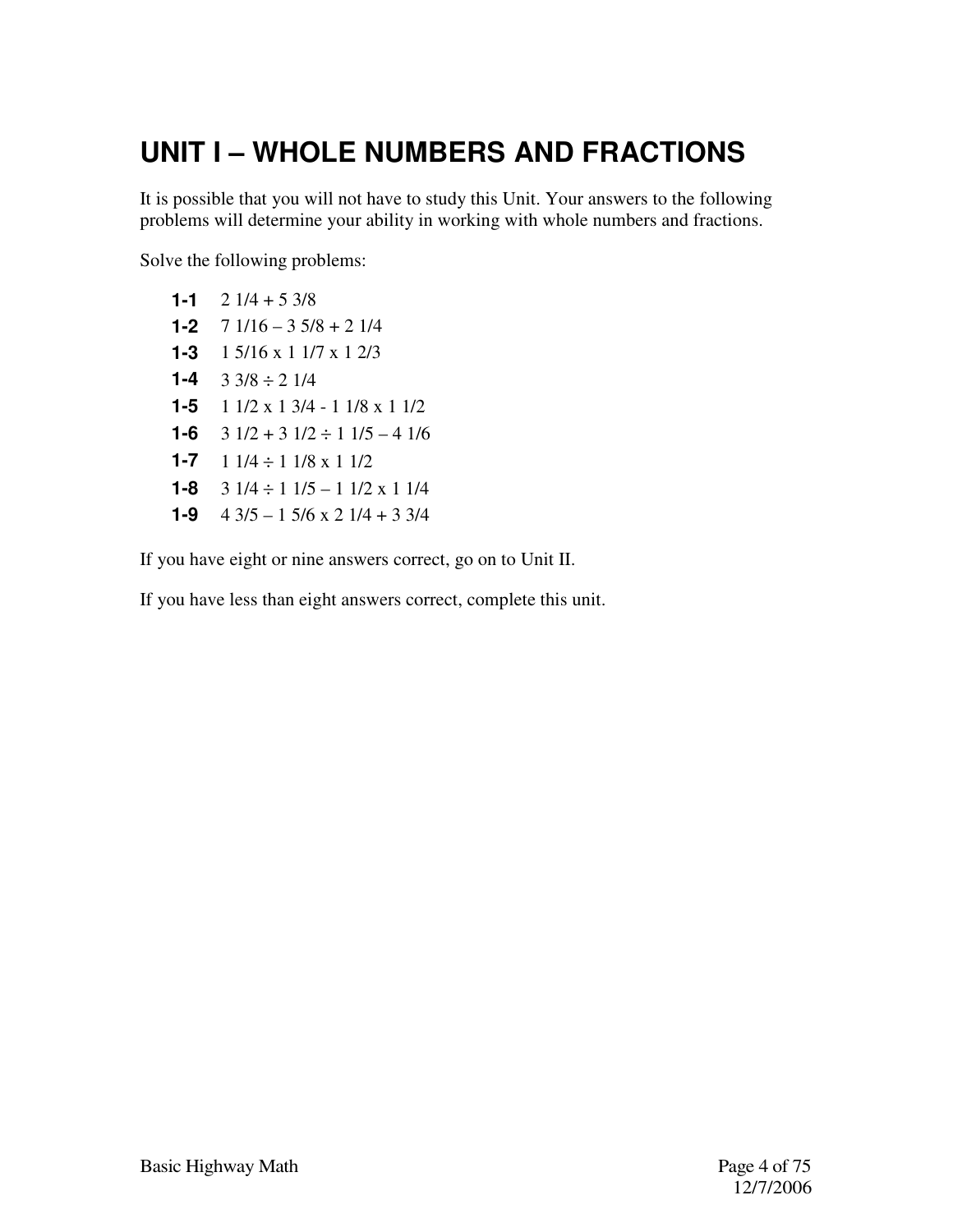## **A. Introduction**

The set of numbers consisting of 0, 1, 2, 3, 4, 5, and so on is called the set of whole numbers. The operations of Addition, Subtraction, Multiplication, and Division are applied to these numbers in a manner with which you are familiar; however, there are two ideas that you should review. These are greatest common factor and least common multiple.

Given a whole number larger than 0, you can always find one or more numbers that will divide evenly into it. Numbers that divide evenly into a given number are called the factors of that number.

**1-10** What are the factors of 16? **1-11** What are the factors of 24?

If you look at the factors of two or more whole numbers you can always find at least one number that is a factor of each number. These factors are known as common factors.

**1-12** What are the common factors of 16 and 24? **1-13** What are the common factors of 12, 18, and 24?

The largest of the common factors of two or more whole numbers is called the Greatest Common Factor (G.C.F.) of the numbers.

**1-14** Find the G.C.F. of 12, 18, and 24. **1-15** Find the G.C.F. of 8, 12, and 16.

If you multiply a given whole number by the numbers 1, 2, 3, 4, 5...and so on, you obtain the positive multiples.

**1-16** List the first ten positive multiples of 4. **1-17** List the first seven positive multiples of 6.

If you look at the list of the positive multiples of two or more whole numbers you can see that they have some multiples in common. These are called the common positive multiples of the numbers.

**1-18** Find three common positive multiples of 4 and 6.

The smallest of the common positive multiples between two or more whole numbers is called their Least Common Multiple (L.C.M.).

**1-19** Find the L.C.M. of 4 and 6. **1-20** Find the L.C.M. of 6, 9, and 12. **1-21** Find the L.C.M. of 7, 14, and 21.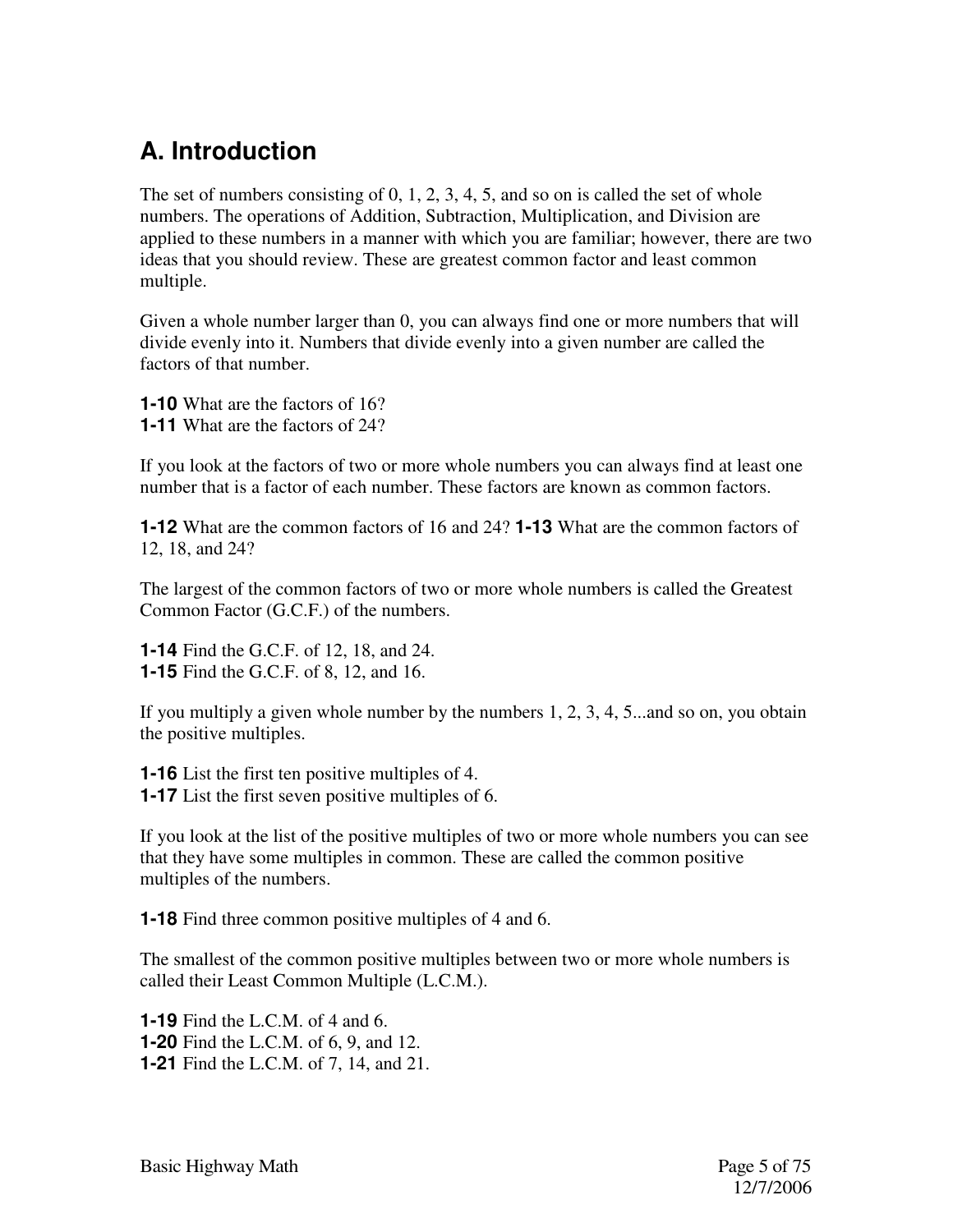With these ideas concerning G.C.F. and L.C.M., along with your knowledge of the other operations on whole numbers, you can solve many problems. However, the solutions to all problems are not whole numbers.

Suppose, for example, a road crew can pave one mile of highway in 2 hours and we want to know how much they can pave in 1 hour.

Is the set of whole numbers adequate to answer this question?

The answer is no, for we need to have some way of expressing a part of the whole. We call these expressions fractions.

The expressions 3/4, 7/8, 16/3, and 9/7 are fractions.

The top number is called the numerator, the bottom number is called the denominator, and the line represents division.

In particular, fractions are divided into three categories.

Proper Fractions: Examples of this type of fraction are 1/2, 4/5, 2/3, 1/8, and 31/32. As you can see, in this type of fraction the numerator is always less than the denominator.

Improper Fractions: In this type of fraction the numerator is not less than the denominator. For example, 3/2, 5/5, 9/4, 32/32, and 51/13 are all improper fractions. As you can see, the numerator is always greater than or equal to the denominator.

Mixed Fractions: A mixed fraction is a combination of a whole number and a fraction. Examples of these are 2 3/5, 9 4/11, 1 1/8, and 4 6/31. Note that these mixed fractions may also be written as 2-3/5, 9-4/11, 1-1/8, and 4-6/31. A smaller dash is used to denote this is a mixed fraction and not a subtraction operation.

#### **B. Addition of Fractions**

In order to add two or more fractions with the same (or common) denominator add the numerators and keep the denominators the same.

For example,  $1/5 + 2/5 = (1 + 2)/5 = 3/5$ .

**1-22** Add 3/16, 5/16, and 1/16 **1-23** Add 3/5 and 2/5 **1-24** Add 3/20, 1/20, and 11/20 **1-25** Add 3/24, 9/24, 1/24, and 5/24 **1-26** Add 2/9, 4/9, and 7/9 **1-27** Change 14/11 to a whole number or a mixed fraction. **1-28** Change 15/6 to a whole number or a mixed fraction. **1-29** Change 75/15 to a whole number or a mixed fraction.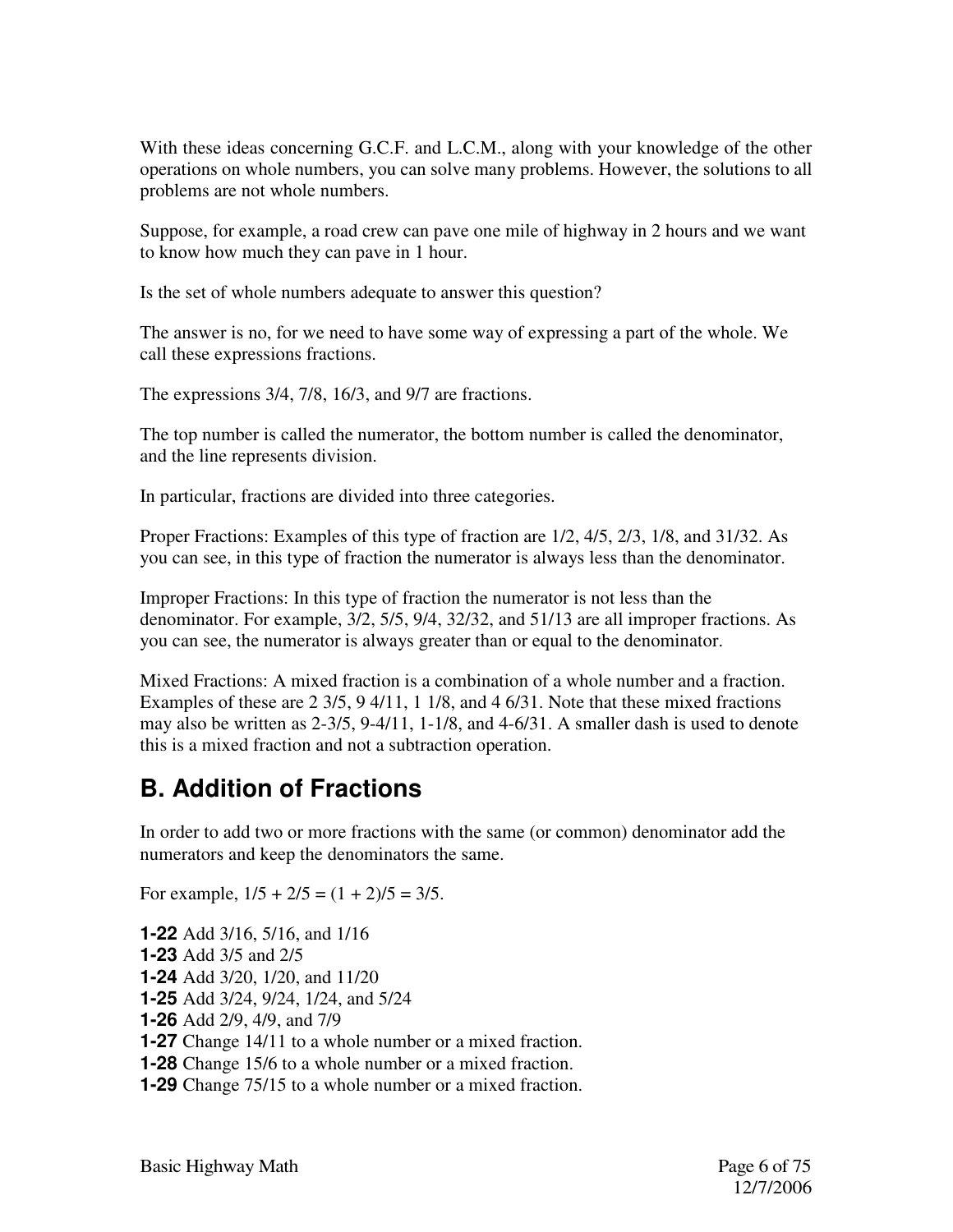**1-30** Add 27/32 and 17/32 **1-31** Add 71/100, 59/100, 41/100, and 61/100

You can also add combinations of whole numbers, mixed fractions, and proper fractions. Just add the whole numbers, then add the fractions, and simplify your answer.

**1-32** Add 2 31/100 and 3 19/100 **1-33** Add 2 4/5 and 3 2/5 **1-34** Add 2 3/16, 4, and 4 9/16 **1-35** Add 2 9/40, 17/40, and 8 **1-36** Add 4 11/15, 7 11/15, 11/15, and 9

If you wish to add two or more fractions that do not have common denominators, you must first change them to a form in which they have a common denominator. The least common denominator is the L.C.M. of the denominators.

**1-37** Find the least common denominator of 1/2, 1/3, and 1/4 **1-38** Find the least common denominator of 1/6, 3/8, and 5/12

To change each fraction to common denominator form, multiply the numerator and denominator by the factor that changes each denominator to the least common denominator. Consider the following example:

 $1/6 + 3/8 + 5/12$ 

As you can see, the least common denominator is 24.

Note:  $6x4 = 24$ ,  $8x3 = 24$ , and  $12x2 = 24$ 

Therefore,  $(1x4)/(6x4) = 4/24$ ,  $(3x3)/(8x3) = 9/24$ , and  $(5x2)/(12x2) = 10/24$ 

Hence,  $1/6 + 3/8 + 5/12 = 4/24 + 9/24 + 10/24 = 23/24$ 

**1-39** Add 5/6, 1/9, and 3/4 **1-40** Add 3 1/7, 4 5/14, and 17/21 **1-41** Add 2, 4 5/7, 9/14, and 6 1/2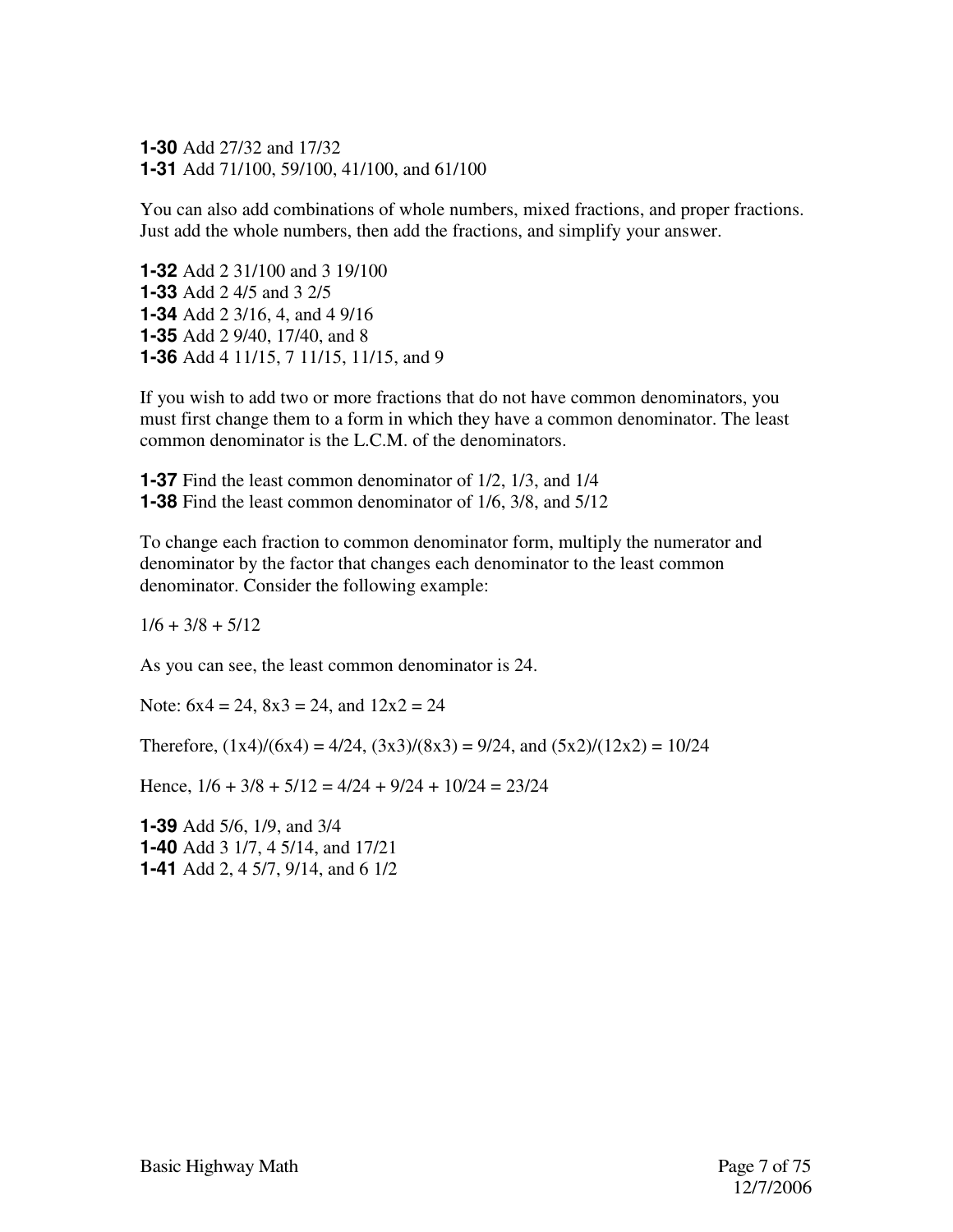#### **C. Subtraction of Fractions**

Two fractions to be subtracted may or may not have a common denominator. If they do not, find their least common denominator. To subtract two fractions with a common denominator, subtract their numerators and keep the same denominator. Remember to write all answers in simplified form.

**1-42** Subtract 4/9 from 5/9 **1-43** Subtract 9/42 from 19/42 **1-44** Subtract 1/4 from 2/5 **1-45** Subtract 1/2 from 4/8

To subtract a proper fraction or a mixed fraction from a whole number, follow these steps:

First Take note of the denominator of the fraction or mixed fraction.

Second Subtract 1 from the whole number and write this 1 as the given denominator over itself (5 – 1-3/8 becomes 4 8/8 – 1 3/8).

Third Subtract the whole numbers and then the fractions to find the solution.

**1-46** Subtract 1 3/8 from 5 **1-47** Subtract 2 7/16 from 9 **1-48** Subtract 11/12 from 11

To subtract a whole number from a mixed fraction, subtract the whole numbers and keep the fraction. Consider the problem  $4\frac{27}{32} - 2$ . Because  $4 - 2 = 2$ , the answer becomes 2 27/32.

**1-49** Subtract 21 from 64 4/25

To subtract two mixed fractions, make sure the denominators are the same. If the numerator of the second fraction is less than or equal to the numerator of the first fraction, subtract the whole numbers and then subtract the fractions to obtain the solution.

**1-50** Subtract 2 2/3 from 7 7/8 **1-51** Subtract 2 1/6 from 9 3/4

If the numerator of the second fraction is greater than the numerator of the first, you must subtract 1 from the first whole number and add it to the first fraction obtaining a whole number and an improper fraction. For instance, 6 3/8 – 2 5/8 becomes 5 11/8 – 2 5/8

**1-52** Subtract 2 5/8 from 6 3/8 **1-53** Subtract 2 1/2 from 6 1/3 **1-54** Subtract 6 11/16 from 7 3/8

Basic Highway Math **Page 8 of 75**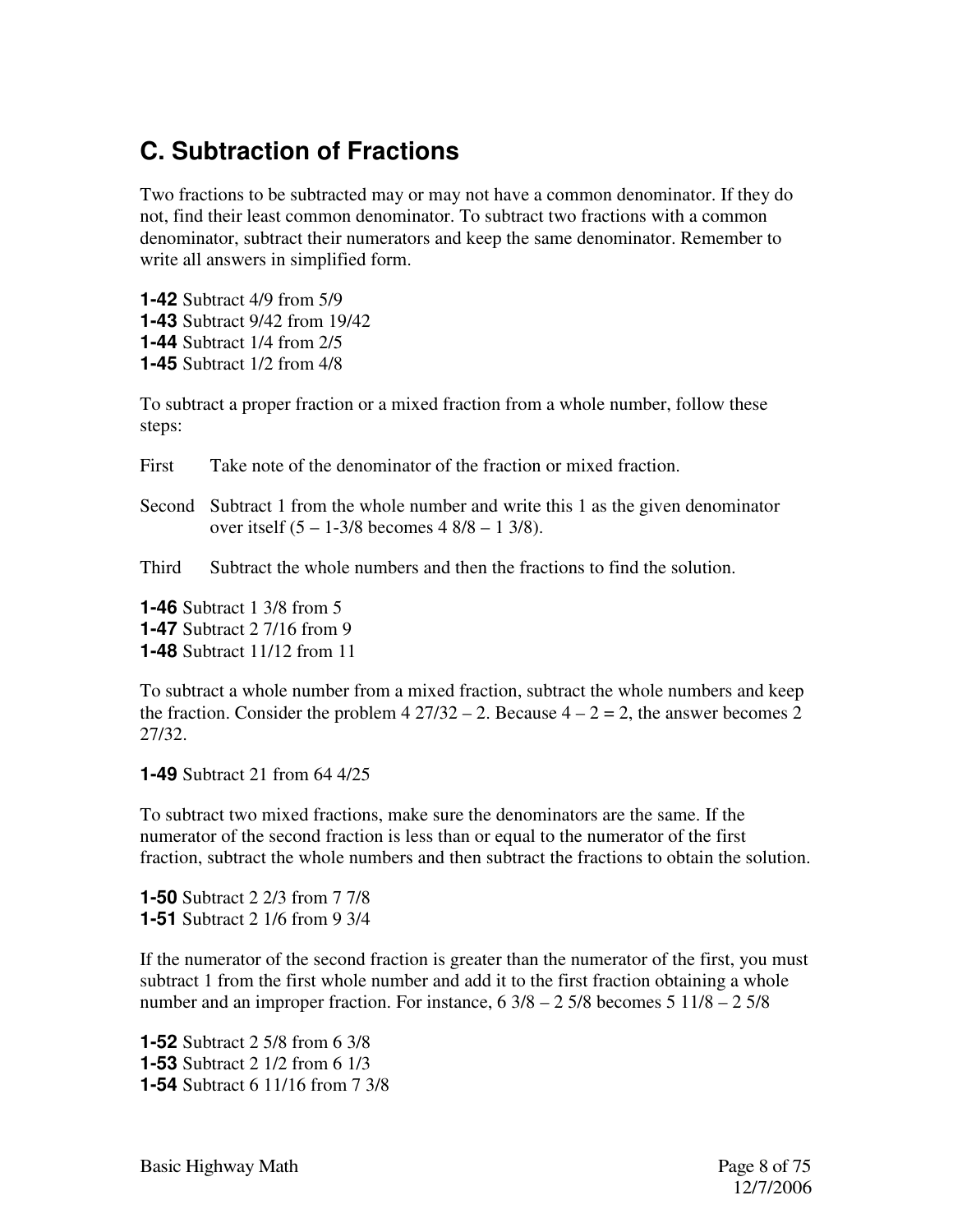#### **D. Multiplication of Fractions**

To multiply any combination of two or more proper and/or improper fractions, multiply the numerators to form the numerator of the solution and multiply the denominators to form the denominator of the solution. Then simplify your answer.

For instance,  $7/8 \times 1/4 = (7 \times 1)/(8 \times 4) = 7/32$ .

**1-55** Multiply 16/5, 4/5, and 1/4 **1-56** Multiply 5/6, 7/2, and 4/5 **1-57** Multiply 1/4, 16/5, 9/11, and 5/3

To multiply when mixed fractions are involved, you must first change the mixed fractions to improper fractions.

To change a mixed fraction to an improper fraction, multiply the whole number by the denominator, add this value to the numerator, and put this result over the original denominator.

**1-58** Change 4 1/3 to an improper fraction **1-59** Change 6 5/8 to an improper fraction

Once you have changed the mixed fractions to improper fractions, multiply as you learned earlier.

**1-60** Multiply 1 1/2 and 2 3/4 **1-61** Multiply 2 5/8 and 1/2 **1-62** Multiply 2 2/5, 4 1/4, and 3 2/3 **1-63** Multiply 4 1/4 and 6 **1-64** Multiply 1 5/8, 4, 2 1/2, and 3/4

#### **E. Division of Fractions**

To divide two fractions, invert the second fraction (the divisor) and then multiply (change any mixed fractions or whole numbers to improper fractions).

For example,  $1/2 \div 2/3 = 1/2x3/2 = 3/4$ .

**1-65** Divide 3/5 by 8/7 **1-66** Divide 7 by 3/8 **1-67** Divide 1 1/2 by 3/4 **1-68** Divide 2 5/8 by 4 **1-69** Divide 3 7/9 by 3 1/3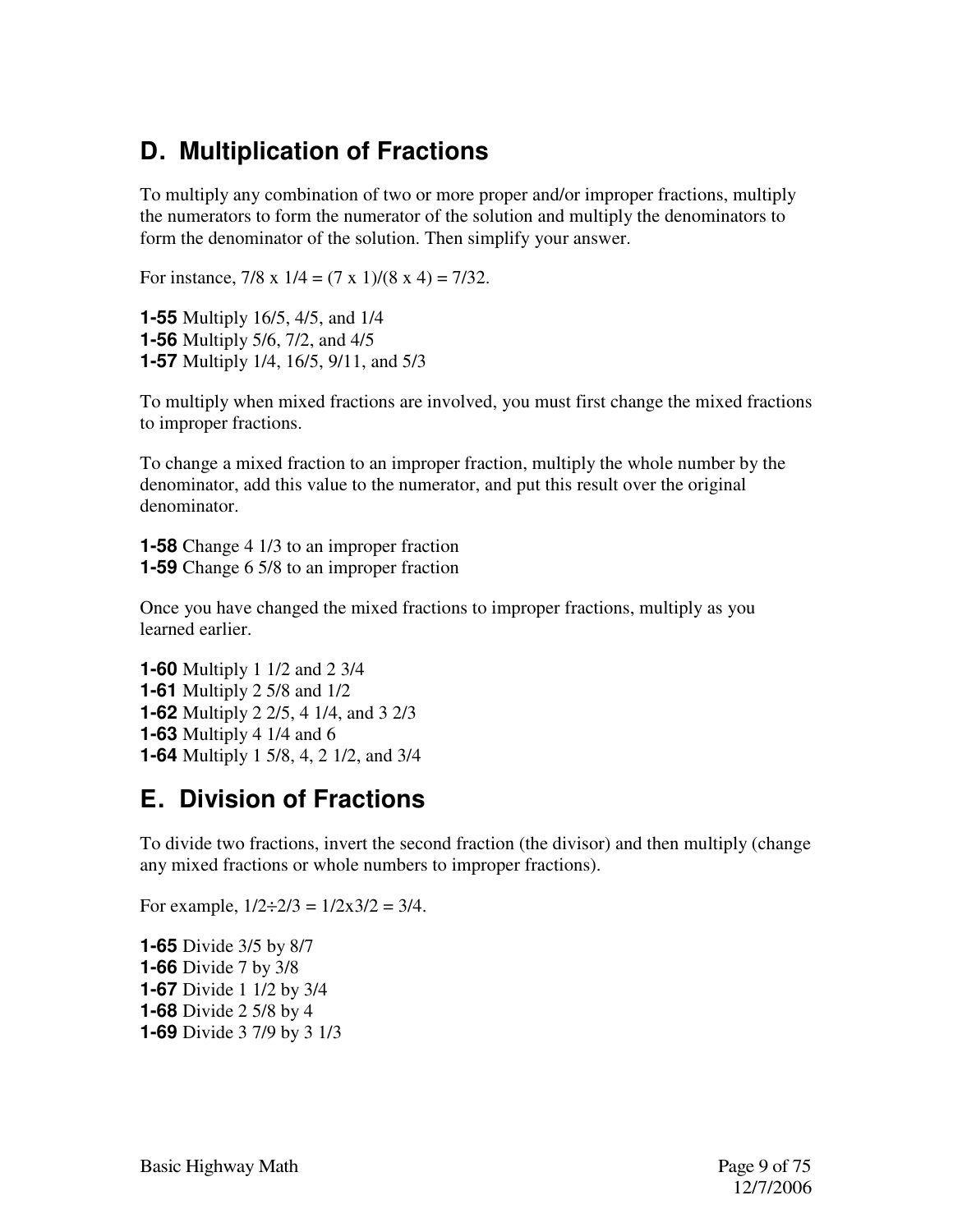## **F. Mixed Operations**

In some situations it is necessary to combine the operations of addition, subtraction, multiplication, and division. If this happens, first perform the multiplications and/or divisions in order from left to right and then perform the additions and/or subtractions in order from left to right. Consider the problem 1/8 + 1/4 - 3/16.

First, perform the addition.  $(1/8 + 1/4 = 3/8)$ Next, perform the subtraction from the number obtained.  $(3/8 - 3/16 = 3/16)$ Therefore, the solution is 3/16.

**1-70** Solve the problem  $1/8 \div 3/4 \times 11$ **1-71** Solve the problem 27/64 + 3/16 x 2/3 **1-72** Solve the problem 3 x 7/32 – 3/8 **1-73** Solve the problem  $5/64 + 21/32 \times 7 - 1/16$ **1-74** Solve the problem  $1-3/64 - 2-1/4 \div 9 \times 7/8$ 

#### **Supplementary Problems**

```
1-75 3/8 + 1/8 + 3/81-76 5/16 + 7/16 + 9/16 
1-77 7/12 – 3/12 
1-78 3/4 - 5/8 
1-79 2 1/2 + 3 3/4 + 1/4 
1-80 1/6 + 3/8 +2 9/12 
1-81 6 - \frac{5}{16}1-82 5 1/4 - 2 7/8 
1-83 7 1/2 - 3/8 + 3 1/4 - 4 7/16 
1-84 7 1/4 - 1 5/16 + 3 1/8 – 2 1/4 
1-85 1/4 x 5/8 
1-86 1/6 x 3/8 x 4/7 
1-87 1/8 \div 3/41-88 7/16 \div 3/81-89 3 1/5 x 7/8 
1-90 5 1/4 x 2 2/3 x 1/14 
1-91 1 7/8 ÷ 1 1/4 
1-92 1 1/11 ÷ 1 3/33 
1-93 7/8 x 4/9 ÷ 7/12 
1-94 6 1/4 \cdot 1 5/16 x 2 5/8 \div 3 3/4
1-95 3 1/2 x 2 1/4 x 1 1/3 – 4 3/16 
1-96 7 divided by 1 3/4 + 2 3/8 – 5 3/4 
1-97 1 3/8 \cdot 2 1/4 \div 7 1/3 x 1 1/7
1-98 3 \frac{1}{2} \times 1 \frac{1}{3} + 5 \frac{7}{12} - 11-99 15/16 \times 13/5 + 33/4 - 31/2 <sup>1</sup>/3
```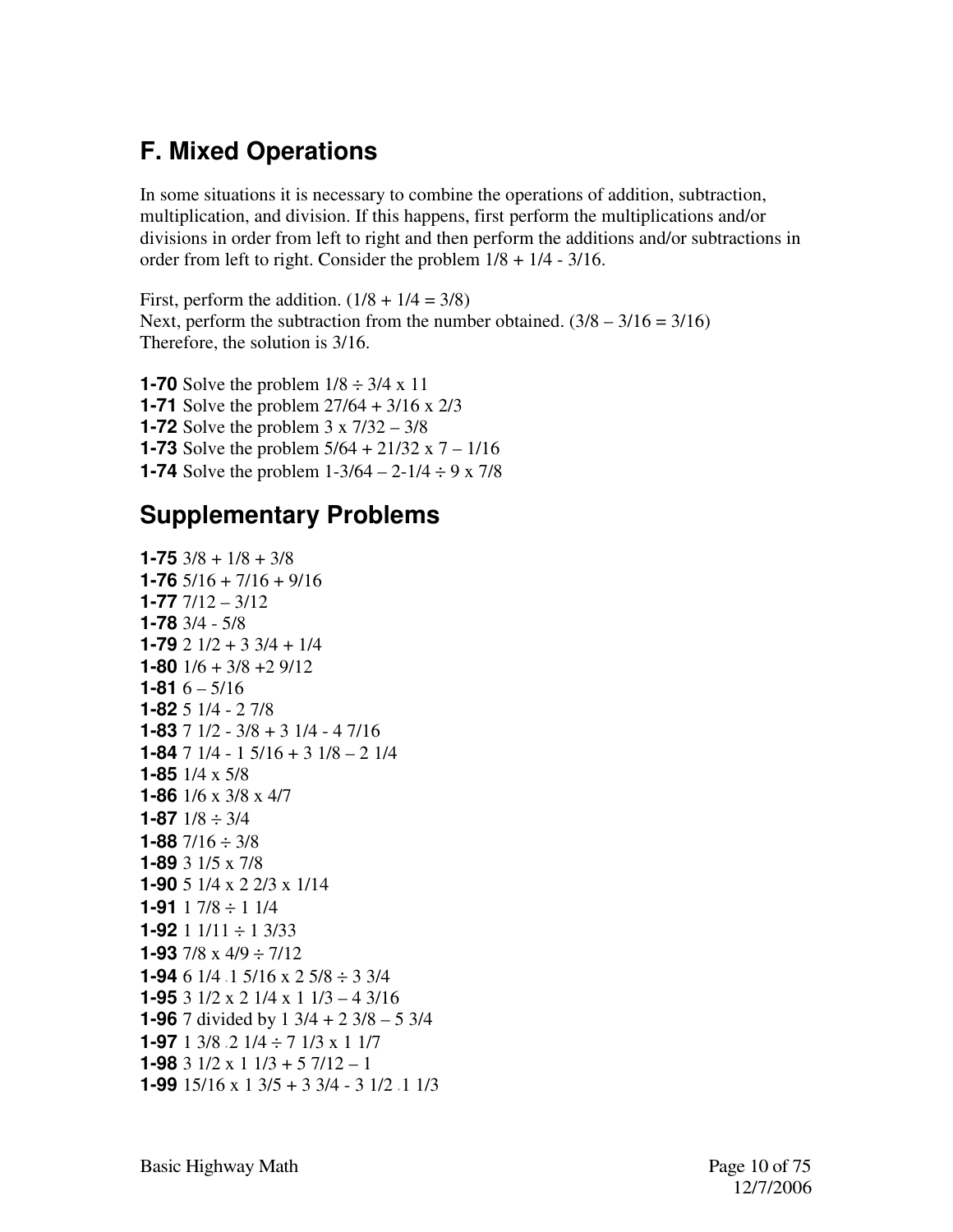# **UNIT II – DECIMALS**

It is possible that you will not have to study this unit. Your answers to the following problems will determine your ability in working with decimals.

Solve the following problems.

**2-1** Round 1.141 to the nearest tenth. **2-2** Round 15.650 to the nearest whole number. **2-3**  $2.31 + 3.91 + .4$  (write your answer precise to the nearest tenth) **2-4** 13.24 – 12.224 (write your answer precise to the nearest hundredth) **2-5** 5.94 + 1.919 – 4.29 (write your answer precise to the nearest hundredth) **2-6** 5.123 x 41.413 x 32.25 (write your answer precise to the nearest tenth) **2-7** 64.4 ÷ 25.21 (write your answer precise to the nearest tenth) **2-8** .626  $\div$  632 (write your answer precise to the nearest hundredth) **2-9** 91.4 divided by .235 (write your answer precise to the nearest tenth)

If you have eight or nine answers correct, go on to Unit III.

If you have less than eight answers correct, complete this unit.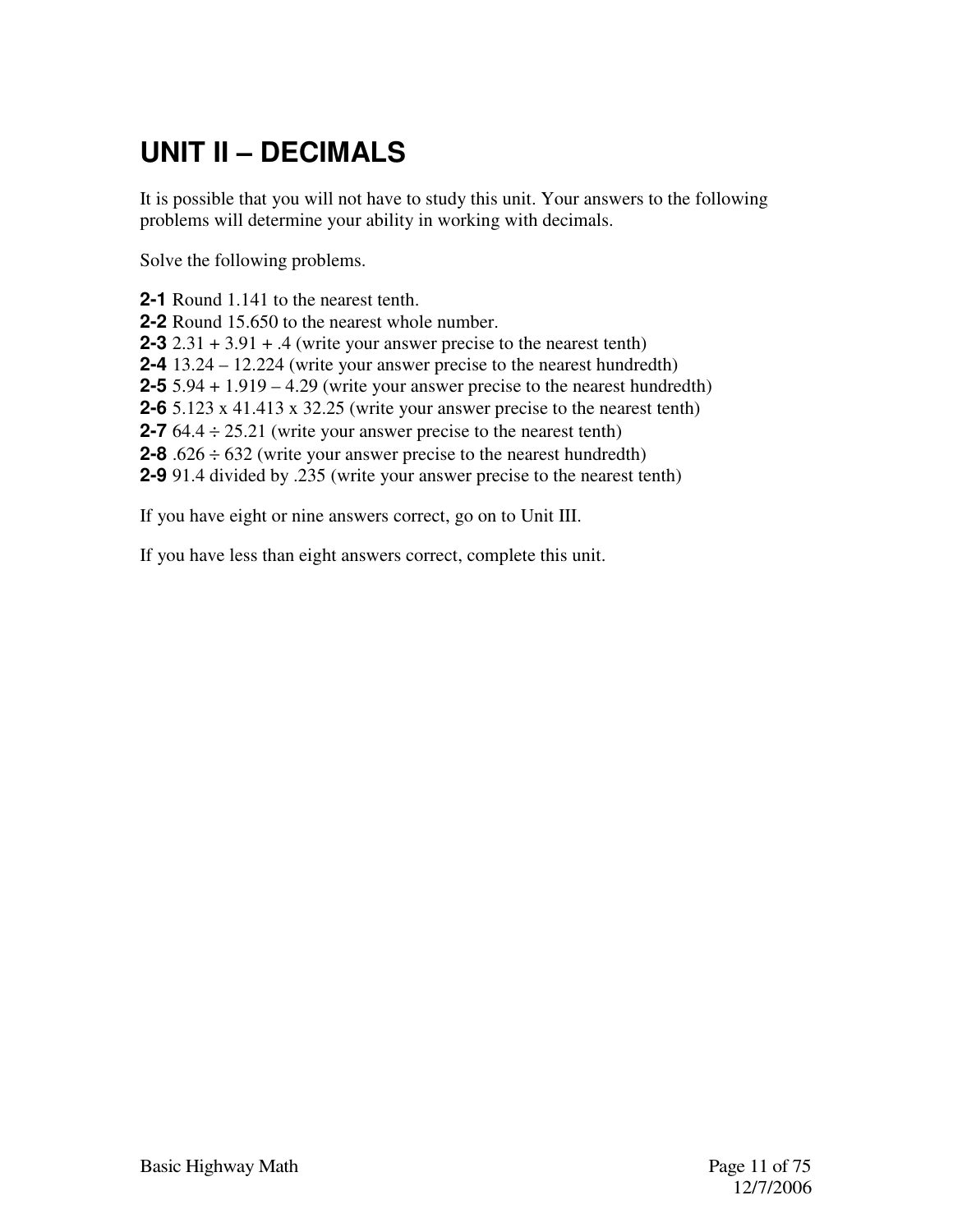## **A. Introduction**

Fractions which have 10, 100, 1000, 10,000 and so on as their denominators can easily be expressed as decimal fractions. For example:

 $3/10 = .3$  $27/100 = 0.27$  $3/1000 = .003$  $7.2/10 = 7.2$  $17/10 = 1 - 7/10 = 1.7$  $2,30/100 = 2.3$ 

The dot used in each case above is called a decimal point. As you can see, fractions with 10 in the denominator can be written as decimals with one place to the right of the decimal point; fractions with 100 in the denominator can be written as decimals with two places to the right of the decimal point; fractions with 1000 in the denominator can be written as decimals with three places to the right of the decimal point, and so on. The first place to the right of the decimal point is called the tenths place, the second place is called the hundredths place, the third the thousandth place, and so on.

A fraction ending in a 5 is rounded up. For example, 1.05, rounded to the nearest tenth, would be 1.1.

## **B. Addition and Subtraction of Decimals**

In addition and subtraction of decimals, write the numbers so that the decimal points are directly under each other. Then, add or subtract as with whole numbers, placing the decimal point in the answer directly under the other decimal points.

> For example: 21.3 + 6.4 27.7

**2-10** Add 13.2 and 1.3

- **2-11** Subtract 4.21 from 6.87
- **2-12** Add 27.261, 429.524, and 3.512
- **2-13** Add 16.02, .91, and .03.
- **2-14** Add 13.5 and 2.67 and round to the nearest tenth
- **2-15** Round 23.24 to the nearest tenth
- **2-16** Round .685 to the nearest hundredth
- **2-17** Round 7.38546 to the nearest thousandth
- **2-18** Add 17.1, 2.35, and 186.4 and round to the nearest tenth
- **2-19** Subtract 9.4709 from 14.238 and round to the nearest thousandth
- **2-20** Add 7.395, .195, .6935, and 2.695 and round to the nearest thousandth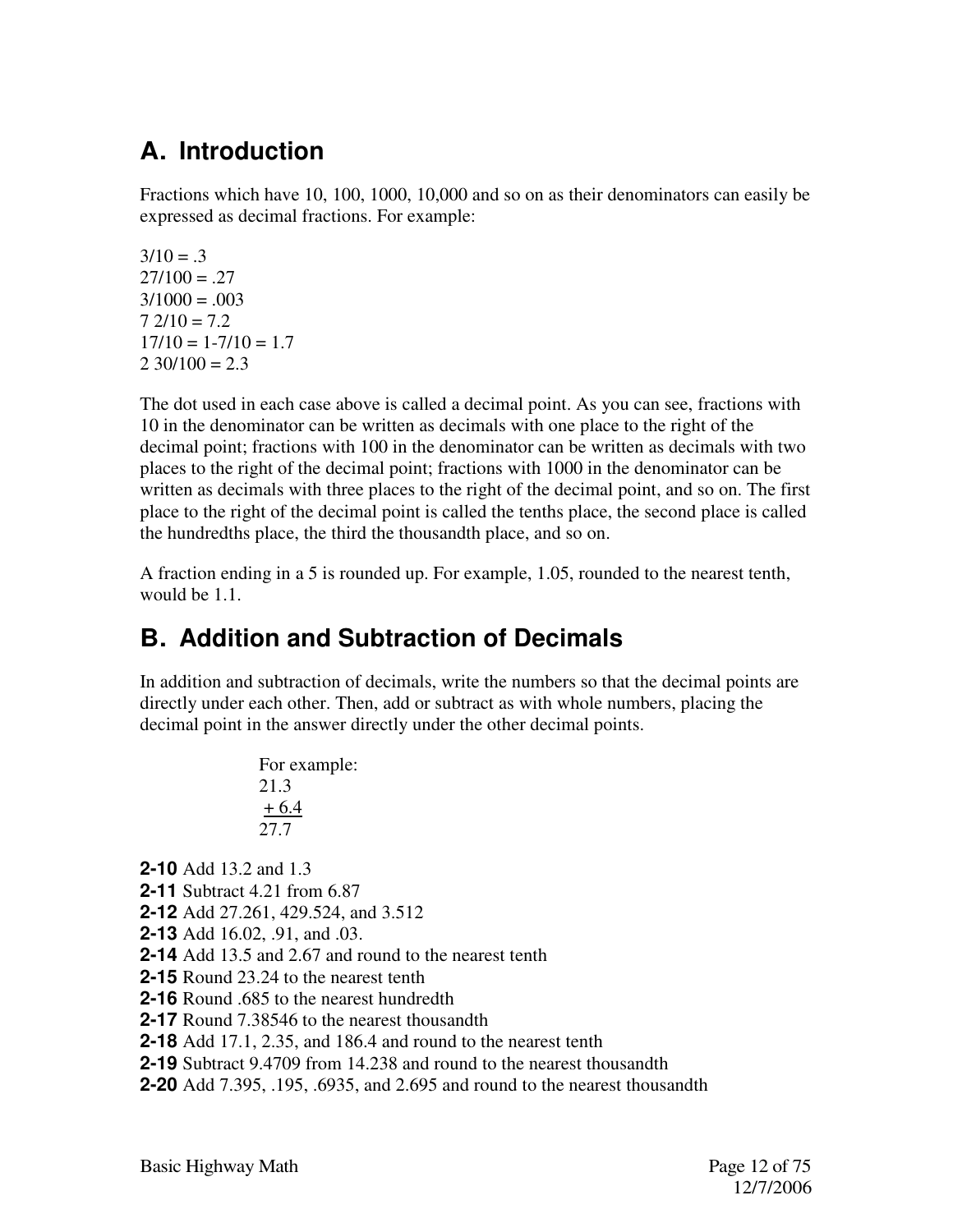#### **C. Multiplication of Decimals**

To multiply two decimals, temporarily disregard the decimal points and multiply as you would whole numbers. Find the total number of places to the right of the decimal point in the numbers you are multiplying. Place the decimal point in your answer so that this total is the number of places to the right of the decimal point.

For example:  $12.2 \times 3.6 = 43.92$ 

As you can see, the total number of places to the right of the decimal point of the two numbers multiplied is two; therefore; two places to the right of the decimal point are shown in the final answer.

**2-21** Multiply 5.25 and 42.1 **2-22** Multiply .13 and 1.78 **2-23** Multiply 46 and 121.4 **2-24** Multiply 3.14, 4.6, and 4.6

Since the numbers you use in construction work are measured quantities, the precision of your answers must be consistent. Therefore, you must round all answers to the precision required by your job situation.

For example, your job situation illustrated in the first example of this section could require precision to the nearest tenth.

**2-25** Round 43.92 to the nearest tenth.

Referring back to question **2-21**, if 42.1 represents the length of a section of corrugated pipe in feet, and if 5.25 represents the cost per linear foot of the pipe, then 221.025 represents the total cost of the pipe.

**2-26** Round 221.025 to the nearest cent (hundredth).

If in question **2-24**, 4.6 represents the radius of a test pile, then 66.4424 represents the circular cross-sectional area of the pile, which must be rounded to the nearest tenth.

**2-27** Round 66.4424 to the nearest tenth.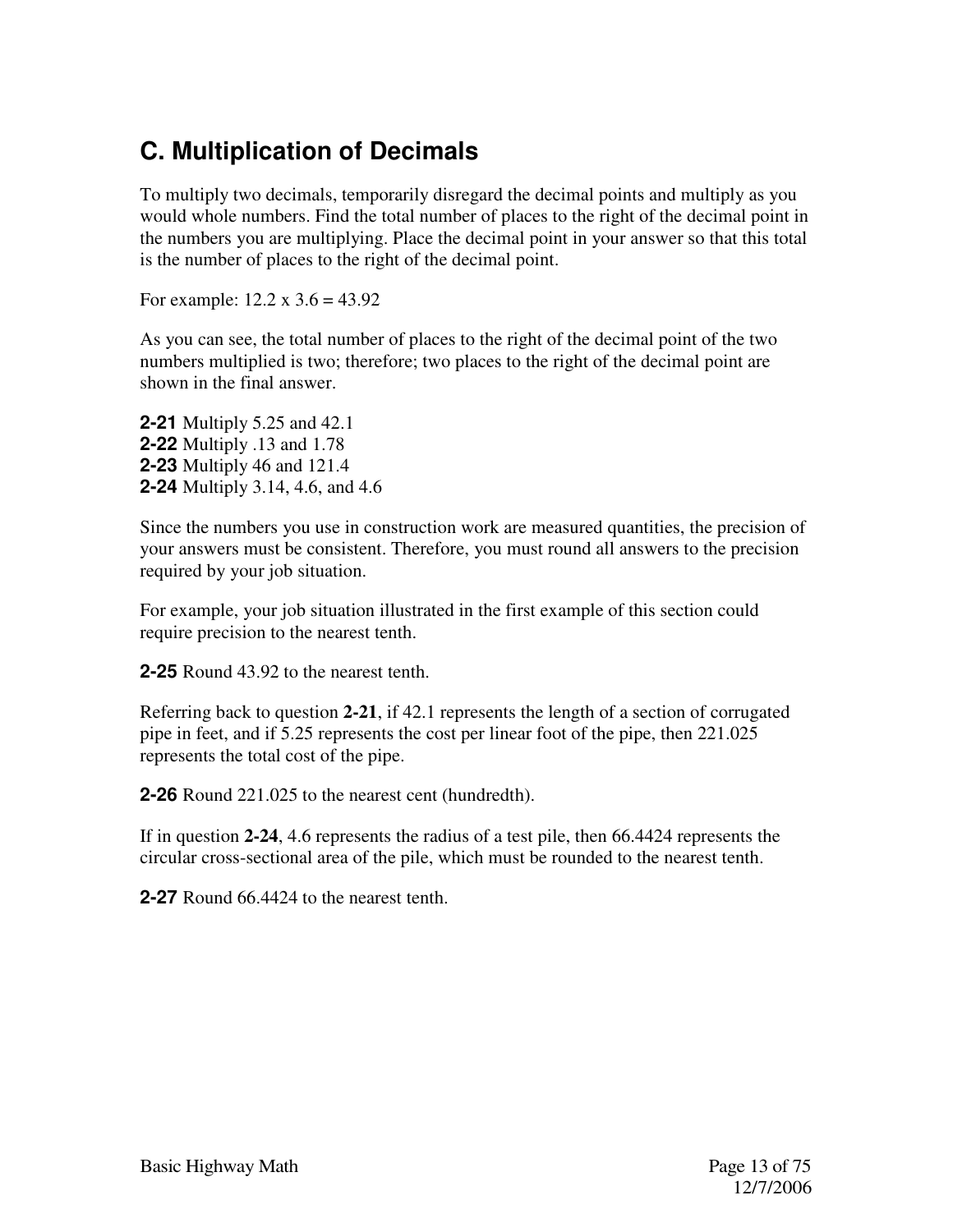#### **D. Division of Decimals**

To divide a decimal by a whole number, divide as you would with whole numbers and place the decimal point in your quotient directly above the decimal point in your dividend.

For example, let's divide 3.6 by 6.

$$
\begin{array}{c}\n6 \\
6 \overline{)3.6} \\
3.6\n\end{array}
$$

In the above example, the term .6 is the quotient, the term 3.6 is the dividend, and the term 6 is the divisor.

**2-28** Divide 2.45 by 5 **2-29** Divide .36 by 6 **2-30** Divide 7.26 by 6

To divide a decimal by a decimal, move the decimal point in the divisor to the right of all the digits in the divisor to form a whole number. Move the decimal point in the dividend the same number of places to the right. Then divide as instructed in the above example.

**2-31** Divide 13.34 by 2.3 **2-32** Divide 88.346 by 5.42 **2-33** Divide 35.187 by 3.7 **2-34** Divide 8.988 by .6 (Round to the nearest tenth) **2-35** Divide .009 by 4.5 **2-36** Divide 65.325 by 7.5 **2-37** Divide .25 by .125 **2-38** Divide .6 by .375

- **2-39** To find the volume of a test hole in which there are 285.3 pounds of dry sand whose density is 96.8 pounds per cubic foot you must divide 285.3 by 96.8. Round your answer to the nearest tenth.
- **2-40** To find the in-place wet density of soil from a test hole whose weight is 291.8 pounds, and where the volume of the hole is 3.1 cubic feet, you must divide 291.8 by 3.1. Round your answer to the nearest thousandth.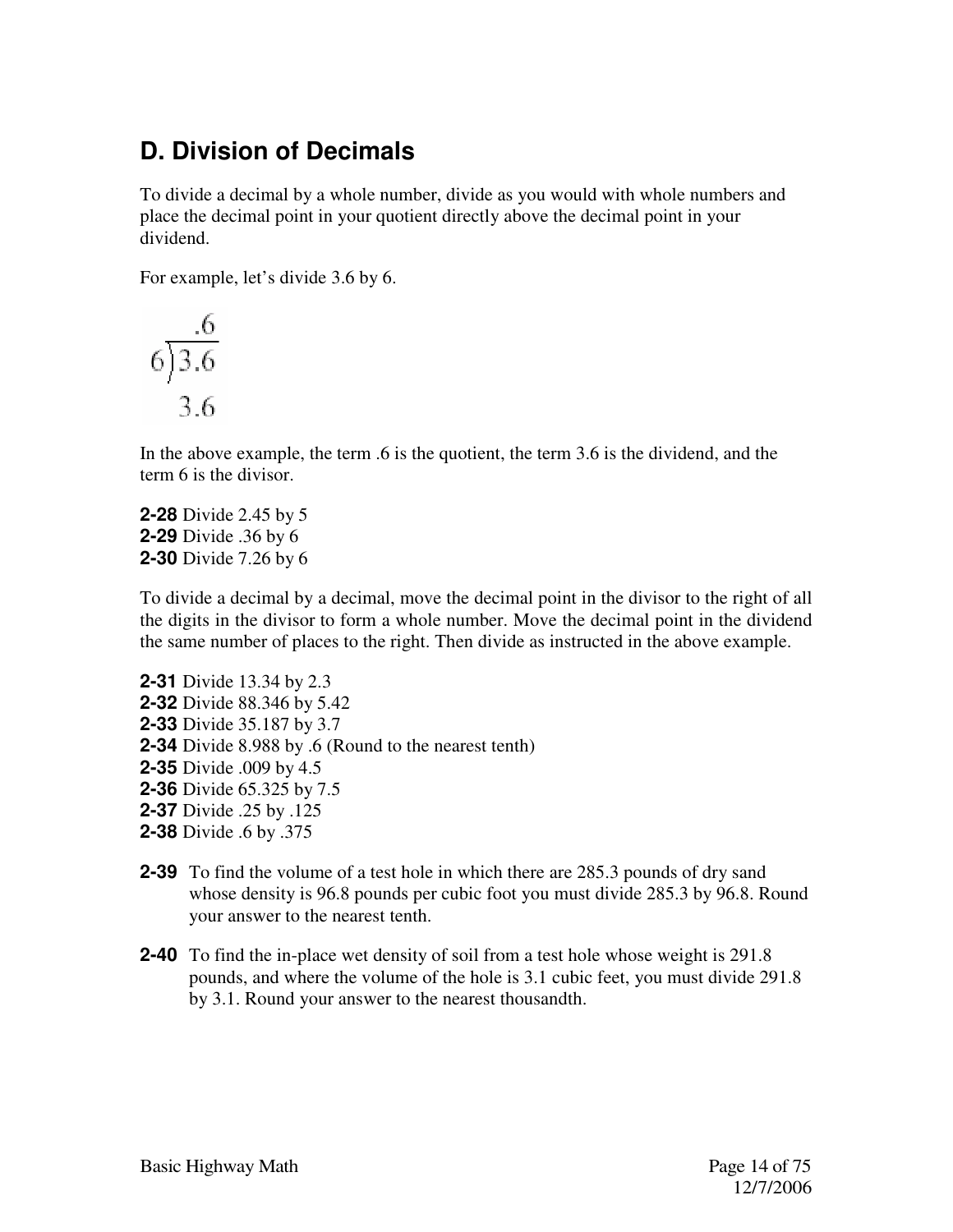#### **Supplementary Problems**

**2-41** Round 7.62 to the nearest tenth. **2-42** Round 7.161 to the nearest tenth. **2-43** Round .261 to the nearest hundredth. **2-44** Round 1.71 to the nearest whole number. **2-45** Round 235.185 to the nearest hundredth. **2-46** Round 64.485 to the nearest whole number. **2-47** 617.626 + 53.162 **2-48** 13.5 + 6.12 (Round to the nearest tenth) **2-49** 124.7 – 86.1 **2-50** 2.47 − .865 **2-51** .41 − .31 (Round to the nearest hundredth) **2-52** 1.25 − .535 + 3.16 (Round to the nearest hundredth) **2-53** 5.611 + 16.9 + 16.3 – 22.5 (Round to the nearest tenth.) **2-54** 25.50 – 1.00 + 1.00 – 16.24 + 32.00 **2-55** 1.2 x 4.8 (answer precise to the nearest whole number) **2-56** 824.36 x 108.12 (answer precise to the nearest hundredth) **2-57** 6.8 x 66.12 x 18.24 (answer precise to the nearest tenth) **2-58** 3.0 x 3.0 x 6.4 x 2.48 (answer precise to the nearest tenth) **2-59**  $2.34 \div 2.4$  (answer precise to the nearest tenth) **2-60**  $12.6 \div 1.21$  (answer precise to the nearest tenth) **2-61** 14.8  $\div$  21 (answer precise to the nearest whole number) **2-62**  $3.201 \div 1.201$  (answer precise to the nearest hundredth) **2-63**  $24.9 \div 241.2$  (answer precise to the nearest tenth) **2-64**  $2.9 \div 97$  (answer precise to the nearest tenth)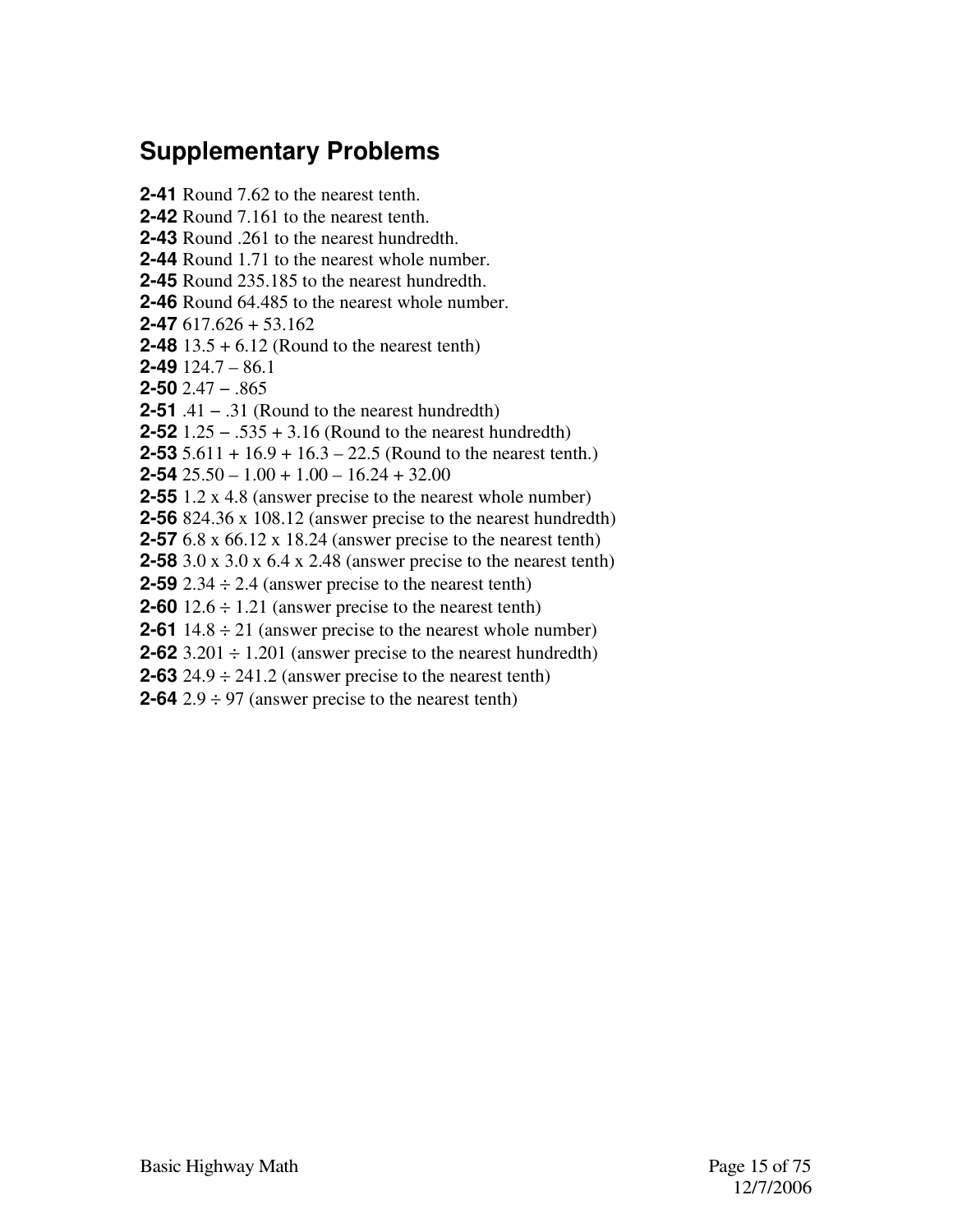#### **UNIT III – MIXED OPERATIONS: FRACTIONS AND DECIMALS**

It is possible that you may not have to study this unit.

Your answers to the following problems will determine your ability in doing mixed decimal and fraction operations.

**3-1** Convert 3/5 to a decimal precise to the nearest tenth. **3-2** Convert 35/8 to a decimal precise to the nearest hundredth. **3-3** Convert 6/13 to a decimal precise to the nearest thousandth. **3-4** 5.29 + 5/6 − .13 (answer precise to the nearest hundredth) **3-5** 9-7/8 x  $.46 + 2/3$  (answer precise to the nearest hundredth) **3-6** 3.2 − .9 ÷ 2/5 (answer precise to the nearest tenth) **3-7** 9/5 x  $.25 + 2.1 \div 8.5$  (answer precise to the nearest tenth) **3-8**  $((.78 + 8.94 + .08) / 3) \div 1.29$  (answer precise to the nearest tenth) **3-9** ((7.75 + .50)(1.42 − .50)) / .9 (answer precise to the nearest hundredth)

If you have eight or nine answers correct, go on to Unit IV.

If you have less than eight answers correct, complete this unit.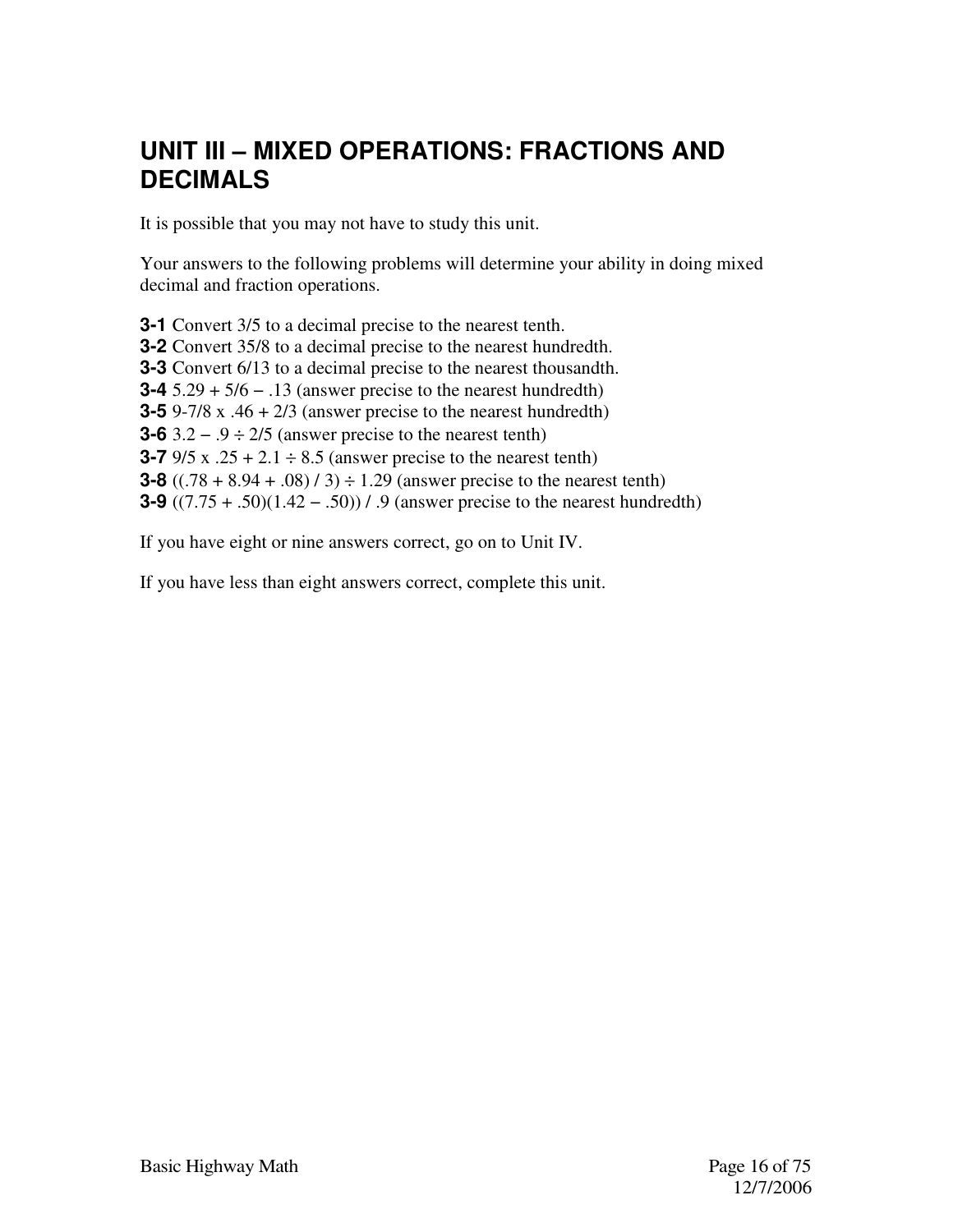#### **E. Conversion of Fractions to Decimals**

To convert a fraction to a decimal, divide the numerator by the denominator and round your answer to the precision required by the job situation.

**3-10** Convert 3/5 to a decimal. (This job requires precision to the nearest tenth.)

**3-11** Convert 4-8/25 to a decimal. (This job requires precision to the nearest hundredth.)

**3-12** Convert 7/9 to a decimal. (This job requires precision to the nearest thousandth.)

**3-13** Convert 15/8 to a decimal. (This job requires precision to the nearest hundredth.)

**3-14** Convert 9/11 to a decimal. (This job requires precision to the nearest hundredth.)

## **F. Problems Involving Fractions and Decimals**

Generally, the easiest method of performing operations involving fractions and decimals is to convert all fractions to decimals and then perform the indicated operations.

**3-15** 3/8 + 25.8 (one decimal place precision required) **3-16** 3/4 - .7 (one decimal place precision required) **3-17** 2.54 x 3/7 (one decimal place precision required) **3-18**  $46.50 \div 4-2/3$  (two decimal place precision required) **3-19** .42 + 525.80 – 5/8 (two decimal place precision required) **3-20** 733.94 – 1-4/9 x 2.38 (one decimal place precision required) **3-21** 11-4/5 +  $6.6 \div 1.3$  (one decimal place precision required) **3-22** 3-1/2 x  $.75 \div 2/3$  (two decimal place precision required) **3-23**  $1/2 + 2.6 - 3.0 \times 1/8 \div 2$  (one decimal place precision required)

## **G. Grouping Using Parentheses**

When parentheses are used in a problem involving two or more operations, they indicate the order in which the operations are to be performed. The operation(s) within the parentheses must be performed first; then, perform the remaining operations according to the order of operations you have already learned.

For example,  $(3.4 \times (4.0 + 6.1))/2 = (3.4 \times 10.1)/2 = 17.17$ .

**3-24** 3.14/4(3.6 + 3.0)(3.6 – 3.0) (one decimal place precision required)

- **3-25** A certain trench has a cross-section whose area in square feet is found by the expression:  $(1.7(2.1 +4.8))/2$ . Calculate the area to the nearest tenth of a square foot.
- **3-26** To find the in-place dry density in pounds per cubic foot of a soil sample whose inplace wet density is 52.7 pounds per cubic foot, and whose moisture content is 6.4%, you must evaluate to the nearest tenth the following mathematical expression:  $(52.7/(100 + 6.4))(100)$ .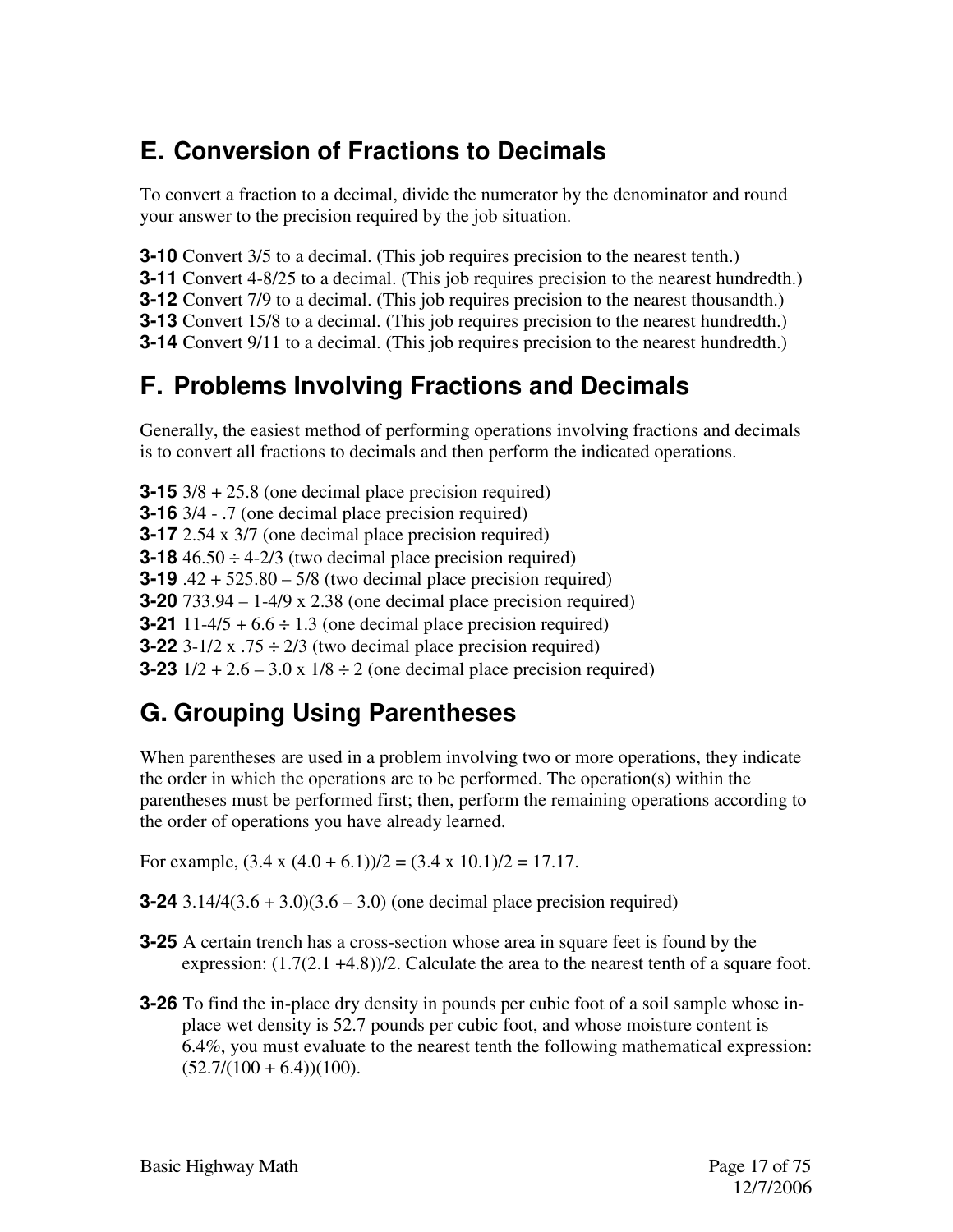- **3-27** To find the average altitude of the side of a certain cut to the nearest hundredth of a foot for seeding and mulching purposes, you must evaluate the expression: (23.40 +  $27.44 + 28.96 + 21.77$ )/4.
- **3-28** Find the average altitude of the side of a certain cut to the nearest hundredth of a foot if the measured altitudes are 13.47 feet, 12.84 feet, and 13.85 feet.
- **3-29** To construct a certain sub grade drain, a trench was dug with cross-sectional areas of 8.54 square feet, 9.63 square feet, 8.52 square feet, 7.89 square feet, and 8.30 square feet. Find the average cross-sectional area to the nearest hundredth of a square foot.

#### **Supplementary Problems**

**3-30** Convert 1/3 to a decimal precise to the nearest hundredth. **3-31** Convert 3/8 to a decimal precise to the nearest thousandth. **3-32** Convert 5-1/8 to a decimal precise to the nearest hundredth. **3-33** Convert 29/8 to a decimal precise to the nearest thousandth. **3-34** Convert 9-5/7 to a decimal precise to the nearest tenth. **3-35** Convert 10/23 to a decimal precise to the nearest hundredth. **3-36** 7/12 + 12.5 − .70 (answer precise to the nearest tenth) **3-37** 8.493 x  $8/11 + 4/7$  (answer precise to the nearest thousandth) **3-38** .007 + 8.951  $\div$  6/13 (answer precise to the nearest tenth) **3-39** 3.1 x 8.9 x 5/11 x .01 (answer precise to the nearest tenth) **3-40**  $7.4 \div 11/15 \div 1/2$  (answer precise to the nearest tenth) **3-41** 5/23 − .004 + 7.82 x 7/11 (answer precise to the nearest tenth) **3-42**  $9.52 + 5.23 \div 1/2 - 3/10 \times 421$  (answer precise to the nearest hundredth) **3-43** 7/18 x 2.69 + 26.9 x 3.45 ÷ 47 – 23/5 + .259 (answer precise to the nearest tenth) **3-44**  $(4.2 + 8.4)4.1$  (answer precise to the nearest tenth) **3-45** (3.14/7)(3.431 – 2.89) (answer precise to the nearest hundredth) **3-46**  $[(7.4/(3.8 + 100))](47.1 - 2.3)$  (answer precise to the nearest tenth) **3-47**  $[(4.1 - 2.3)(4.1 + 2.3)]/4$  (answer precise to the nearest tenth) **3-48** [(3.14 x 6.0 x 6.0)/3][(8.4 + 5.5)/2] (answer precise to the nearest tenth) **3-49** 4(.007 + 9.631) − .7(9.211 + 8.002) (answer precise to the nearest tenth)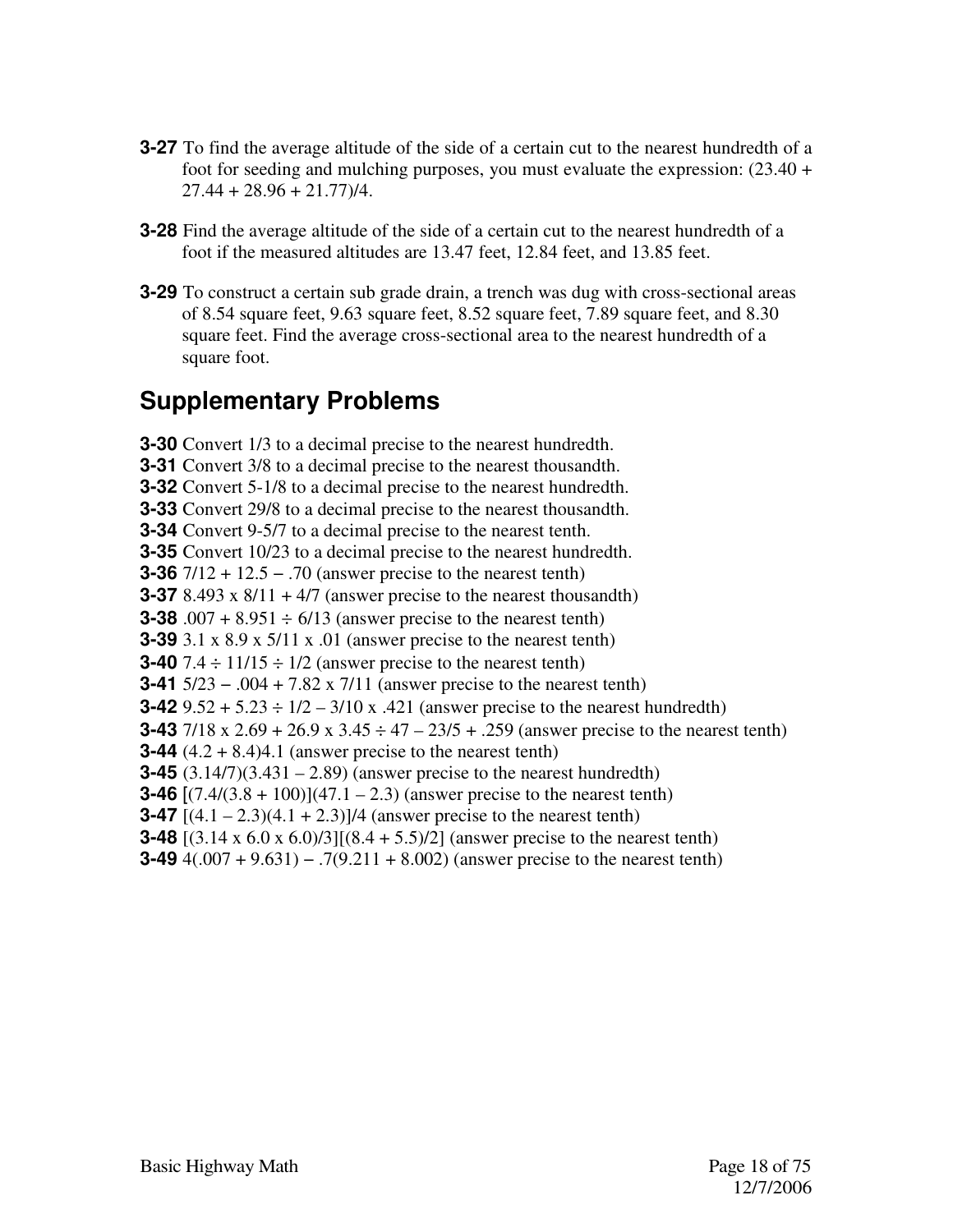# **UNIT IV – FORMULA EVALUATION**

In each of the previous units you were given the option of bypassing the unit. However, in this unit the material is such that the format involved in the solution of the problems may be new to you. Therefore, you must study this unit to ensure consistency in methods of solution.

## **A. Introduction**

A formula is a method or rule for finding a certain quantity when other quantities are known. For example, to find the area (A) of a rectangle you use the formula  $A = L \times W$ , where you know the length (L) and the width (W).

- **4-1** Evaluate the formula:  $B = P + I$ , where  $P = 100$  and  $I = 30$ .
- **4-2** Evaluate the formula:  $T = D/R$ , where  $D = 560$  and  $R = 392$  (precision to the nearest tenth).
- **4-3** Evaluate the formula:  $A = ((b1 + b2)/2)h$ , where  $b1 = 29.3$ ,  $b2 = 10.7$ , and  $h = 5.6$ (precision to the nearest tenth).

To make sure that your calculations may be easily checked by others, follow the standard procedure in evaluating formulas illustrated by the previous three problems.

- 1. Write the formula
- 2. Write the step showing the given values being substituted into the formula
- 3. Perform the indicated operations
- 4. Round your answer to the required precision

#### **B. Geometric Shapes and Formulas**

The area of a rectangle of length (L) and width (W) is given by the formula  $A = L W$ .

 $\mathbf{L}$ W  $A = L x W$ 

- **4-4** Find the area of a rectangle in square feet given the length is 5.4 feet and the width is 3.8 feet (precision to the nearest tenth).
- **4-5** Find the area of a rectangle in square feet, whose length is 66.70 feet and whose width is 1.25 feet (precision to the nearest tenth).
- **4-6** Find the area of a rectangle in square feet, whose length is 7.8 feet and whose width is 7.8 feet (precision to the nearest tenth). This is a special type of rectangle known as a square. A square is a rectangle whose width and length are equal.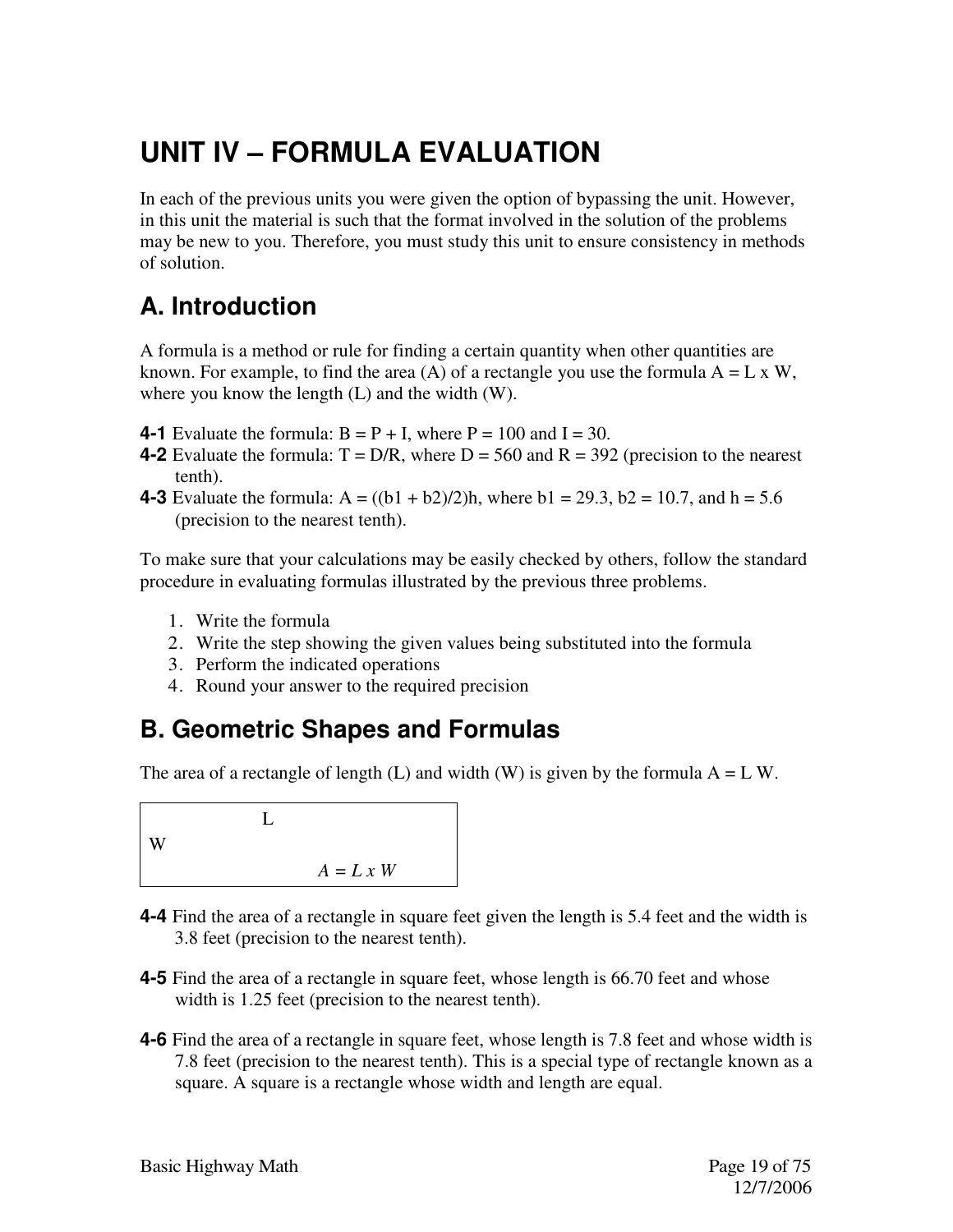**4-7** Find the area of a rectangle in square feet whose length is 169.84 feet and whose width is 12.00 feet (precision to the nearest hundredth).

Suppose the rectangle in the previous problem represents a portion of one lane of a paved highway and the job situation requires the area to be expressed to the nearest tenth of a square yard. To find the number of square yards in this section of roadway you must first find the number of square feet as in problem **4-7**, divide this result by 9, and round your answer to the required precision.

- **4-8** Change 2038.08 square feet to the nearest tenth of a square yard.
- **4-9** Find the area of a rectangular section of embankment for seeding and mulching purposes if the length is 56.4 feet and the width is 38.9 feet. Express the answer to the nearest square yard.
- **4-10** Find the surface area of a rectangular section of a concrete sidewalk with length 13.4 feet and width of 3.5 feet. Express your answer to the nearest hundredth of a foot.

One of the most convenient methods for measuring distances in the field involves the use of Stations. The starting point for Station measurements is Station 0+00. Station 5+75, for example, is located 575 feet from the starting point and Station 9+32.78 is located 932.78 feet from the starting point.

- **4-11** Find the distance between Stations 5+75 and 9+32.
- **4-12** Find the distance between Stations 16+33.24 and 38+44.31.
- **4-13** How many square yards of sod are needed to cover a 15-foot wide median strip between Station 80+29 and Station 84+36? Express your answer to the nearest tenth of a square yard.
- **4-14** Find the total surface area to be covered by asphalt on as two-lane highway that is 24.00 feet wide between Station 5+35.00 and Station 46+12.35. Express your answer to the nearest hundredth of a square yard.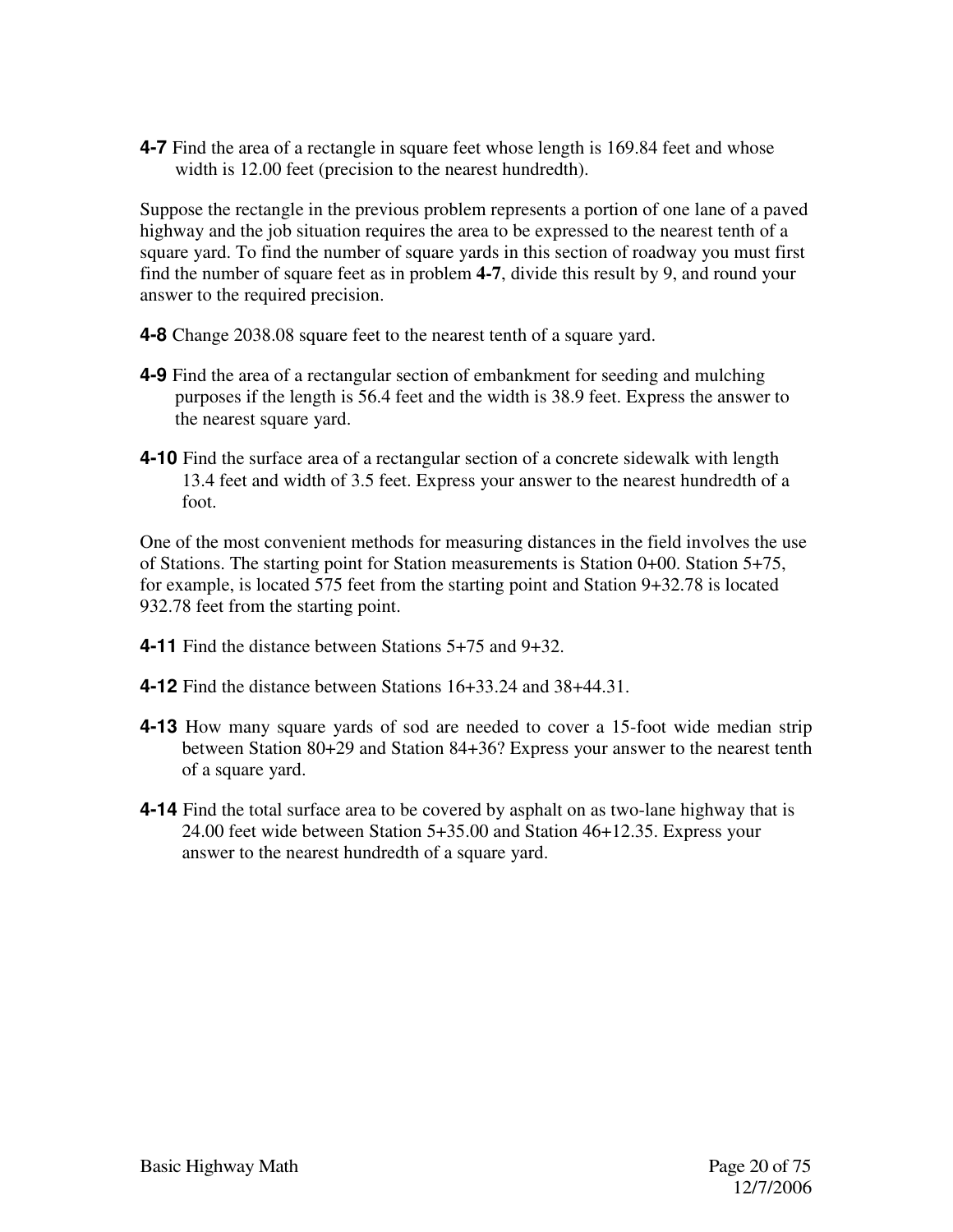The trapezoid is another figure for which you must be able to compute the area. An example of trapezoids is as follows:



As you can see, sides b1 and b2 (known as the bases of the trapezoid) are parallel and h is the altitude (height). The altitude must be perpendicular (measured at right angles) to the bases.

The formula for the area of a trapezoid is:  $A = ((b1 + b2)/2)h$ 

- **4-15** Find the area of a trapezoid to the nearest square foot whose bases are 27.3 feet and 12.7 feet and whose altitude is 5 feet.
- **4-16** Find the area of a trapezoid to the nearest tenth of a square foot whose bases are 7.0 feet and 13.7 feet and whose altitude is 4.2 feet.
- **4-17** The cross-section of a concrete bridge support is shaped like a trapezoid. The altitude of this support is 8.31 feet and its bases are 39.27 feet and 31.89 feet. Find the cross-sectional area of the support to the nearest hundredth of a square foot.
- **4-18** The depth of a trapezoidal concrete drainage ditch is 3.2 feet. The distance across the top of the ditch is 5.8 feet and the width of the bottom of the ditch is 4.0 feet. Find the cross-sectional area of the ditch to the nearest hundredth of a square foot.

To find the area of shapes that have sloping sides you can divide the entire area into trapezoids of differing sizes – making sure that the entire interior of the shape is comprised of trapezoids. The next step is to find the area of each individual trapezoid and then add these areas together to find the total area of the slope-sided area.

**4-19** Determine the area of a shape with sloping sides given the following information: Shape  $1 - b1 = 81.40$  feet,  $b2 = 82.70$  feet, and  $h = 50$  feet.

Shape  $2 - b1 = 82.70$  feet,  $b2 = 83.94$  feet, and  $h = 50$  feet. Shape  $3 - b1 = 83.94$  feet,  $b2 = 85.41$  feet, and  $h = 50$  feet. Shape  $4 - b1 = 85.41$  feet,  $b2 = 84.28$  feet, and  $h = 50$  feet. Shape  $5 - b1 = 84.28$  feet,  $b2 = 82.04$  feet, and  $h = 50$  feet. Shape  $6 - b1 = 82.04$  feet,  $b2 = 81.98$  feet, and  $h = 50$  feet. Shape  $7 - b1 = 81.98$  feet,  $b2 = 81.77$  feet, and  $h = 50$  feet. Shape  $8 - b1 = 81.77$  feet,  $b2 = 81.60$  feet, and  $h = 50$  feet. Show your answer to the nearest hundredth of a square foot.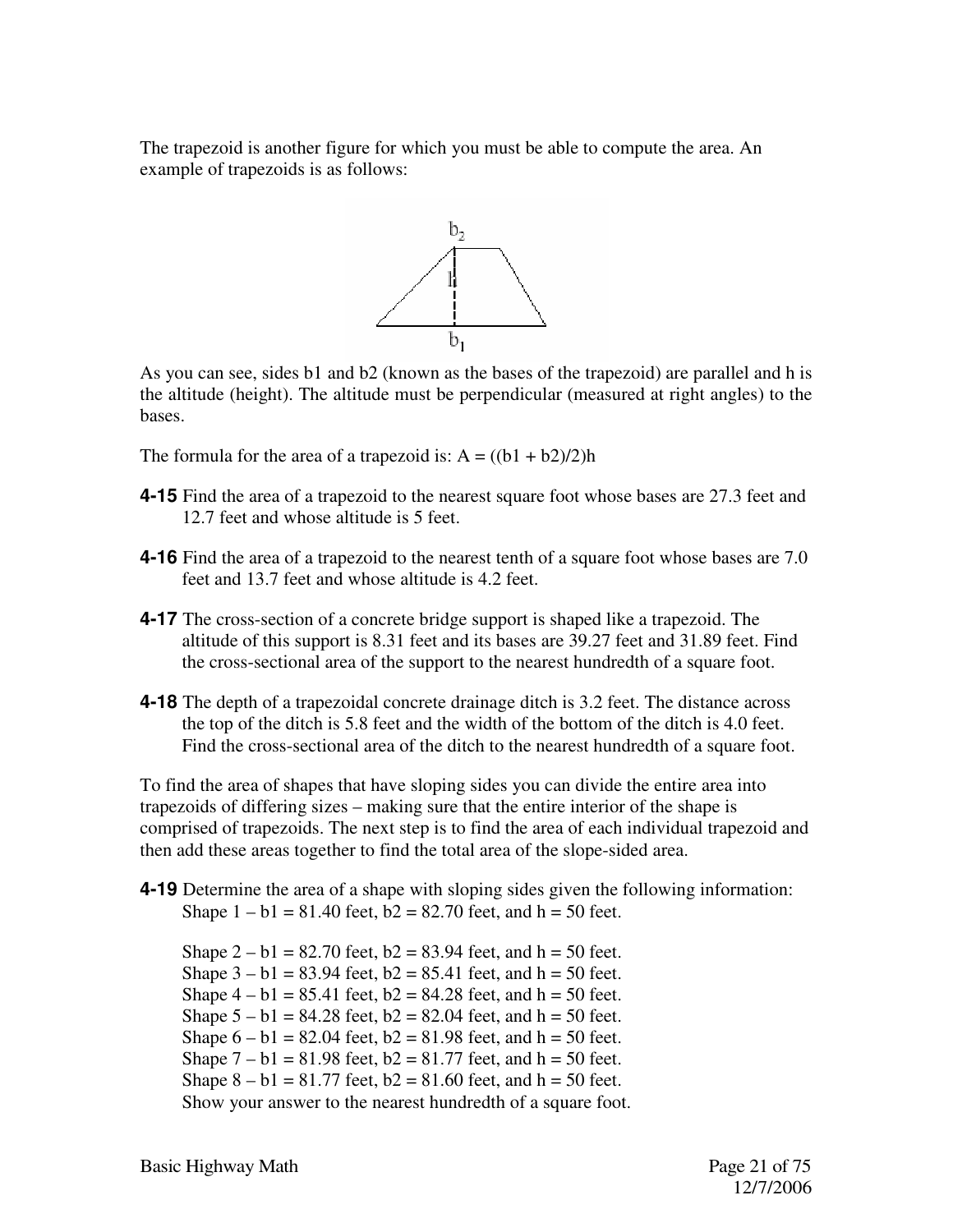**4-20** Determine the area of a shape with sloping sides given the following information: Shape  $1 - b1 = 40.21$  feet,  $b2 = 52.80$  feet, and  $h = 50$  feet. Shape  $2 - b1 = 52.80$  feet,  $b2 = 52.80$  feet, and  $h = 50$  feet. Shape  $3 - b1 = 52.80$  feet,  $b2 = 47.87$  feet, and  $h = 50$  feet. Shape  $4 - b1 = 47.87$  feet,  $b2 = 53.00$  feet, and  $h = 50$  feet.

Show your answer to the nearest hundredth of a square foot.

The triangle is the third type figure for which you must be able to compute the area. A triangle is a three-sided figure as illustrated below:

The formula for finding the area of a triangle is:  $A = 1/2bh$  or  $A = (bh)/2$ , where b is the base and h is the altitude.



By looking at the above picture you can see that any of the three sides may be chosen as the base and the altitude is drawn at right angles to the base you choose.

- **4-21** Find the area of a triangle to the nearest tenth of a square foot whose base is 3.8 feet and whose altitude is 9.3 feet.
- **4-22** Find the area of a triangle whose base is 124.0 feet and whose altitude is 93.5 feet. Express your answer to the nearest tenth of a square yard.
- **4-23** A triangular section of ground at a highway interchange is to be seeded. If the base of the triangle is 61.7 feet and its altitude is 56.8 feet, find the area to be seeded to the nearest square yard.
- **4-24** A concrete retaining wall has a triangular cross-section with a base of 2.98 feet and an altitude of 4.0 feet. Find the cross-sectional area of the retaining wall to the nearest hundredth of a square foot.
- **4-25** Backfill is to be placed behind a bridge abutment. A cross-section of the fill is in the shape of a triangle whose base is 14.5 feet and whose altitude is 27.8 feet. Find the cross-sectional area to the nearest tenth of a square foot.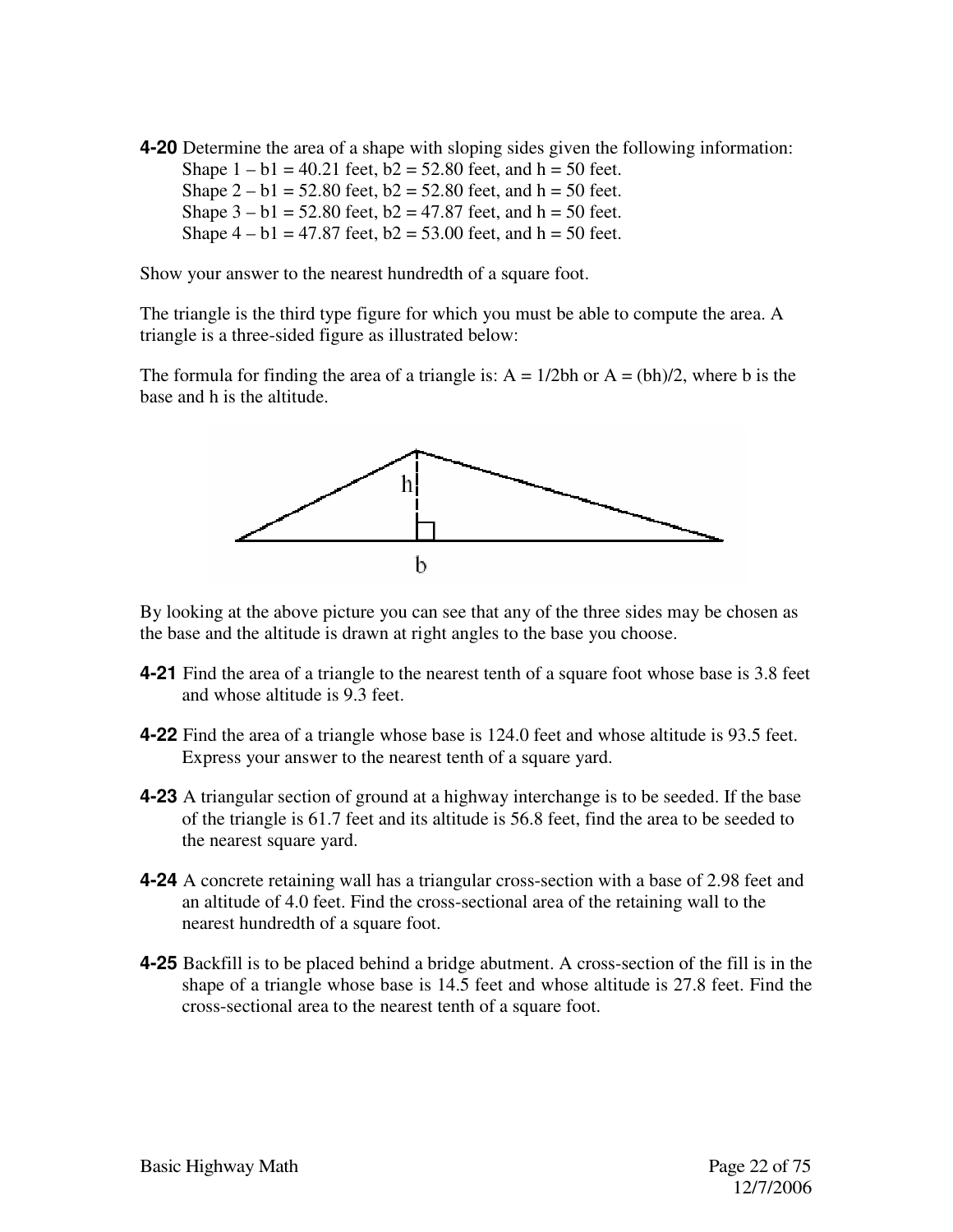A fourth geometric figure with which you must be familiar is the circle.

The radius (r) of a circle is the distance from the center of the circle to a point on the circle. The diameter (D) is twice the radius.

 $D = 2r$  or  $r = D/2$ 

You will be concerned with the formulas for the area and circumference of a circle.



The area (A) is found by:  $A = x^2 = (D/2)^2$ , where thas the approximate value 3.14 and  $r^2$ means r x r.

The circumference "C" is found by:  $C = 2r$ .

- **4-26** Find the area of a circle to the nearest tenth of a square foot if the radius is 7.2 feet.
- **4-27** Find the circumference of a circle to the nearest tenth of a foot if the radius is 8.7 feet.
- **4-28** Find the circumference and area of a circle if the radius is 14.7 feet. Express your answers to the nearest tenth.
- **4-29** Find the cross-sectional area of a piece of corrugated pipe whose diameter is 2.25 feet. Express your answer to the nearest tenth.
- **4-30** You must put a guardrail around a circular island in a roadway. If the radius of the island is 25.0 feet, find the amount of guardrail needed to the nearest tenth of a foot.
- **4-31** A certain circular area has been stripped during construction. How many square yards of topsoil are needed to provide a growing medium and re-establish the turf if the diameter of the circle is 12.0 feet? Express your answer to the nearest square yard.
- **4-32** Find the cross-sectional area of a circular pile to the nearest tenth of a square foot whose radius is .71 feet.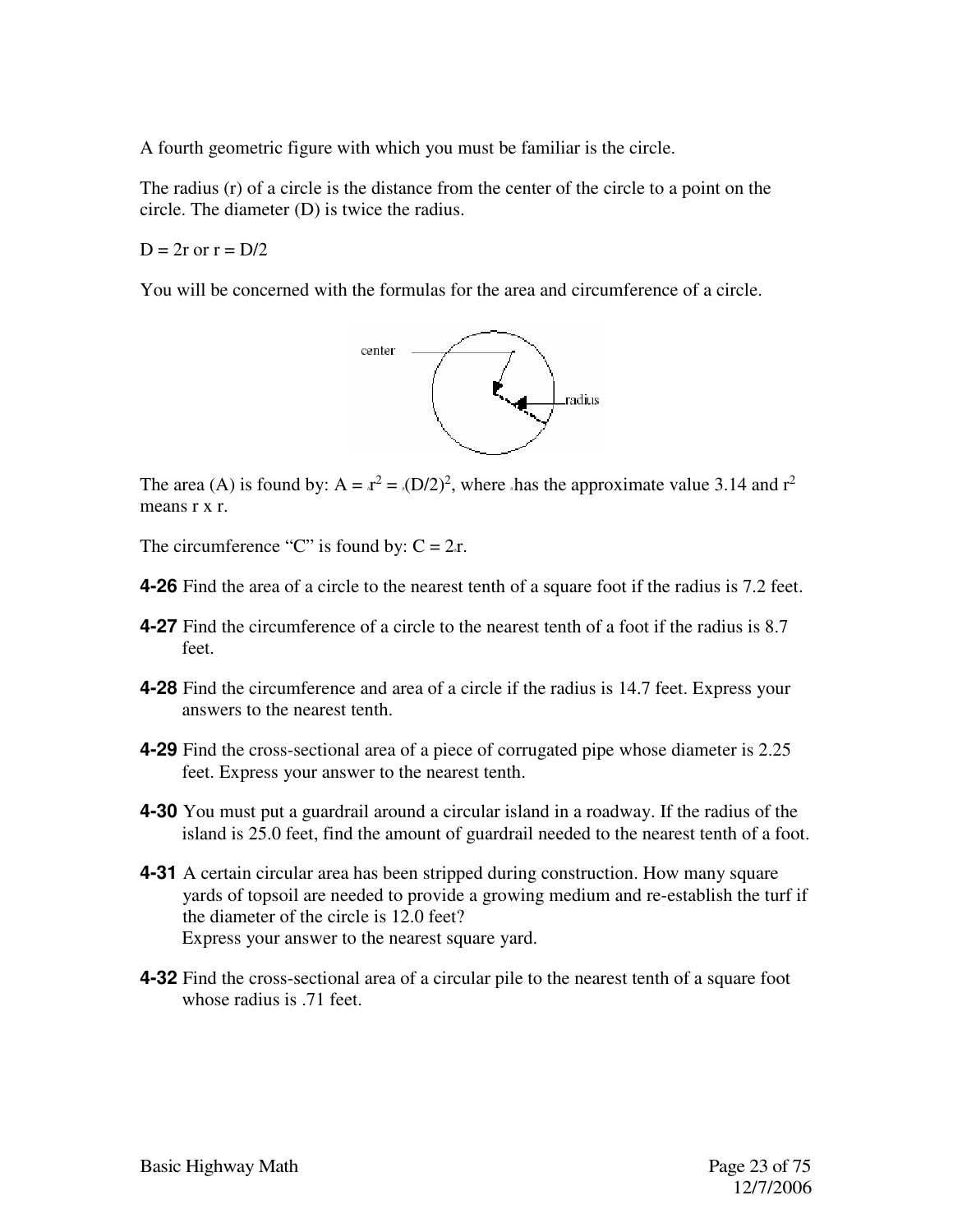The ellipse is the fifth figure for which you must be able to compute the area.



The formula for the area of an ellipse is  $A = ab$ , where a is one-half of the length of the ellipse and b is one-half the width of the ellipse.

- **4-33** Find the area of an ellipse to the nearest tenth of a square foot if the length is 14.0 feet and the width is 6.4 feet.
- **4-34** Find the area of an ellipse to the nearest tenth of a square foot if the length is 54.2 feet and the width is 23.0 feet.
- **4-35** A circular pipe makes an elliptical opening in a certain skewed wall. Find the area of the ellipse to the nearest tenth of a square foot if its length is 5.08 feet and its width is 5.00 feet.
- **4-36** Find the cross-sectional area of an elliptical storm-drain pipe whose cross-sectional dimensions are 5.82 feet by 4.12 feet. Express your answer to the nearest tenth of a square foot.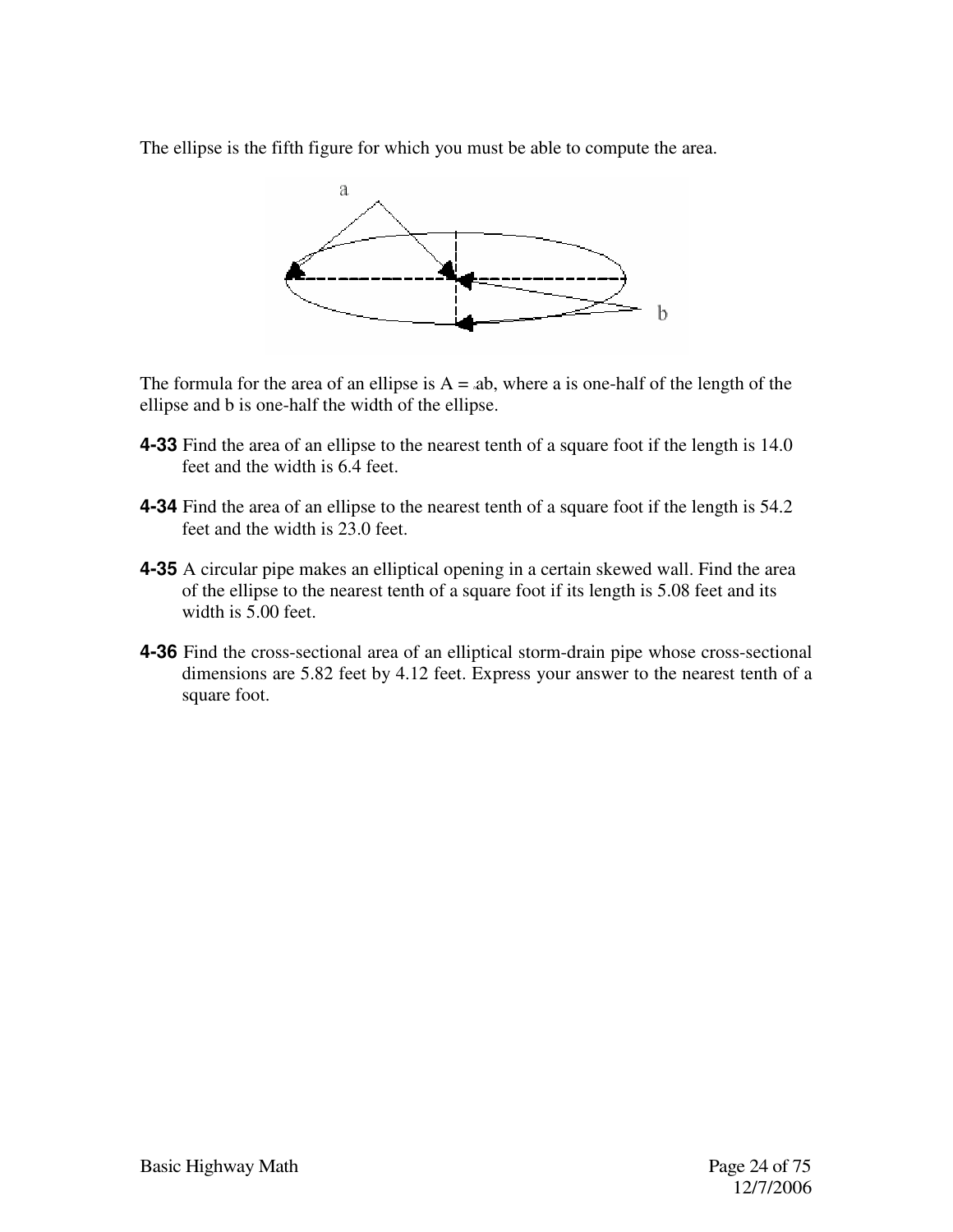The area of any irregular shape that you will find in the field may be computed by combinations of the 5 basic geometric figures that you have just studied.

For example, suppose you wish to calculate the area of the following figure to the nearest square foot, given the following information:



The length of the rectangle is 6.0 feet and its width is 4.7 feet.

The length of the other side of the trapezoid is 11.1 feet and its altitude is 5.9 feet. The altitude of the triangle is 6.2 feet.

- **4-37** Compute the areas for the rectangle, trapezoid, and triangle. Express your answer to the nearest tenth.
- **4-38** Determine the total area for the above figure. Express your answer to the nearest tenth.
- **4-39** Again using the figure above, calculate its total area to the nearest square yard, given the following information:

The length of the rectangle is 13.0 feet and its width is 4.2 feet.

The length of the other side of the trapezoid is 17.1 feet and its altitude is 5.0 feet. The altitude of the triangle is 8.2 feet.

A slope between Station 57+25 and Station 59+75 is to be seeded. The distance from the shoulder of the road to the top of the slope is measured at 50-foot intervals between these two Stations as follows:

| Station   | Distance to top |
|-----------|-----------------|
| Number    | Of Slope        |
| 57+25     | $0.0$ feet      |
| $57 + 75$ | 28.7 feet.      |
| 58+25     | 37.4 feet       |
| $58 + 75$ | 26.9 feet       |
| 59+25     | 10.1 feet       |

**4-40** Compute the area of the slope to the nearest square yard.

\*\*\* HINT – Draw a diagram and divide into a triangle and trapezoids.\*\*\*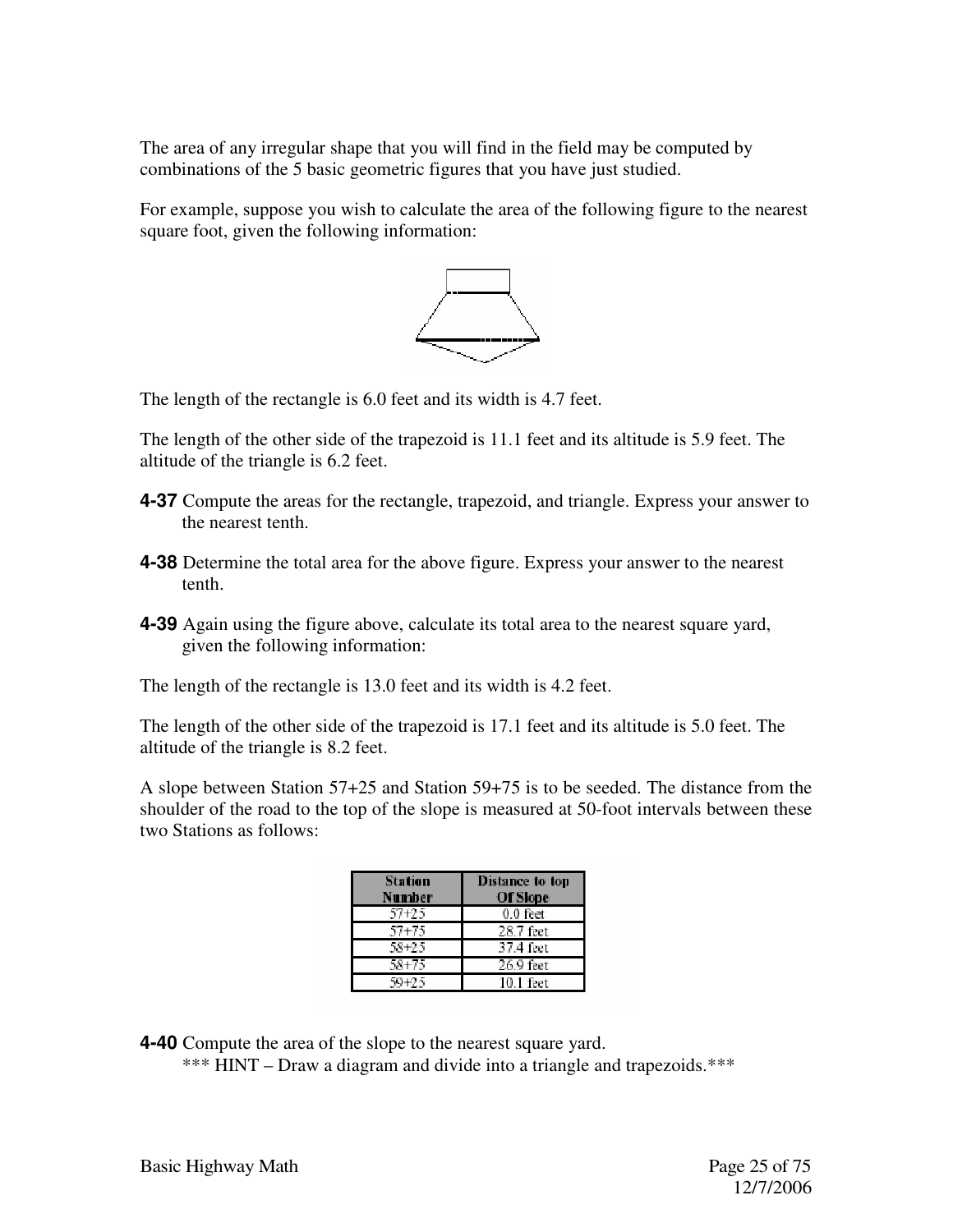In many cases you will need to compute the volume of many three dimensional solids. The solids with which you will be working have two bases and a height or length between these bases. These bases can be squares, rectangles, circles, ellipses, or triangles. Where the bases are parallel and have the same size, and the edges are perpendicular to the bases, you find the volume (V) by multiplying the area (B) of either base by the height or length (H).

 $V = BH$ , or volume = base x height

Since the area (B) of a base that is in the shape of a rectangle can be found by the equation  $B = L \times W$ , then the original volume formula,  $V = BH$ , can also be written in the form  $V = L \times W \times H$ .

- **4-41** Find the volume to the nearest tenth of a cubic foot of a large square concrete pad whose base is 14.8 square feet and whose length is 3.6 feet.
- **4-42** Find the volume to the nearest hundredth of a cubic foot of a corrugated metal pipe whose opening (base) is 124.6 square feet and whose length is 7.8 feet.

In general, to change cubic feet to cubic yards you must divide the number of cubic feet by 27. If in the previous problem you had been asked to express your answer in cubic yards, you would have divided the answer in cubic feet by 27.

**4-43** Change the answer from problem **4-42** to the nearest tenth of a cubic yard.

**4-44** A piece of sheet metal fabricated in the shape of a prism is given to be 18.2 square feet at its base with a length of 32.5 feet. Find the volume of the prism to the nearest tenth of a cubic yard.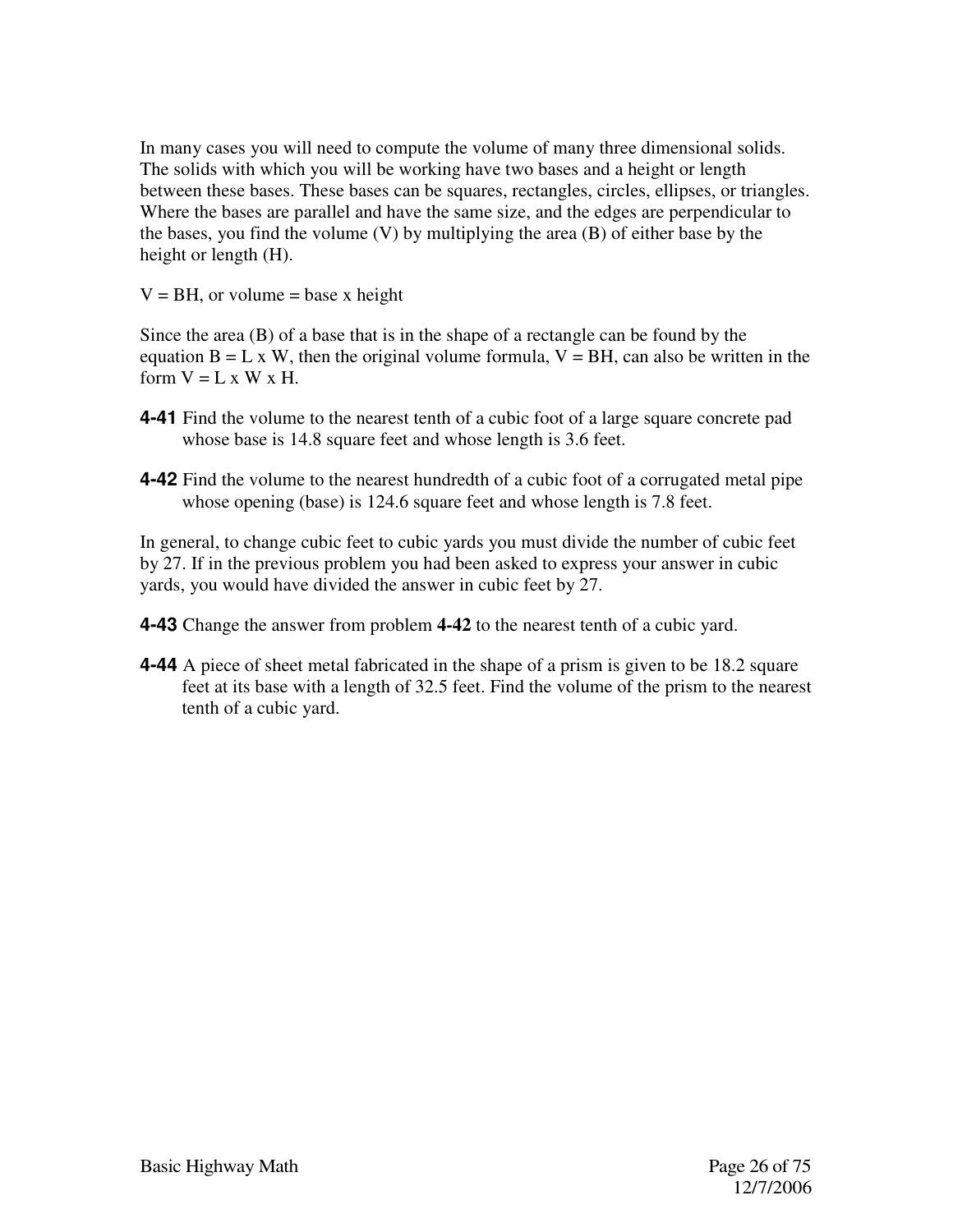Since the area (B) of the base of a circular cylinder is  $B = x^2$ , then the original volume formula  $V = BH$ , can also be written as  $V = r2h$ .

- **4-45** Find the volume of a circular column of a bridge pier if the radius of the base is 1.3 feet and the height of the column is 12.8 feet. Express your answer to the nearest tenth of a cubic yard.
- **4-46** Find the number of cubic yards of Portland cement concrete needed to construct a trapezoidal bridge support whose two sides measure 7.3 feet and 6.7 feet, has an altitude of 4.3 feet, and a length of 55.6 feet. Find your answer to the nearest tenth of a cubic yard.
- **4-47** What is the volume of an elliptical pipe that has a base width of 2.4 feet, a base height of 1.6 feet, and a length of 25 feet? Find the volume to the nearest cubic yard.
- **4-48** A cylindrical column rests on a rectangular concrete pad. The column has a base diameter of 3.1 feet and a length of 15.0 feet. The sides of the rectangular concrete pad are 11.0 feet and 5.6 feet in length, and the depth of the pad is 2.0 feet. Find the total volume of the column and pad assembly to the nearest tenth of a cubic foot.
- **4-49** A trench 47.0 feet long is to be excavated. The area of one trapezoidal end is 48.7 square feet. The area of the other trapezoidal end is 36.4 square feet. Since the two bases of this trench are not the same size, you must first find the average of the end areas and then multiply that average area by the length of the trench to find the volume. Find the volume of dirt to be removed to the nearest cubic yard.
- **4-50** A triangular cut is to be made for a drain. If the areas of the triangular ends are 9.8 square feet and 12.3 square feet, and the length is 14.3 feet, find the volume of dirt to be removed, to the nearest cubic yard, using the average end area method.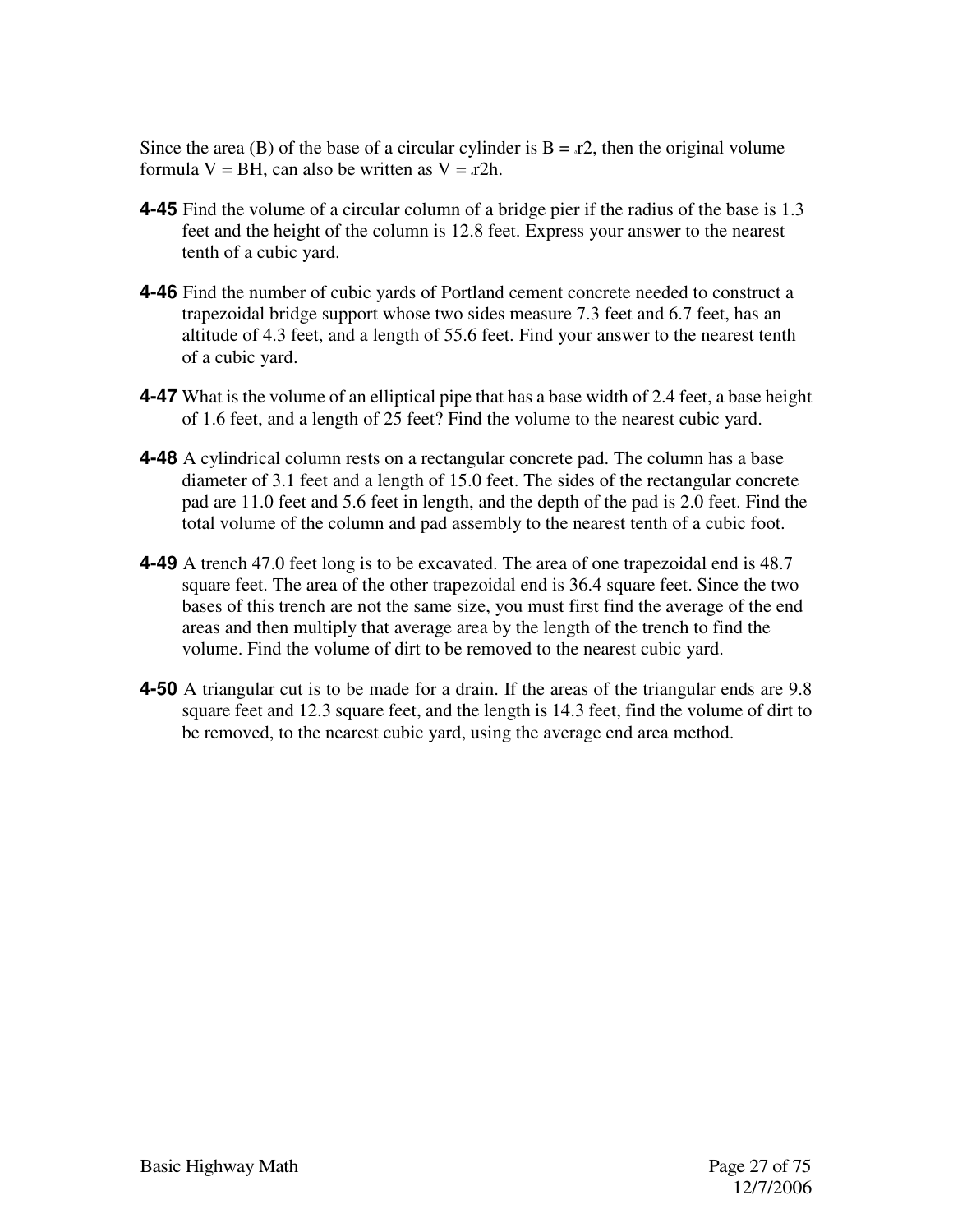The method of average end areas on rough or uneven terrain does not give you the precise amount of dirt removed, but it does tell the contractor the number of cubic yards of excavation he will be paid for. The accuracy is sufficient for our purposes and the method is commonly used in the construction industry for earthwork computations. Sometimes it is necessary to use more than two end areas to calculate the volume of an irregular solid.

| <b>STATION</b> | B1          | R 2      |            |
|----------------|-------------|----------|------------|
| 17+00          | 11.8 feet   | 8.2 feet | $6.0$ feet |
| 17+50          | $10.2$ feet | 5.6 feet | 5.7 feet   |
| -8+00          | 10.9 feet   | 5.5 feet | 5.9 feet   |

**4-51** Find the volume of a trapezoidal base trench to the nearest cubic yard using the following information:

In constructing a bridge pier it is necessary, due to sub-soil conditions, to excavate beyond the specifications of the original plan. The end areas of this additional excavation channel have the following shape:

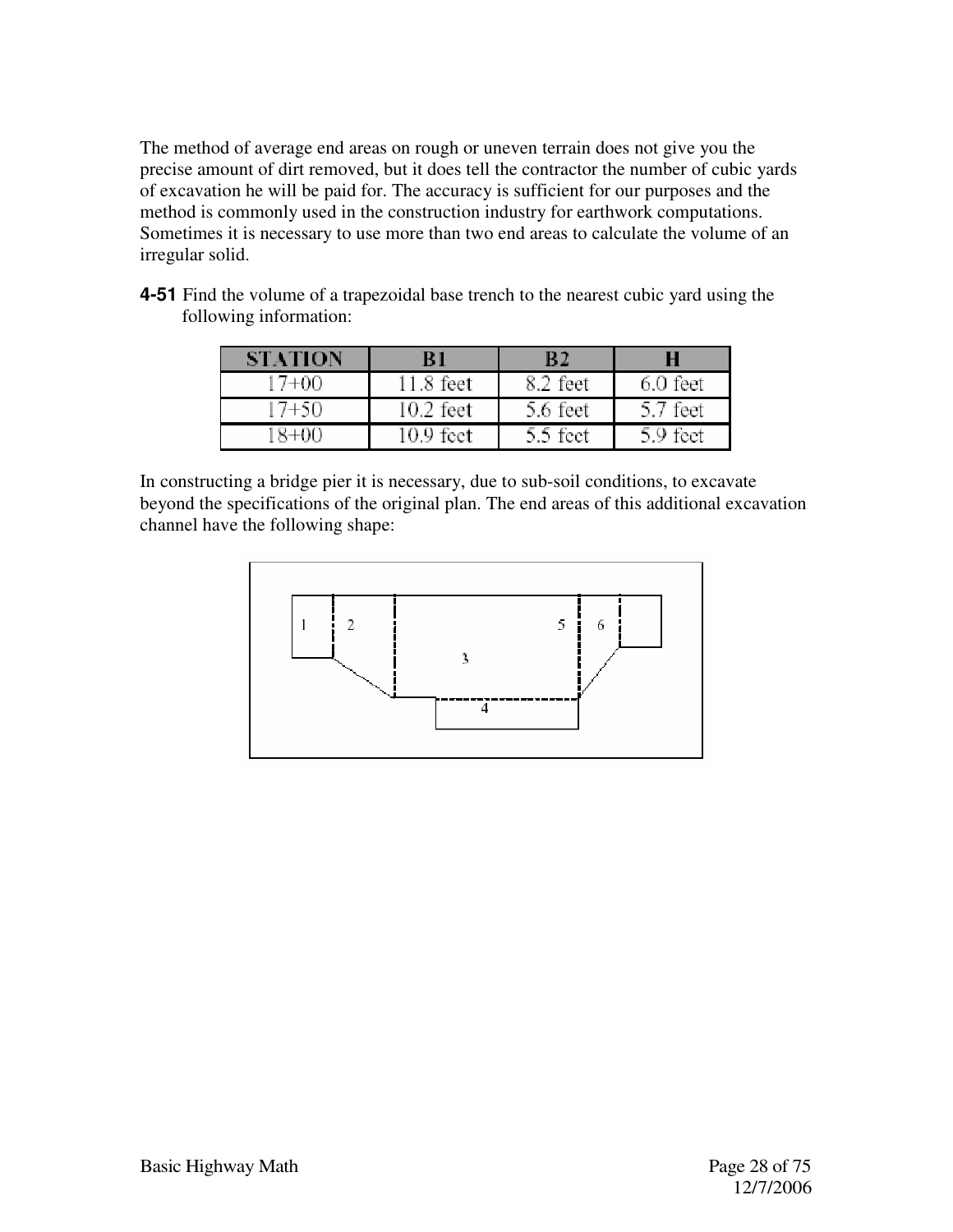Each of the end areas of the area of excavation has different dimensions and is shown in the following table:

| <b>LEFT END</b>  |               |           |                   |                   |                 |
|------------------|---------------|-----------|-------------------|-------------------|-----------------|
| <b>SHAPE</b>     | <b>LENGTH</b> | WIDTH     | SIDE <sub>1</sub> | SIDE <sub>2</sub> | <b>ALTITUDE</b> |
|                  | .20 FEET      | 3.20 FEET |                   |                   |                 |
| 2                |               |           | 3.20 FEET         | 4.16 FEET         | 2.69 FEET       |
| 3                | FEET<br>14.61 | 4.16 FEBT |                   |                   |                 |
| 4                | 12.40 FEET    | .89 FEET  |                   |                   |                 |
| 5                |               |           | 4.16 FEET         | 2.72 FEET         | 3.00 FEET       |
| 6                | 1.50 FEET     | 2.72 FEBT |                   |                   |                 |
|                  |               |           |                   |                   |                 |
| <b>RIGHT END</b> |               |           |                   |                   |                 |
| <b>SHAPE</b>     | LENGTH        | WIDTH     | SIDE <sub>1</sub> | SIDE <sub>2</sub> | <b>ALTITUDE</b> |
|                  | .20 FEET      | 3.00 FEET |                   |                   |                 |
| 2                |               |           | 3.00 FEET         | 4.12 FEET         | 2.69 FEET       |
| 3                | 14.61 FEET    | 4.12 FEBT |                   |                   |                 |
| 4                | 12.40 FEET    | .81 FEET  |                   |                   |                 |
| 5                |               |           | 4.12 FEET         | 2.65 FEET         | 3.00 FEET       |

**4-52** Using the information from the chart above, calculate to the nearest hundredth of a cubic yard the amount of additional soil that must be excavated given that the length of the channel is 84 feet.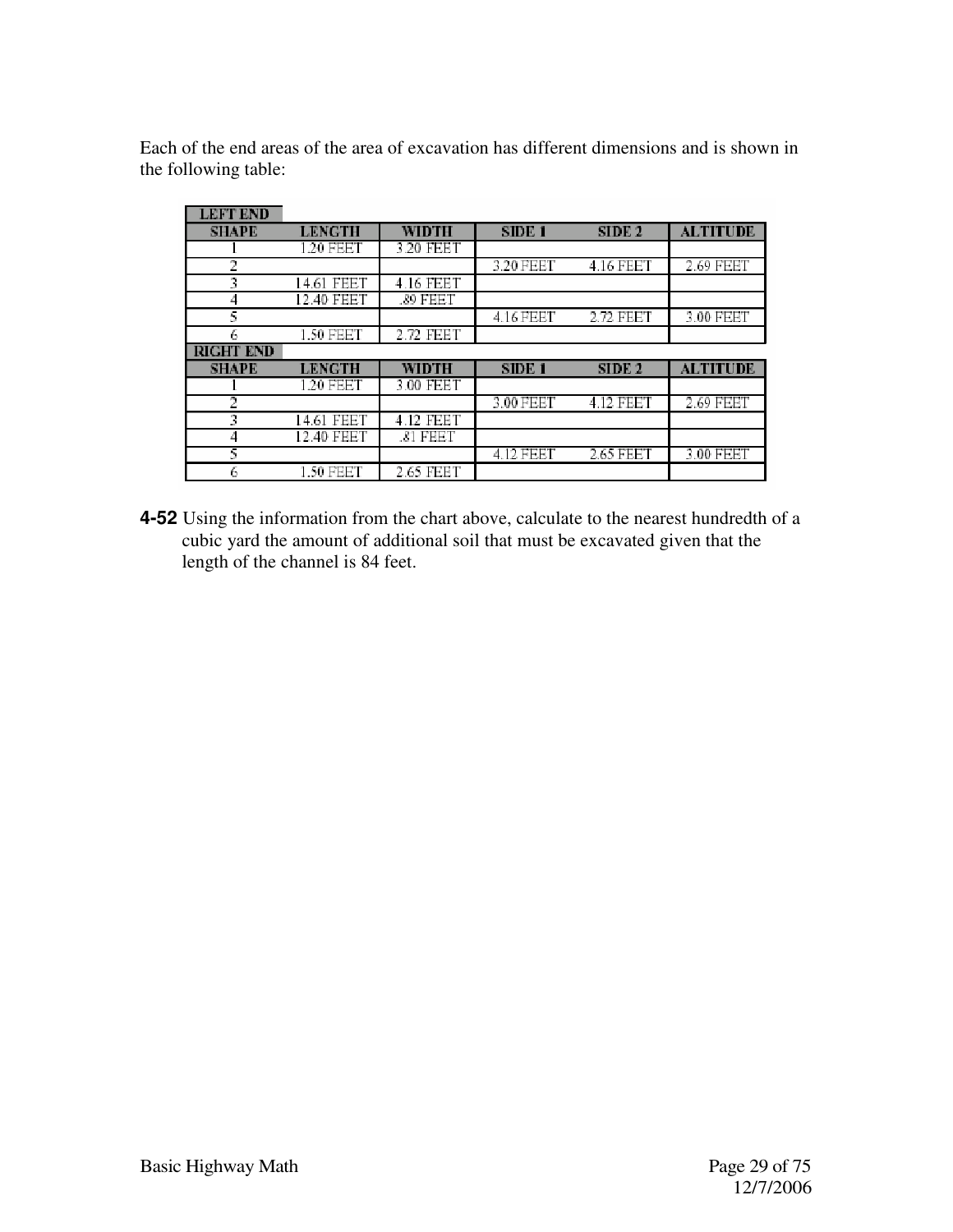# **UNIT V – TECHNIQUES OF ALGEBRA**

It is possible that you will not have to study this unit. Your solutions to the following problems will determine your ability in certain algebraic skills.

Solve the following equations:

**5-1**  $y + 6 = 14$ **5-2** 4r + 7 = 31 5-3  $w/5 = 4$ **5-4**  $9r - 5 = 67$ **5-5**  $w/0.6 + 2.4 = 3.9$  $5 - 6$   $.5n = 6$ **5-7**  $3.5y + 7.03 = 21.38$ **5-8**  $r/2.06 + 1.3 = 8.2$ 

If you have seven or eight solutions correct, go on to Unit VI.

If you have less than seven solutions correct, complete this unit.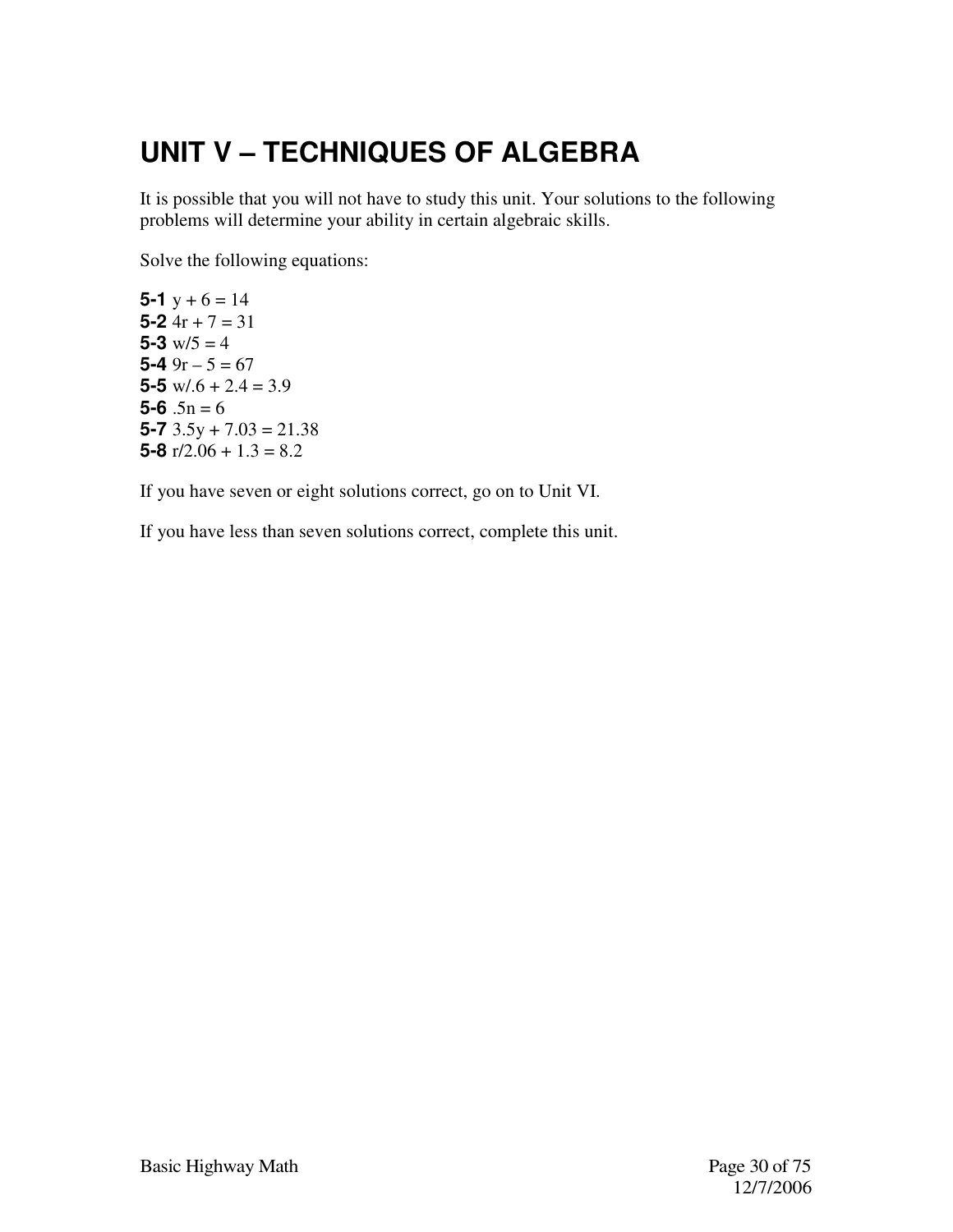## **A. Introduction**

There will be many situations in which you will be required to answer questions similar to the following:

1a) What number added to 8 gives you 34? 2a) What number multiplied by 12 gives you 30? 3a) What number subtracted from 500 leaves 385?

Each of these statements can be written as an equation. They could be stated as follows, where "N" represents the unknown value:

1b)  $N + 8 = 34$ 2b)  $12N = 30$ 3b)  $500 - N = 385$ 

The techniques of algebra that you will learn in this section will enable you to find the solutions to these types of equations.

## **B. Solution of Equations**

 $3+2=5$  is an equation. If you subtract 2 from both sides of the equation, you get a new statement that says  $3+2-2 = 5-2$ . It can easily be seen that the left-hand side and the right-hand side are still equal. This means that we still have an equation. Similarly, if we subtracted 4 from both sides of the equation  $n + 4 = 7$ , we would get a new equation that states  $n + 4 - 4 = 7 - 4$ , which can be written as  $n = 3$ .

In general, you can subtract the same value from both sides of an equation and form a new statement that is still an equation (both sides are still equal).

**5-9** Subtract 1 from both sides of the equation  $n + 1 = 8$ .

**5-10** Subtract 13 from both sides of the equation  $n + 13 = 25$ .

**5-11** Subtract 1.5 from both sides of the equation  $n + 1.5 = 8.4$ .

**5-12** Subtract .54 from both sides of the equation  $n + .54 = 6.38$ .

Similarly, you may add the same number to both sides of an equation, multiply both sides of an equation by the same number (other than zero), or divide both sides of an equation by the same number (other than zero). In all cases, your result is a new statement that is still an equation.

**5-13** Add 3 to both sides of the equation  $n - 3 = 8$ . **5-14** Multiply both sides of the equation n/4 = 3 by 4. **5-15** Divide both sides of the equation  $5n = 20$  by 5.

Solving an equation means using the above rules to get the unknown value by itself on one side of the equation.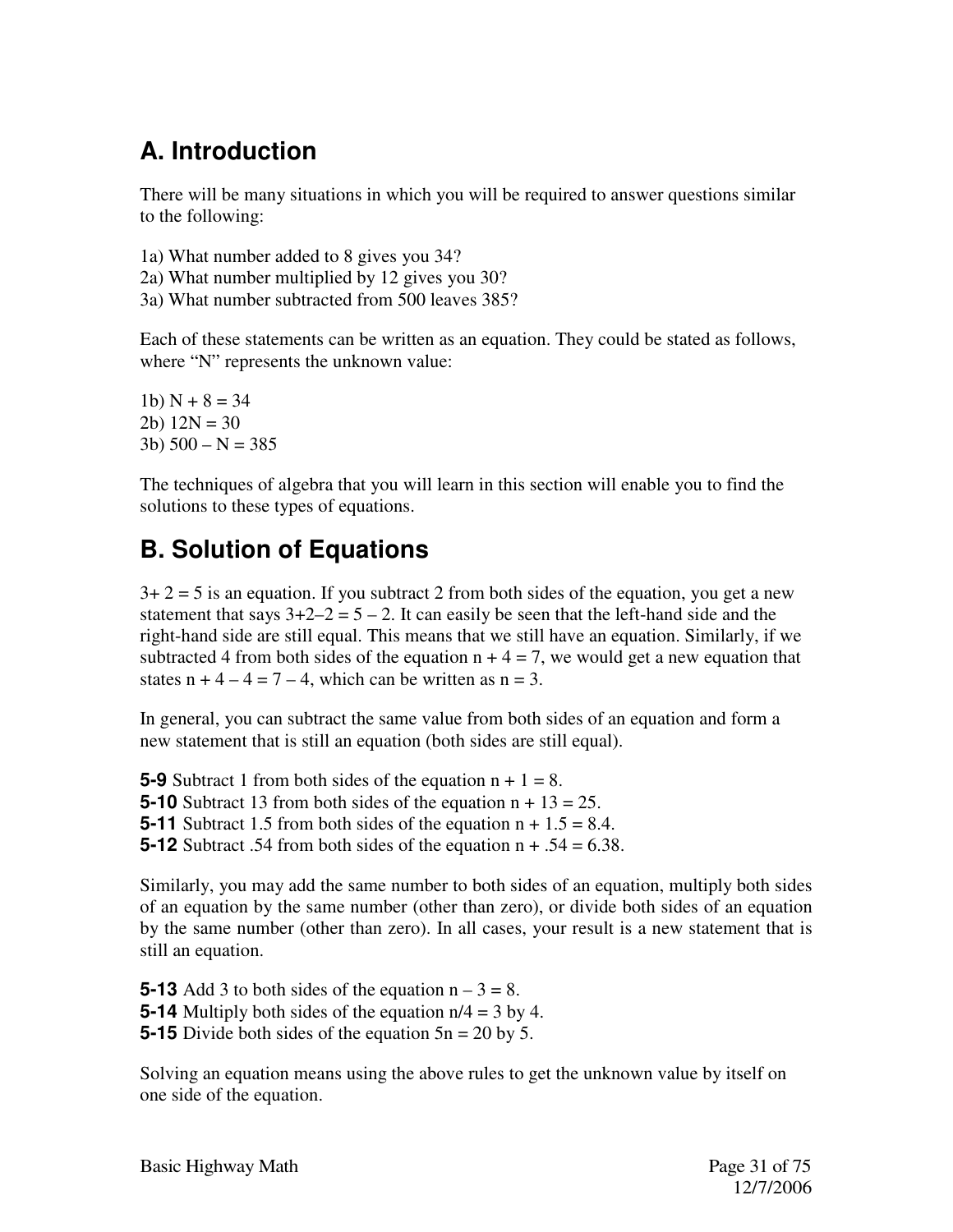**5-16** Solve the equation  $n + 13 = 25$  by subtracting 13 from both sides.

The value "12" from problem **5-16** is called the solution of the equation. If you substitute the solution value of the unknown into the original equation, then a true statement will result. You should use this fact to check your solution.

**5-17** If you substitute  $n = 12$  into the equation  $n + 13 = 25$ , do you get a true statement?

**5-18** Solve the equation  $n - 7 = 11$  by adding 7 to both sides.

- **5-19** Does the solution to problem **5-18** make the equation  $n 7 = 11$  a true statement?
- **5-20** Solve the equation  $n/8 = 4$  by multiplying both sides by 8.
- **5-21** Solve the equation  $3n = 21$  by dividing both sides by 3.
- **5-22** Solve the equation  $n 14 = 37$  by addition.
- **5-23** Solve the equation  $y 14 = 37$  by addition.

As you can see, it does not matter what letter is used to indicate the unknown value. The method of solution is the same.

- **5-24** Solve the equation  $14y = 42$  by division.
- **5-25** Solve the equation n/12 = 9 by multiplication.

**5-26** In question **5-25** what does the answer represent?

**5-27** Solve the equation  $y + 4.3 = 8.5$  by subtraction.

- **5-28** Solve the equation  $y + 18 = 74$ .
- **5-29** Solve the equation  $n/11 = 1$ .
- **5-30** Solve the equation  $r 2.4 = 10.0$ .
- **5-31** Solve the equation  $4y = 28$ .
- **5-32** Solve the equation w + 1.4 = 20.
- **5-33** Solve the equation 2n = 1000.

In many equations it is necessary to perform two operations in order to obtain the solution. For example, if you want to solve the equation  $2n + 3 = 7$ , you must first subtract 3 from both sides, leaving you with the equation  $2n= 4$ . Then you must divide both sides of this new equation by 2, resulting in  $n = 2$ .

- **5-34** What does the value  $n = 2$  represent?
- **5-35** Subtract 5 from both sides of the equation  $3n + 5 = 14$ .
- **5-36** Divide both sides of the resulting equation from problem **5-35** by 3 to obtain the solution of the original equation  $3n + 5 = 14$ .
- **5-37** Does the value obtained in problem **5-36** make the original equation  $3n + 5 = 14$  a true statement?
- **5-38** Add 7 to both sides of the equation  $4n 7 = 29$ .
- **5-39** Now, divide both sides of the new equation from problem **5-38** by 4.
- **5-40** Subtract 1.4 from both sides of the equation  $n/2 + 1.4 = 6.8$ .
- **5-41** Now, multiply both sides of the new equation from problem **5-40** by 2.
- **5-42** Solve the equation  $8n 18 = 22$  by first adding 18 to both sides of the equation and then dividing both sides of the new equation by 8.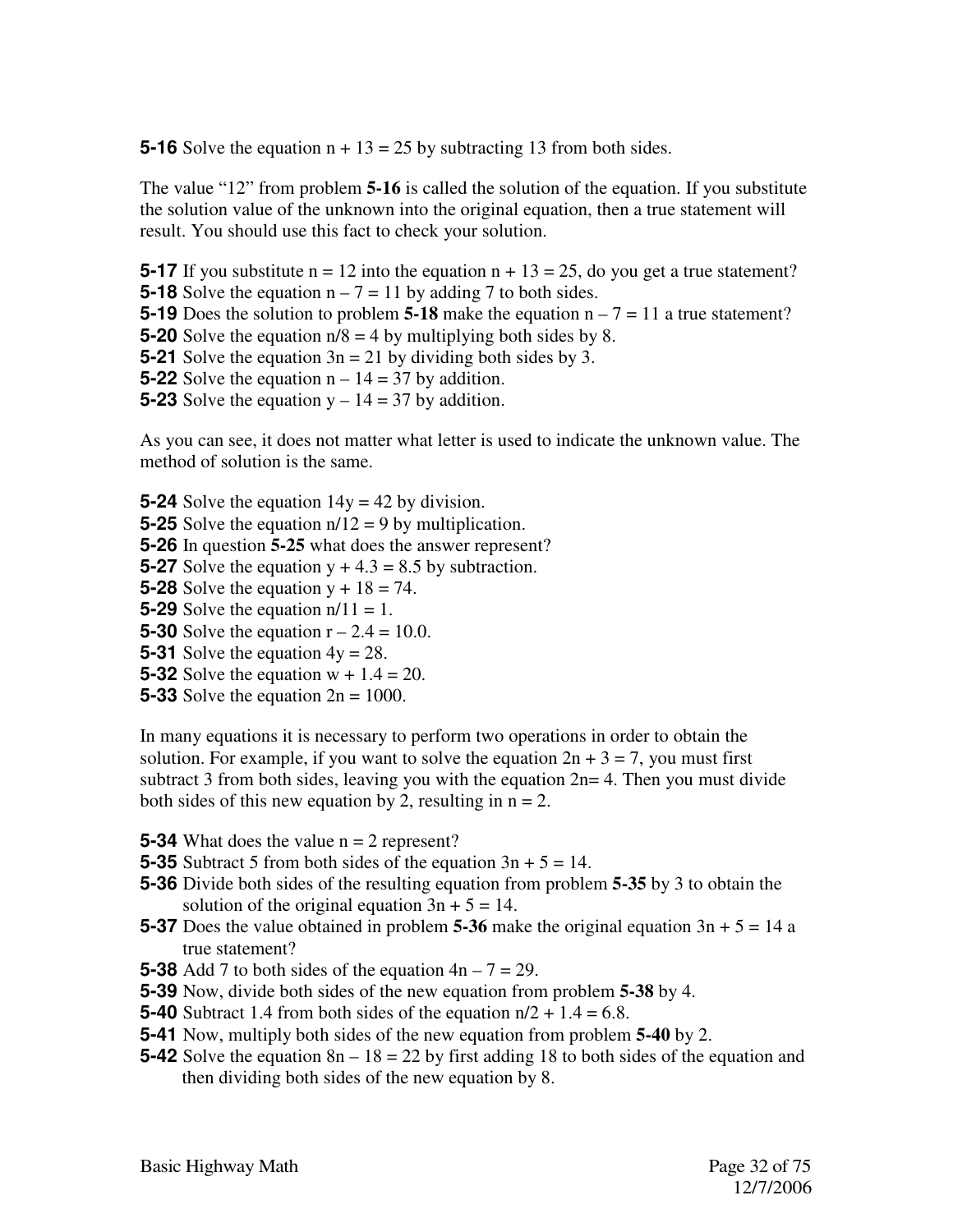- **5-43** Solve the equation  $n/14 + 3 = 9$  by first subtracting 3 from both sides of the equation and then multiplying both sides of the new equation by 14.
- **5-44** Solve the equation  $y/9 6 = 11$  by first adding 6 to both sides of the equation and then multiplying both sides of the new equation by 9.

In problems 5-34 through 5-44, where you had to perform two operations, first you added or subtracted the same value from both sides of the equation and then multiplied or divided both sides of your new equation by a common value.

In general, when two or more operations are needed to solve an equation, first perform the additions or subtractions and then perform the multiplications or divisions.

**5-45** Solve the equation  $4n + 9 = 25$ **5-46** Solve the equation  $6$  n  $-5 = 25$ **5-47** Solve the equation  $r/3 - 4 = 8$ **5-48** Solve the equation  $y/6 - 0.3 = 1.4$ **5-49** Solve the equation 8w + .9 = 7.3 **5-50** Solve the equation  $1.2n - 2.3 = 6.1$ **5-51** Solve the equation  $r/6 - 3 = 2.8$ **5-52** Solve the equation  $7w + 1.8 = 10.9$ **5-53** Solve the equation 4.06n – 1.431 = 3.441

#### **Supplementary Problems**

Solve the following equations:

```
5-54 y + 8 = 125-55 3y = 155-56 w/5=85-57 m – 6 = 8
5-58 4y = 245-59 n + .25 = 3.685-60 r/0.6 = 75-61 3n + 4 = 165-62 n/6 - 4 = 25-63 w/3 - 0.5 = 1.25-64 5w + .7 = 3.25 - 65 1.8r + 1.87 = 6.015-66 w/2.4 - 3 = 15-67 5.17n – 3 = 1
5.68 80.7r + 3.682 = 86.803
```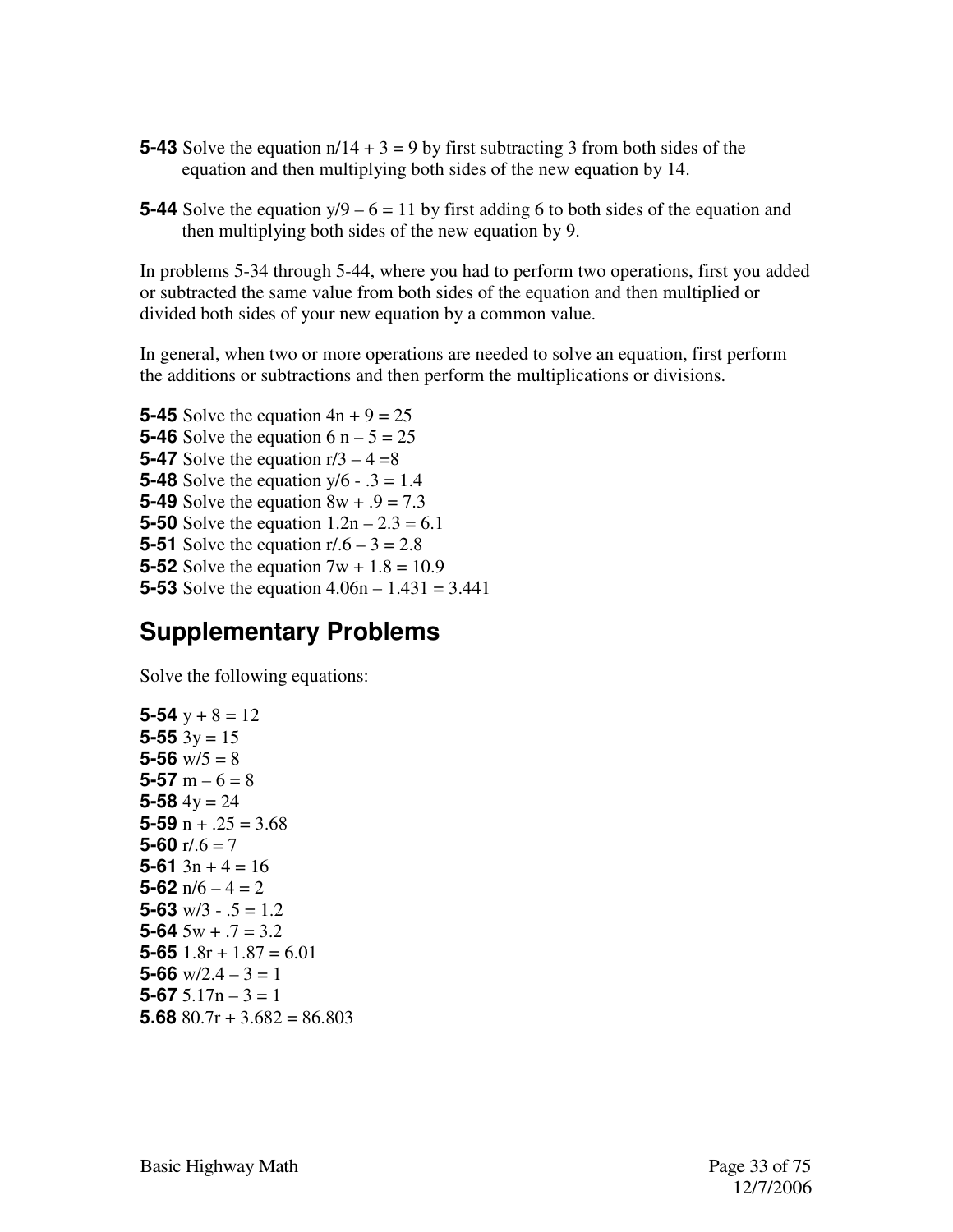# **UNIT VI – RATIO AND PROPORTION**

It is possible that you will not have to study this unit. Your solutions to the following problems will determine your ability in working with ratios and proportions. You may either use formulas you have available in this manual or in any other references.

Answer the following questions:

- **6-1** Solve for n in the following proportion:  $2/5 = N/20$ .
- **6-2** If 20 pounds of coarse aggregate are mixed with 50 pounds of fine aggregate, what is the ratio of coarse aggregate to fine aggregate?
- **6-3** If 12 pounds of fine aggregate are mixed with 60 pounds of coarse aggregate, what is the ratio of fine aggregate to the total mixture?
- **6-4** A certain concrete mixture contains sand, gravel, and cement in a ratio of 3:7:2. If 140 pounds of gravel are used, how many pounds of cement would be needed, and how many pounds of sand would be needed?
- **6-5** In an 1,800 pound mixture of concrete, the gravel, cement, sand, and water ingredients are in a ratio of 6:2:3:1. What is the weight of each ingredient?
- **6-6** If it takes 600 gallons of tack coat to cover 3,200 square yards of roadway, how many gallons of tack coat will it take to cover 4,800 square yards?
- **6-7** Find the slope of an embankment between two points if the difference in elevation of the two points is 12.7 feet, and the horizontal distance between the two points is 66.4 feet. Express your answer to the nearest tenth.
- **6-8** The slope of a certain cut is 3:1. If the vertical distance is 15.5 feet, find the horizontal distance. Express your answer to the nearest tenth of a foot.
- **6-9** Find the in-place wet density of a test hole sample if the weight of the wet soil is 20.5 pounds and the volume of the test hole is .173 cubic feet. Express your answer to the nearest hundredth.
- **6-10** Find the specific gravity of a test sample whose density is 47.6 pounds per cubic foot. Express your answer to the nearest tenth.
- If you have 9 or 10 answers correct, go on to Unit VII.
- If you have less than 9 answers correct, complete this unit.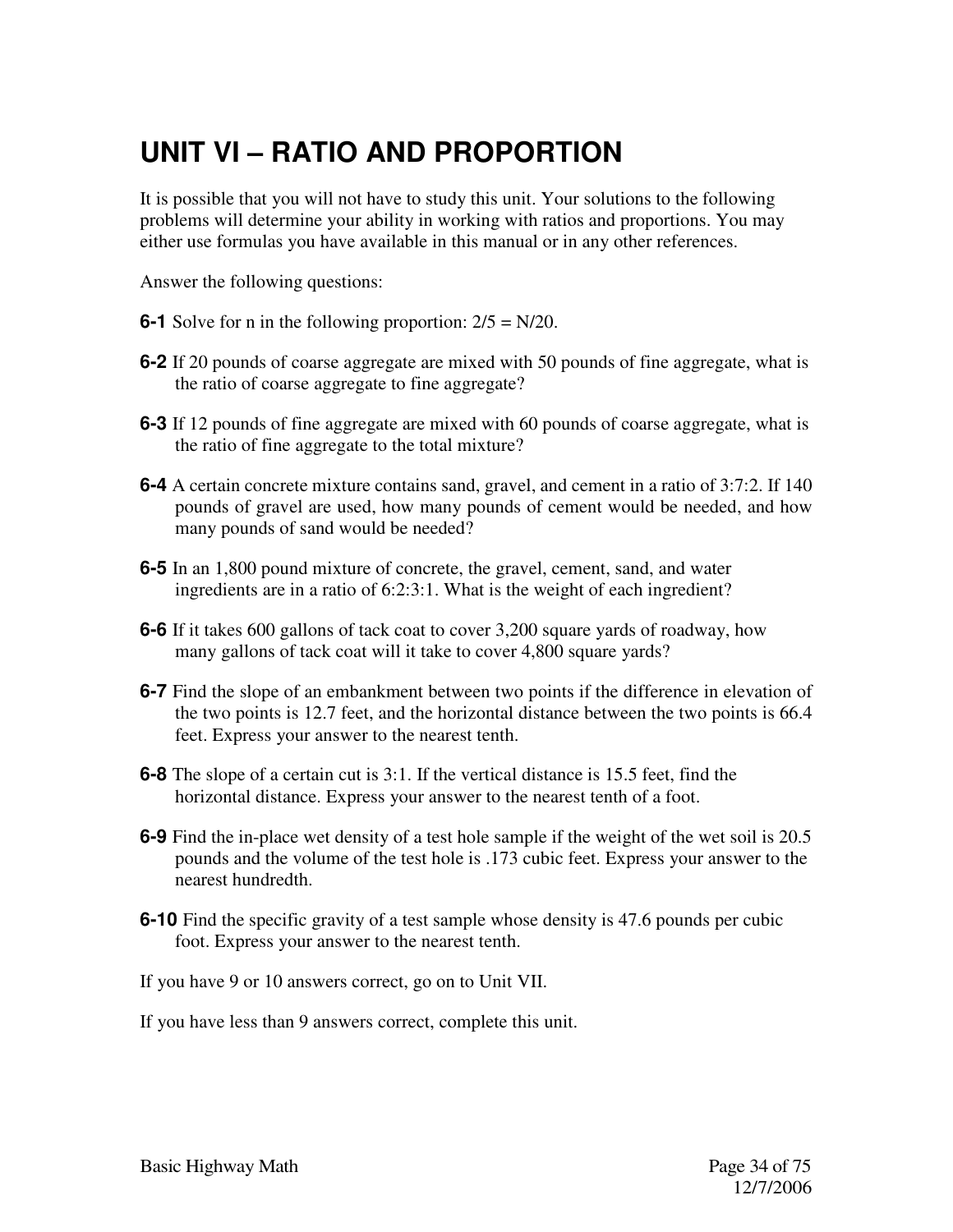#### **A. Introduction**

A ratio is the comparison of two numbers by division. Some examples of ratios include  $3/4$ , 1:2,  $5/n$ ,  $5/6$ , and  $5:6$ . Notice that a ratio can be written using a fraction bar (*l*) or a colon (:). Ratios are read as follows:

3/4 is the ratio of 3 to 4. 1:2 is the ratio of 1 to 2. 5/n is the ratio of 5 to n (where n is an unknown). 5/6 is the ratio of 5 to 6. 5:6 is the ratio of 5 to 6 (notice,  $5/6 = 5:6$ )

**6-11** Write the ratio of 7 to 8, using a fraction bar.

**6-12** Write the ratio of 5.3 to 7, using a colon.

**6-13** Write the ratio of 6 to w, using a colon.

**6-14** Write 9/13, using a colon.

**6-15** Write 7:9, using a fraction bar.

**6-16** Write the ratio of 6 to 11 both with a colon and with a fraction bar.

**6-17** Write the ratio of 7.23 to 8.98 both with a colon and with a fraction bar.

A proportion is a statement that two ratios are equal. For examples, the ratio 1/2 equals the ratio 2/4, therefore, 1/2= 2/4 is a proportion; the ratio 3/8 equals the ratio 12/32, therefore,  $3/8 = 12/32$  is a proportion; the ratio 2:3 equals the ratio 4:6, therefore,  $2:3 =$ 4:6 is a proportion; and the ratio 9.3:3 equals the ratio 3.1:1, therefore,  $9.3:3 = 3.1:1$  is a proportion.

**6-18** Write as a proportion, the ratio 2/3 equals the ratio 8/12

**6-19** Write as a proportion, the ratio n/3 equals the ratio 8/12

**6-20** Write as a proportion, the fact that the ratio 27:36 equals the ratio 3:4

**6-21** Write as a proportion, the fact that the ratio 27/b equals the ratio 3/4

**6-22** Write as a proportion, the fact that the ratio 11:12 equals the ratio n:24

**6-23** Write as a proportion, the fact that the ratio a/14 equals the ratio c/7

**6-24** Write as a proportion, the fact that the ratio 5/b equals the ratio c/d

**6-25** Write as a proportion, the fact that the ratio a/b equals the ratio c/d

**6-26** In the proportion 2/3 = 8/12 (from problem **6-18** ) does 2 x 12 equal 3 x 8?

**6-27** In the proportion  $27/36 = 3/4$  (from problem **6-20**) what is the relationship between 27 x 4 and 36 x 3?

- **6-28** In the proportion  $1/1.20 = 2/2.40$  what is the relationship between 1 x 2.40 and 1.20 x 2?
- **6-29** In the general proportion  $a/b = c/d$  what should be the relationship between a x d and b x c?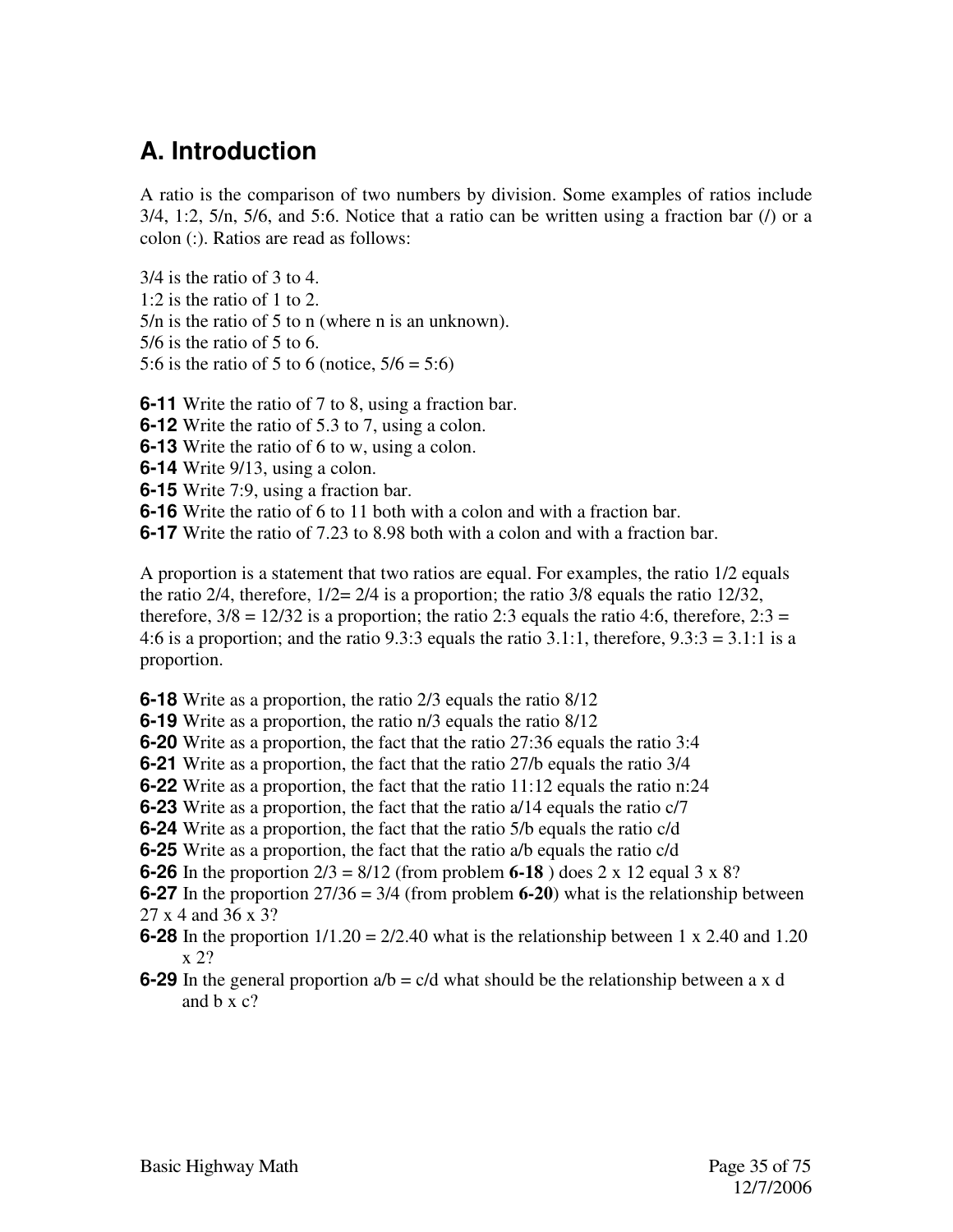## **B. Solving Proportions**

Whenever an equation contains an unknown value (for example,  $2/3 = 8/n$ ), your job is to find the value of the unknown which makes the proportion a true statement. In other words, you must solve the proportion. To do this, you first use the principle from problem **6-29** to write the proportion as an equation in the form a x  $b = c \times d$ ; then solve this equation using the algebraic techniques you have already learned.

- **6-30** Use the principle from problem **6-29** above to write the proportion 2/3 = 8/n in the form  $a \times b = c \times d$ .
- **6-31** Solve the equation  $2n = 24$
- **6-32** If you substitute  $n = 12$  into the proportion  $2/3 = 8/n$ , do you get a true statement?
- **6-33** Write the proportion  $n/4 = 15/20$  in the form a x b = c x d.
- **6-34** Solve the equation  $20n = 60$
- **6-35** What does the value  $n = 3$  represent for the proportion  $n/4 = 15/20$ ?
- **6-36** Solve the proportion  $12/14 = 6/n$
- **6-37** Solve the proportion n/16 = 3/8.
- **6-38** Solve the proportion  $12/24 = n/6$
- **6-39** Solve the proportion 18/30 = n/25
- **6-40** Solve the proportion  $5:n = 15:18$
- **6-41** Solve the proportion 4/n = 5/8 (Express your answer in decimal form).
- **6-42** Solve the proportion  $6:1.3 = 9:n$
- **6-43** Solve the proportion n/9 = 8.2/.4

## **C. Applications**

In many situations you are interested in the ratio of two quantities. For example, in preparing a roadbed you would be concerned with the ratio of coarse aggregate to fine aggregate; in checking compaction you would be interested in the ratio of the weight of moisture to the weight of dry soil, and in reading blueprints you would be concerned with the ratio of distance on the blueprint to distance on the ground.

**6-44** In constructing a certain roadbed, for every 45 pounds of coarse aggregate, 15 pounds of fine aggregate must be added. What is the ratio of coarse aggregate to fine aggregate?

**6-45** If 55 pounds of coarse aggregate are mixed with 22 pounds of fine aggregate, what is the ratio of coarse aggregate to fine aggregate?

**6-46** On a compaction report it was found that the weight of moisture in a certain soil sample was 65 grams and the weight of the dry soil was 455 grams. What is the ratio of the weight of the moisture to the weight of the dry soil?

**6-47** A certain concrete mixture contains 45 pounds of cement, 90 pounds of sand, and 135 pounds of gravel. What is the ratio of cement to sand?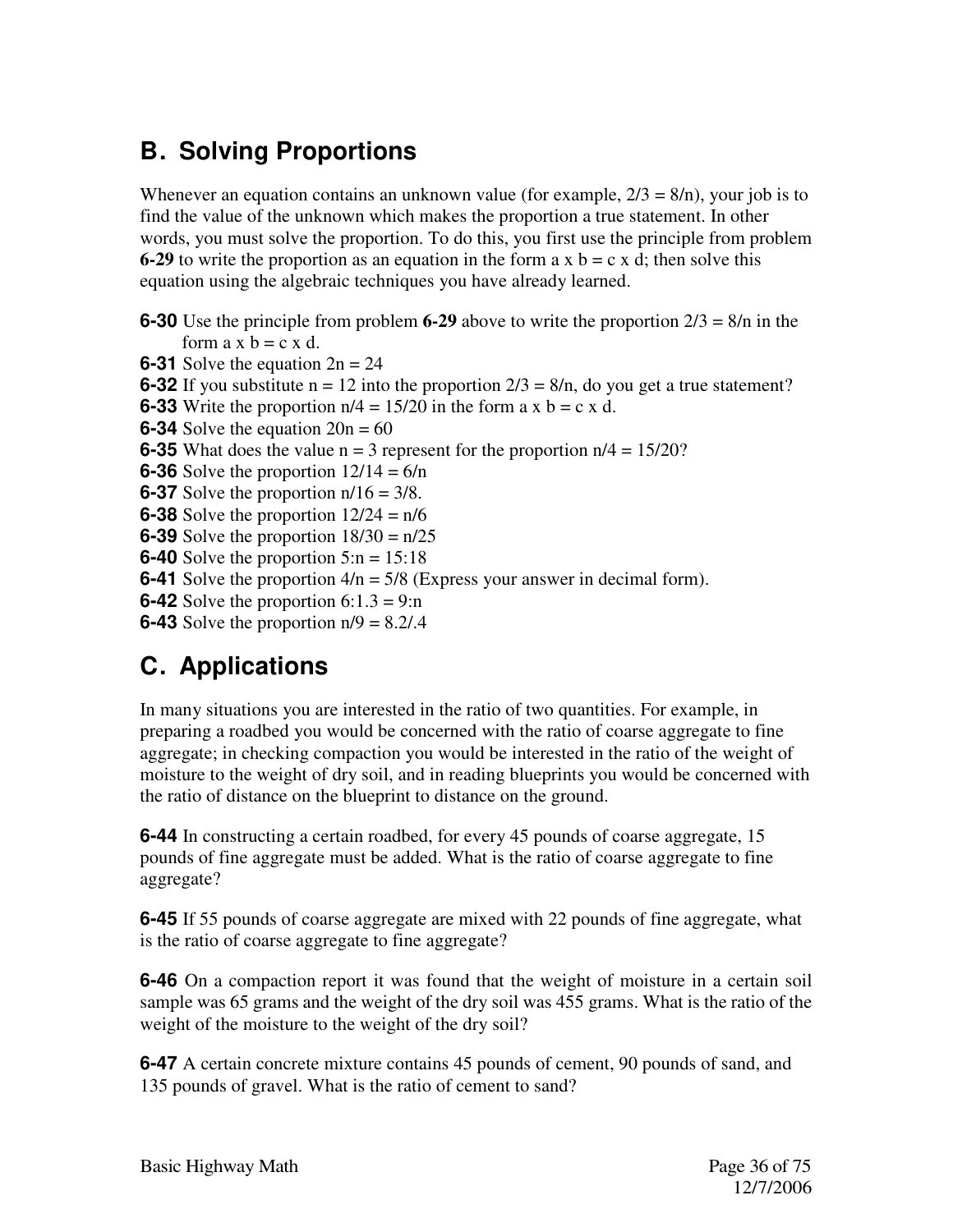**6-48** In problem **6-47**, what is the ratio of sand to gravel?

- **6-49** In problem **6-47**, what is the ratio of cement to gravel?
- **6-50** In a certain roadbed the ratio of coarse aggregate to fine aggregate is to be 3:2. How many pounds of fine aggregate must be added to 75 pounds of coarse aggregate to give the desired ratio? (Hint: Let  $n =$  the number of pounds of fine aggregate and use a proportion to solve the problem).
- **6-51** On another roadbed the ratio of coarse aggregate to fine aggregate is to be 4:1. How many pounds of coarse aggregate must be added to 72 pounds of fine aggregate to give the desired ratio? (Hint – Let  $n =$  the number of pounds of coarse aggregate in your proportion).
- **6-52** If water and cement are mixed in the ratio 1.5:3.2, and 4.5 pounds of water are used, how much cement is used? (Hint – Let  $n =$  the number of pounds of cement to be used).
- **6-53** If gravel and sand are in a certain concrete mix in the ratio 2:2.70 and 3,051 pounds of sand is used, how much gravel must be used?
- **6-54** If it takes 1,200 gallons of tack coat to cover 7,200 square yards of roadway, how many gallons will it take to cover 6,000 square yards? (Hint – If 1,200 gallons of tack coat covers 7,200 square yards of roadway, then the ratio of the amount of tack coat to the area covered is 1,200:7,200).
- **6-55** A concrete mix contains cement, sand, and gravel in the ratio 2:3:5. If 500 pounds of cement are used in the mixture, how many pounds of sand are needed? (Hint – The ratio of cement to sand is 2:3).
- **6-56** In problem **6-55**, how many pounds of gravel are needed? (Hint The ratio of cement to gravel is 2:5).
- **6-57** In a certain concrete mix, the ratio of cement to sand to gravel is 1:3:4. How many pounds of cement and how many pounds of gravel must be added to 150 pounds of sand to give the desired mixture? (Hint – Solve this problem as two separate problems as in problems **6-55** and **6-56**).

If, in a certain soil sample, the ratio of coarse aggregate to fine aggregate is 4:5, then the total soil sample could be thought of as having  $4 + 5$ , or 9, parts. This means that the ratio of coarse aggregate to the total sample is 4/9 and the ratio of fine aggregate to the total sample is 5/9.

**6-58** If coarse aggregate and fine aggregate are in the ratio 7:3, what is the ratio of coarse aggregate to the total sample?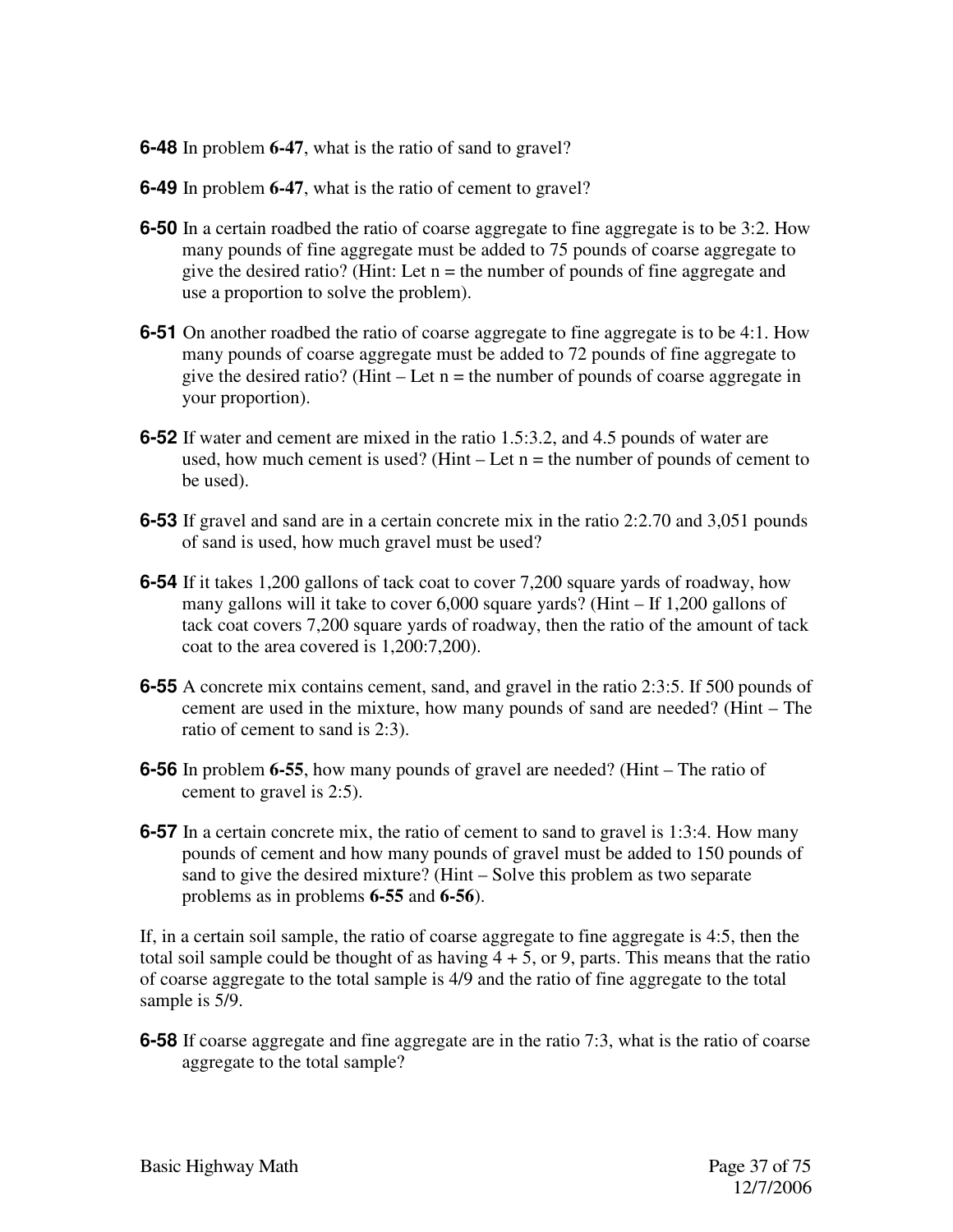- **6-59** Using the ratio from problem **6-58**, what is the ratio of fine aggregate to the total sample?
- **6-60** Water and cement are mixed in the ratio 1:3. What is the ratio of the amount of water to the total mixture?
- **6-61** Using the ratio from problem **6-60**, what is the ratio of the amount of cement to the total mixture?
- **6-62** If the total mixture in problems **6-60** and **6-61** weighs 60 pounds, what is the amount of water in the mixture?
- **6-63** If a certain soil sample weighs 80.4 pounds and the ratio of coarse aggregate to fine aggregate is 1.3:5.4, find the weight of coarse aggregate and the weight of fine aggregate in the sample.
- **6-64** The ratio of cement to sand to gravel in a concrete mix is 1:2.5:3. If the concrete weighs 3,250 pounds, find the amount of cement, sand, and gravel needed.

Another application of ratio and proportion that you must study involves the idea of slope. Slope is the ratio of horizontal distance to vertical distance. For instance, the slope between any two points of an embankment is the ratio of the horizontal distance between the two points to the vertical distance between the two points. Always express slope ratios so that the second number in the ratio is "1."

- **6-65** Find the slope of a hill if the horizontal distance is 200 feet and the vertical distance is 50 feet.
- **6-66** A surface drain ditch is 9 feet from the edge of the shoulder of a road and 1.5 feet below the level of the road. Find the slope between the ditch and the shoulder of the road.
- **6-67** A cut has a 40.1-foot depth corresponding to a horizontal distance of 60.15 feet. Find the slope of the cut.
- **6-68** An exit ramp has a slope of 5:1. How far does the ramp fall vertically for every 75 feet of horizontal distance?
- **6-69** An embankment has a slope of 6:1. If the difference in elevation between the top of slope and old ground is 21.0 feet, find the horizontal distance to the toe of slope.
- **6-70** A cut has a slope of 2:1. If the vertical distance is 40.1 feet, find the horizontal distance.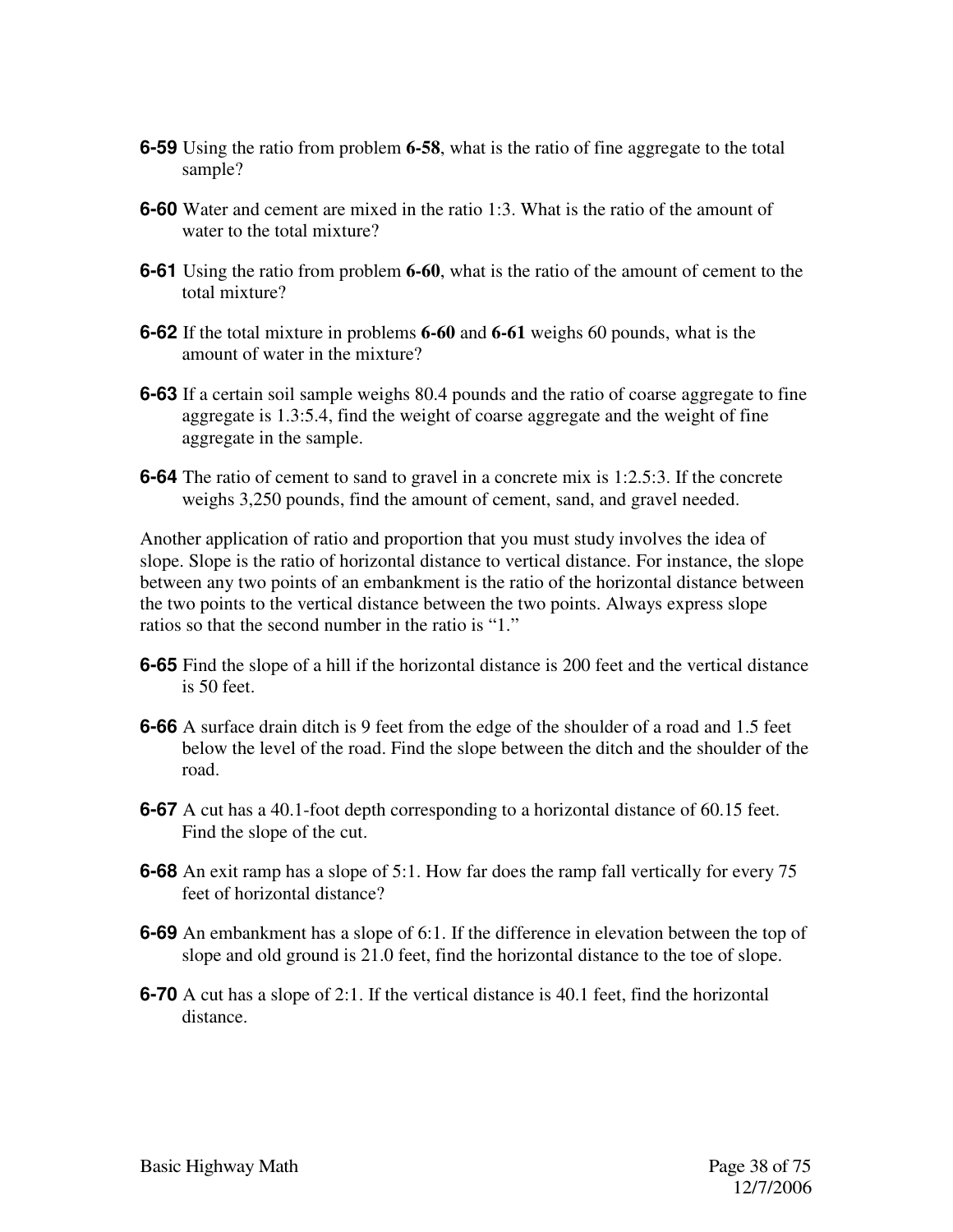- **6-71** A fill is to be constructed against a hillside whose slope is 4:1. If the height of the top of the hill is 53.2 feet, find the horizontal distance corresponding to this vertical distance.
- **6-72** An embankment has a slope of 2:1. If the difference in elevation between the top of slope and old ground is 28.5 feet, find the horizontal distance to the toe of slope.

Another ratio that is needed is the ratio of the weight of an item to its volume. This ratio is known as the density of the item, which can be expressed as follows:

Density =  $(weight)/(volume)$ 

- **6-73** Find the density of the wet soil in a test hole if the wet soil weighs 8.4 pounds and the volume of the hole is .07 cubic feet.
- **6-74** A Proctor mold whose volume is .05 cubic feet contains a sample whose weight is 4.108 pounds. Find the density of the sample to the nearest hundredth of a pound per cubic foot.
- **6-75** Find the in-place wet density of a soil sample if the weight of the wet soil is 8.7 pounds and the volume of the test hole is .068 cubic feet. Express your answer to the nearest hundredth.
- **6-76** The density of asphalt is 63.58 pounds per cubic foot and the volume of asphalt on a certain section of roadway is 126,720 cubic feet. Find the weight of the asphalt on the roadway to the nearest hundredth. (Hint – Solve using algebraic techniques).
- **6-77** If the density of asphalt is 62.71 pounds per cubic foot and the volume of asphalt on a certain bridge is 7,920 cubic feet, find the weight of the asphalt on the bridge to the nearest hundredth.

The usual unit of measurement for asphalt is gallons rather than pounds.

- **6-78** If it takes 8.5 pounds of asphalt in problem **6-77** to equal one gallon of asphalt, how many gallons of asphalt are needed?
- **6-79** A truckload of wet aggregate of density 72.3 pounds per cubic foot has a capacity of 260 cubic feet. What is the weight of the aggregate to the nearest pound?

You will also need to work with another ratio that is called Specific Gravity. The specific gravity of a substance is the ratio of the density of the substance to the density of water (62.4 pounds per cubic foot).

**6-80** Find the specific gravity of a sample of a substance whose density is 58.6 pounds per cubic foot. Express your answer to the nearest tenth.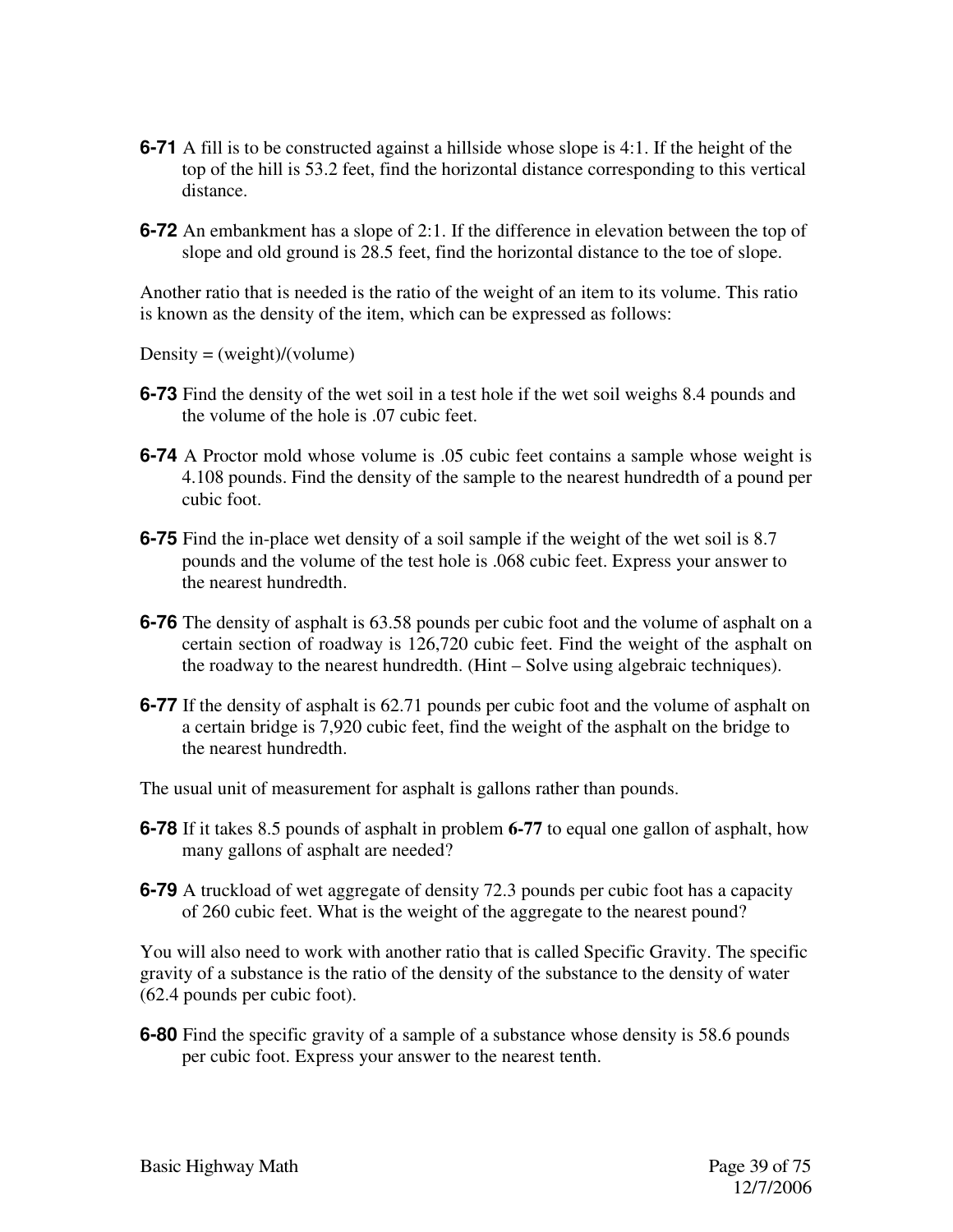- **6-81** A certain sample of asphalt has a density of 69.4 pounds per cubic foot. Find the specific gravity of the asphalt to the nearest tenth.
- **6-82** A sample of concrete was taken. The volume of the sample was .018 cubic feet and its weight was 3.120 pounds. Find the density to the nearest hundredth and the specific gravity to the nearest tenth of the test sample.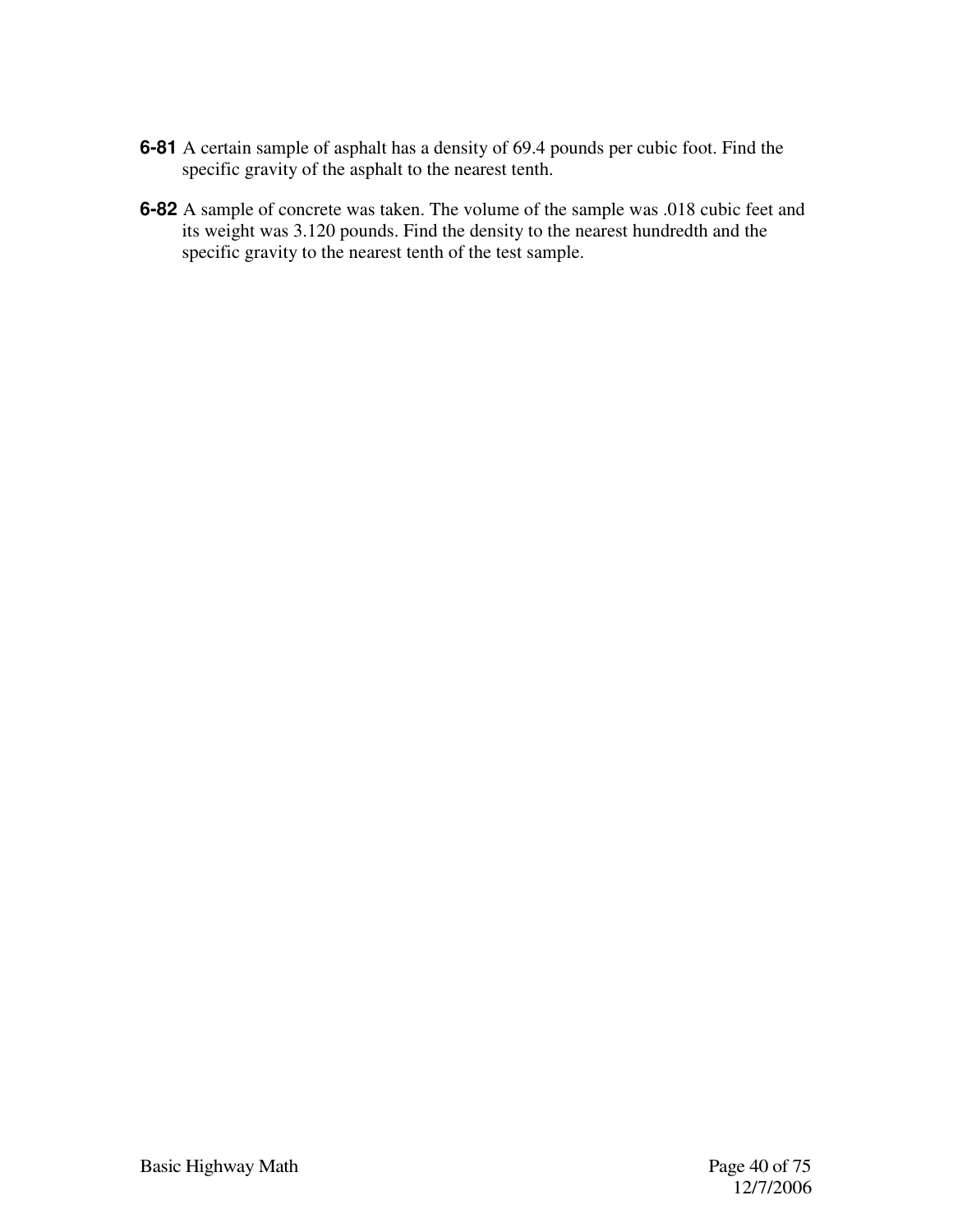# **UNIT VII – PERCENTAGE**

It is possible that you will not have to study this Unit. Your answers to the following problems will determine your ability in working with percentages.

Answer the following questions:

- **7-1** If 60% of 377,000 cubic yards of cut have been removed, what is the number of cubic yards of cut that must still be removed?
- **7-2** What is the percent of fines in a soil sample that contains .75 pounds of fines if the total sample weighs 9.68 pounds? Express your answer to the nearest tenth of a percent.
- **7-3** What is the total amount of uncompacted bituminous concrete needed for 350 cubic yards of compacted concrete, if the compaction rate is 19%? Express your answer to the nearest tenth of a cubic yard.
- **7-4** What is the percent of moisture based on the dry weight of a soil sample if the weight of the moisture is 68.5 grams and the weight of the dry soil is 472.6 grams? Express your answer to the nearest tenth of a percent.
- **7-5** What is the percent of grade of a certain roadway if it falls 7 feet in 196 feet of horizontal distance? Express your answer to the nearest tenth of a percent.
- **7-6** How much does a roadway rise from the shoulder to center of the roadway if the percent grade between these two points is 1.7% and the horizontal distance from the shoulder to the center is 12.0 feet? Express your answer to the nearest hundredth of a foot.
- **7-7** A certain concrete mixture is composed of 52 pounds of cement, 156 pounds of sand, and 260 pounds of gravel. What is the percent of cement in the mixture to the nearest tenth of a percent?
- **7-8** The elevation of the Profile Grade Line (P.G.L.) of a certain section of superelevated roadway is 56.00 feet. Find the elevation of one edge of the road if the percent grade to the edge of the road is +3.8% and the horizontal distance from the P.G.L. to the edge of the road is 12.0 feet. Express your answer to the nearest hundredth of a foot.

If you have seven or eight answers correct, go on to Unit VIII.

If you have less than seven answers correct, complete this Unit.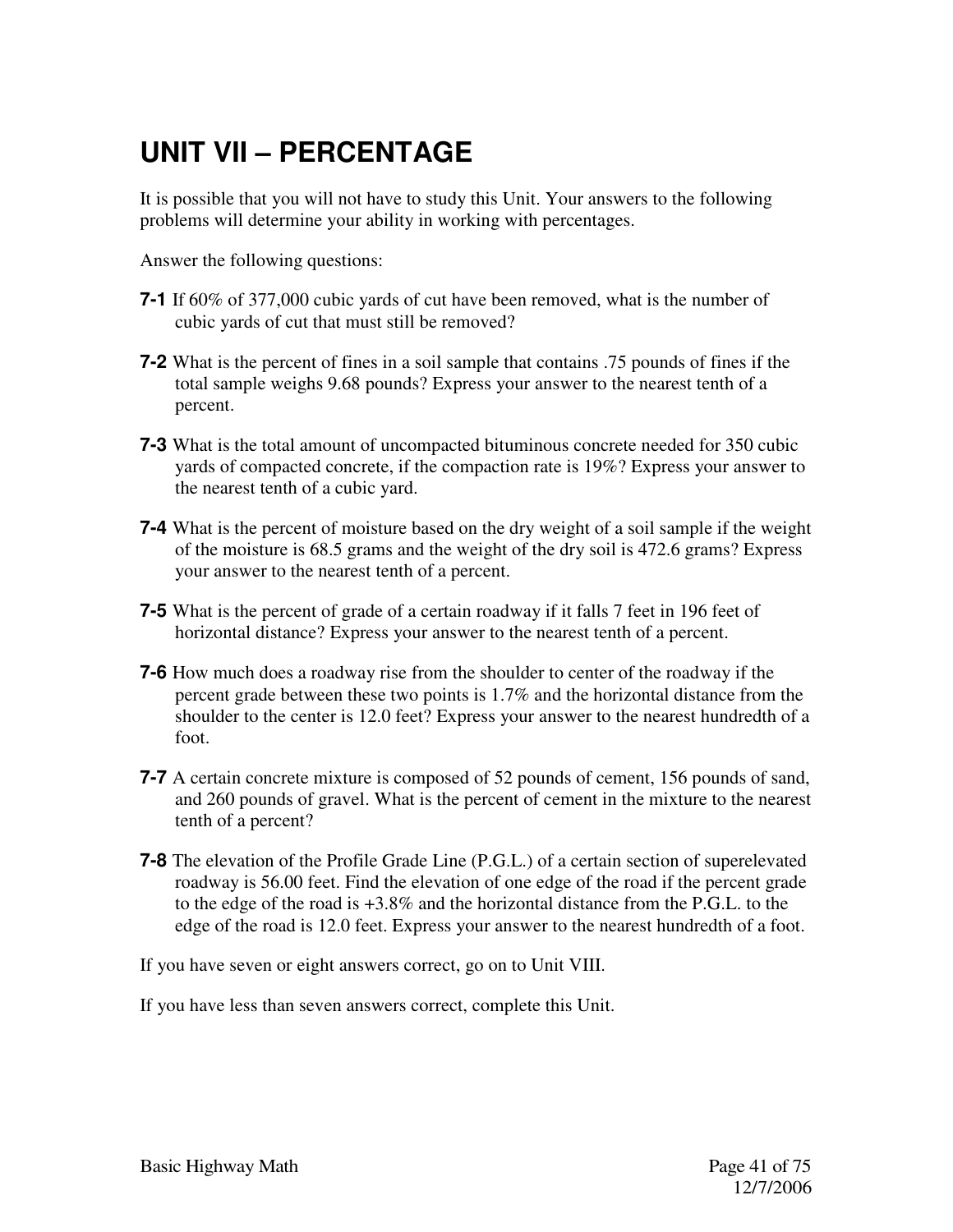### **A. Introduction**

In this Unit you will be working with another way of expressing a ratio which is called a percent. To change a ratio to percent form, convert the fraction (ratio) to a decimal, multiply this decimal by 100, and then attach a percent sign  $(\%)$ .

For example, the fraction 3/4 is first converted to the decimal .75. Then, the decimal .75 is multiplied by 100 to become 75. Finally, a percent sign is attached to become 75%. Therefore,  $3/4 = 75\%$ .

**7-9** Change 3/5 to percent form. **7-10** Change 5:8 to percent form. **7-11** Change 2/3 to percent form, precise to the nearest tenth. **7-12** Change 6/11 to percent form, precise to the nearest tenth. **7-13** Change 5/2 to percent form.

To change from percent form to ratio form, remove the percent sign and write the number over 100. For example, 15% can be written as 15/100. Your answer need not be simplified.

**7-14** Change 16.2% to ratio form.

### **B. Applications of Percentages**

In all applications of percentages, a percent means a part of the whole. It represents the part you have or want compared to the total amount. In other words:

Percent (in ratio form) = (part you have or want)/(total amount).

For example, if 425,000 cubic yards of cut are to be excavated, and you know that 60% has already been removed, you can determine how many cubic yards have been removed by using the formula just explained. The expression is written as  $60/100 = (n)/(425,000)$  where n is the number of cubic yards already removed.

- **7-15** In the previous example, determine how many cubic yards of cut have already been removed.
- **7-16** A 5,000-foot stretch of roadway is to be constructed. If 36% of the job is completed, how many feet of roadway are completed?
- **7-17** A soil sample weighing 15 pounds contains 6.2% fines. How many pounds of fines are in the sample?
- **7-18** 12,000 pounds of aggregate is to have 62% coarse aggregate. How many pounds of fine aggregate are needed?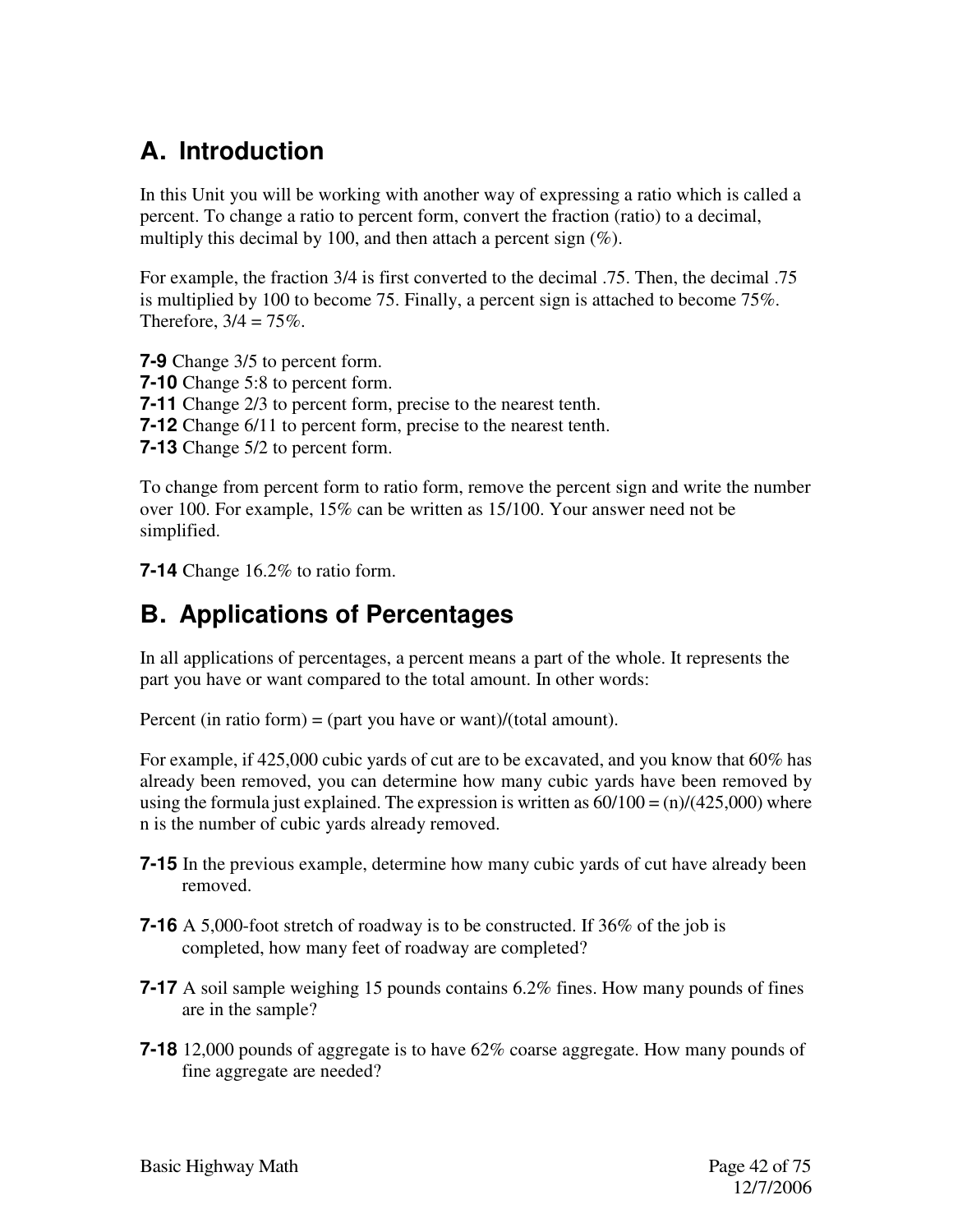- **7-19** A 1,500-pound mixture of cement and sand contains 80% sand. How many pounds of cement are in the mixture?
- **7-20** What is the percent of fines in a soil sample if the fines weigh .62 pounds and the total sample weighs 9.35 pounds? Write your answer to the nearest tenth of a percent.
- **7-21** A cement and sand mixture contains 96 pounds of cement and 276 pounds of sand. What is the percent of cement in the total mixture to the nearest tenth of a percent?
- **7-22** A certain concrete mixture contains 192 pounds of cement, 480 pounds of sand, and 576 pounds of gravel. What is the percent of each ingredient in the concrete mixture? Express your answer to the nearest tenth of a percent.
- **7-23** What is the total amount, to the nearest hundredth of a cubic yard, of uncompacted bituminous concrete needed for 200 cubic yards of compacted concrete, if the compacted concrete is 80% of the un-compacted concrete?
- **7-24** What is the total amount, to the nearest tenth of a cubic yard, of uncompacted fill needed for 7.12 cubic yards of compacted fill, if the compaction rate is 9%? (Hint: If the compaction rate is 9%, then the amount of compacted soil is 91% of the uncompacted soil.)

In a compaction test, the percent of moisture based on dry weight is the ratio of the weight of the moisture to the weight of the dry soil and should be expressed as a percent.

- **7-25** Find the percent of moisture based on dry weight in a certain soil sample, if the weight of the moisture is 72.8 grams and the weight of the dry soil is 451.6 grams. Express your answer to the nearest tenth of a percent.
- **7-26** Find the percent of moisture based on dry weight in a certain soil sample if the weight of the moisture is 56.7 grams and the weight of the dry soil is 467.8 grams. Express your answer to the nearest tenth of a percent.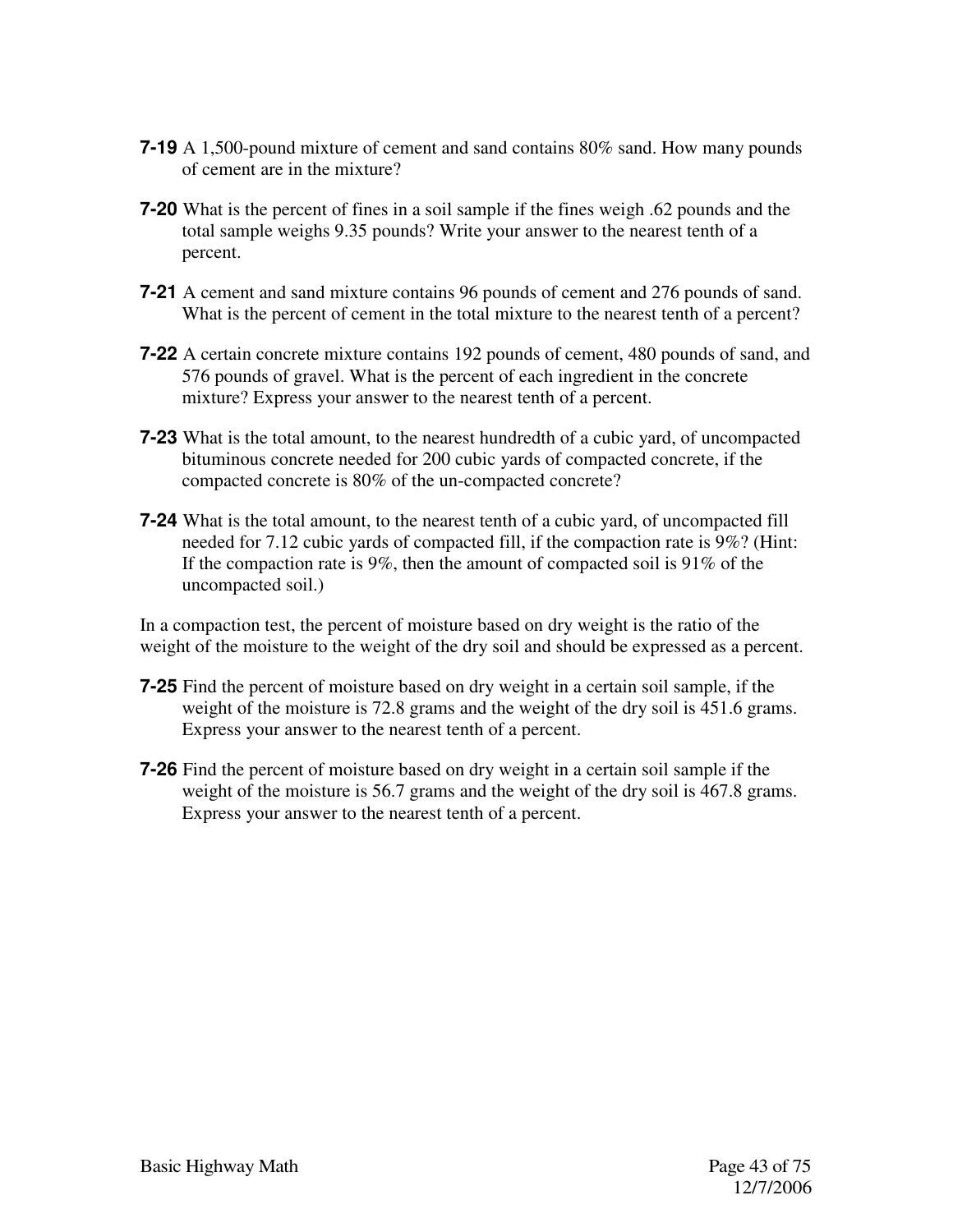Another important application of percentages is the idea of percent of grade. Percent of grade is an expression of a rise or fall of a roadway as a ratio of the vertical distance to the horizontal distance and is expressed as a percent.

- **7-27** Given a length of road that rises 20 feet for every 500 feet of horizontal distance, what is the percent of grade?
- **7-28** Given a length of road that falls 20 feet for every 500 feet of horizontal distance, what is the percent of grade?

Notice that in Problem **7-27** the grade was expressed as positive (+) because the roadway was rising, and in Problem **7-28** the grade was expressed as negative (-) because the roadway was falling.

- **7-29** What is the percent of grade of a ramp that falls 13 feet for every 142 feet of horizontal distance? Express your answer to the nearest tenth of a percent.
- **7-30** The horizontal distance between two points on a roadway is 37.7 feet. The difference in elevation between these points is 5.5 feet. Find the percent of grade of the roadway to the nearest tenth of a percent if the roadway rises between the two points.
- **7-31** The elevations of points A and B on a certain roadway have been determined as 50.00 feet and 53.60 feet, respectively. If the horizontal distance between the two points is 87.3 feet, find the percent of grade of the roadway from point A to point B to the nearest tenth of a percent.
- **7-32** Find the rise of a roadway to the nearest tenth of a foot if the horizontal distance is 973.3 feet at a grade of 1.6%. (Hint: Change the percent to ratio form and then work as a proportion.)
- **7-33** Find the width of a ravine to be spanned by a bridge whose percent of grade is 5.6% and whose fall is 5.44 feet. Express your answer to the nearest tenth of a foot.  $(Hint - 5.6\% = 5.6/100).$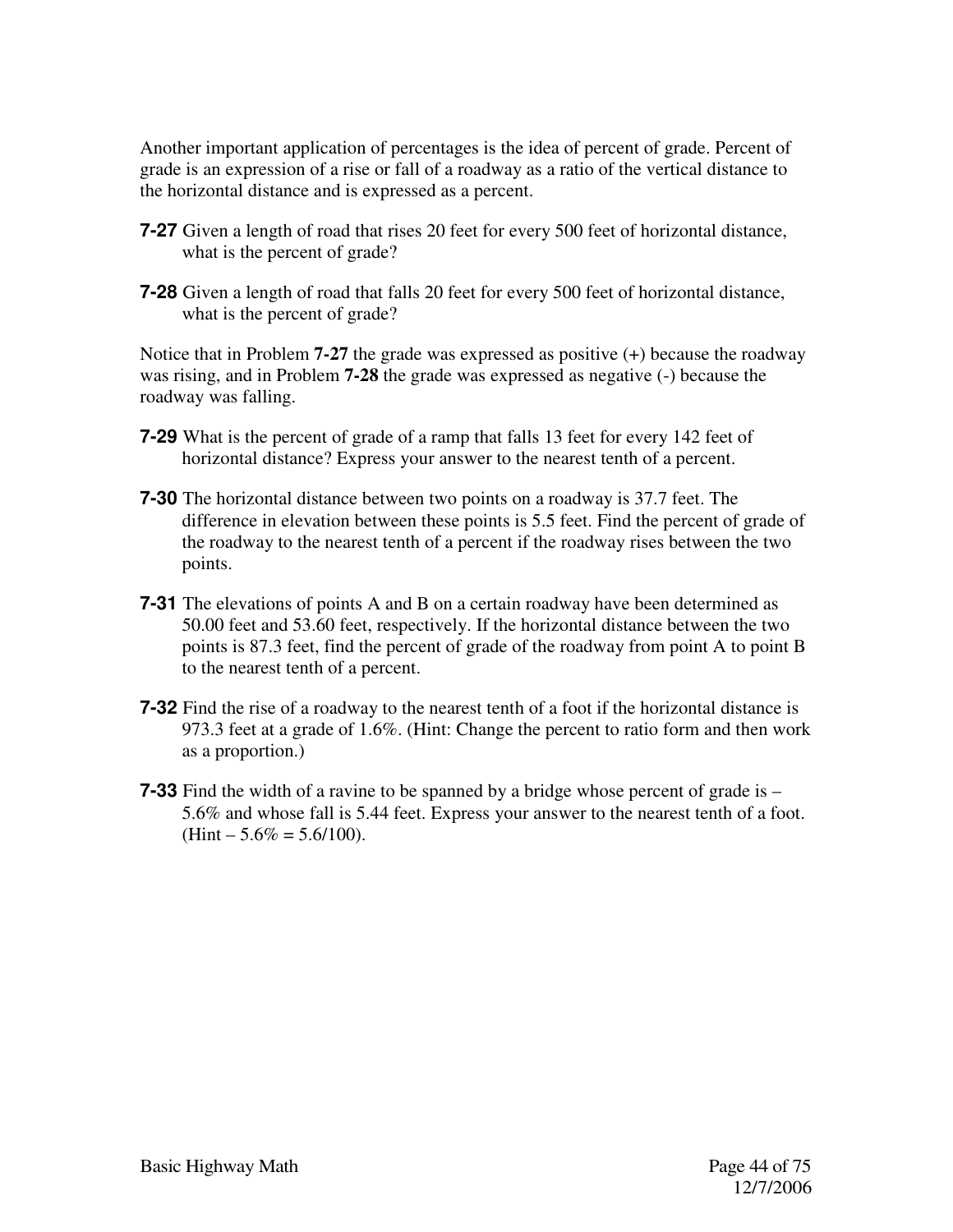You will be concerned with calculating percent of grade for cross-sections of roadways for banking and draining purposes. The cross slope of a roadway (the percent of grade from the centerline to the shoulder) is normally measured from the P.G.L. The P.G.L. of many roadways is the centerline.

- **7-34** A certain roadway has a 12.0-foot wide travel lane with a grade (cross slope) of 1.3%. Find the fall of the travel lane measured to the nearest hundredth of a foot.
- **7-35** A certain shoulder of a roadway is 10.0 feet wide and has a grade (cross slope) of 5.0%. Find the fall of the shoulder measured to the nearest hundredth of a foot.

When one lane of a roadway has a positive  $(+)$  percent of grade and the other lane has a negative (-) percent of grade, then the roadway is said to be superelevated. A certain roadway is constructed as follows, with the P.G.L being between the left and right lanes.

| <b>SECTION</b> | <b>WIDTH</b> | GRADE    |
|----------------|--------------|----------|
| LEET SHOULDER. | 10.0 feet    | $-1.9%$  |
| LEET LANE.     | 12.0 feet    | +4.1%    |
| RIGHT LANE.    | 12.0 feet    | $-4.1\%$ |
| RIGHT SHOULDER | 10.0 feet    | -5.9%    |

- **7-36** Using the information from the chart above, find the fall of the right lane, the rise of the left lane, and the fall of each of the two shoulders. Express all your answers to the nearest hundredth of a foot.
- **7-37** Using the information from the chart above, calculate the amount of fall 3 feet to the right of the P.G.L. Express your answer to the nearest hundredth of a foot.
- **7-38** If the elevation of the P.G.L. from the chart above is 65.00 feet, calculate the elevations of the two edges of the road to the nearest hundredth of a foot.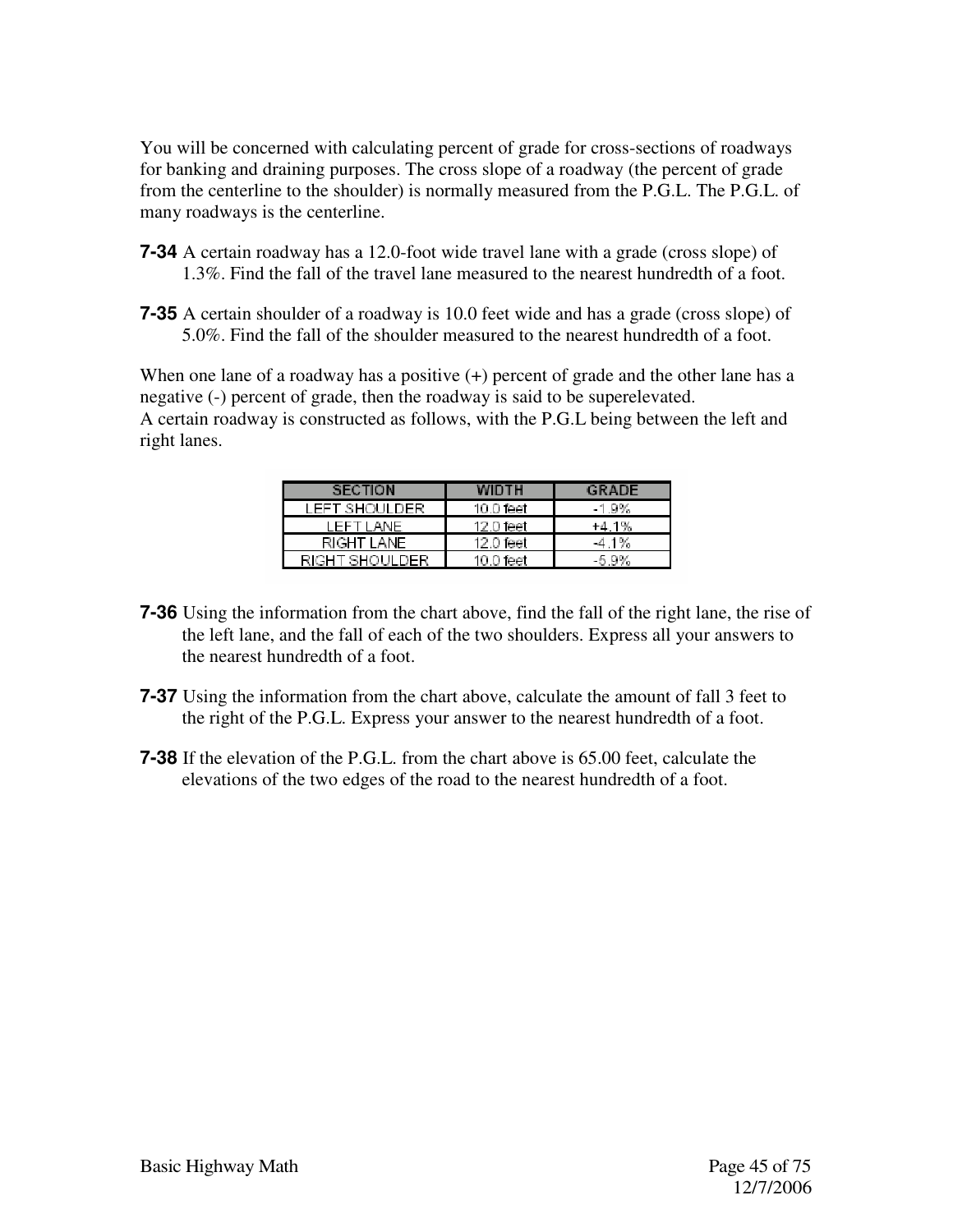# **UNIT VIII – ANGLE MEASUREMENT**

It is possible that you will not have to study this Unit. Your solutions to the following problems will determine your ability in working with the concepts of angle measure presented in this Unit.

Solve the following problems:

- **8-1** Find the measure of an angle that is complementary to another angle whose measure is 28°.
- **8-2** Find the measure of an angle that is supplementary to another angle whose measure is 89°.
- **8-3** Find the measure of angle 2 in the following diagram if angle 1 has a measure of 8° 15' 28".



- **8-4** Find the measure of angle 3 in the following diagram if angle 1 has a measure of 83° 15' and lines r and m are parallel.
- **8-5** Find the measure of angle 2 in the following diagram if angle 4 has a measure of 141° 10' 16" and lines r and m are parallel.



- **8-6** Find the sum of the measures of three angles if their measures are 8° 21' 18", 27° 42' 15", and 89° 36' 45".
- **8-7** Subtract 17° 37' 21" from 28° 14' 8".
- **8-8** Find the measure of the third angle of a triangle if the sum of the measures of the other two angles is 76° 21' 18".
- **8-9** Find the measure of angle 3 of a triangle if the measure of angle 1 is 84° 56' 49" and the measure of angle 2 is 17° 42' 37".
- **8-10** Find the area of a sector of a circle whose central angle is 30 if the radius of the circle is 1.2 feet. Express your answer to the nearest tenth of a square foot.
- If you have nine or ten solutions correct, go on to Unit IX.
- If you have less than nine solutions correct, complete this Unit.

Basic Highway Math **Page 46 of 75**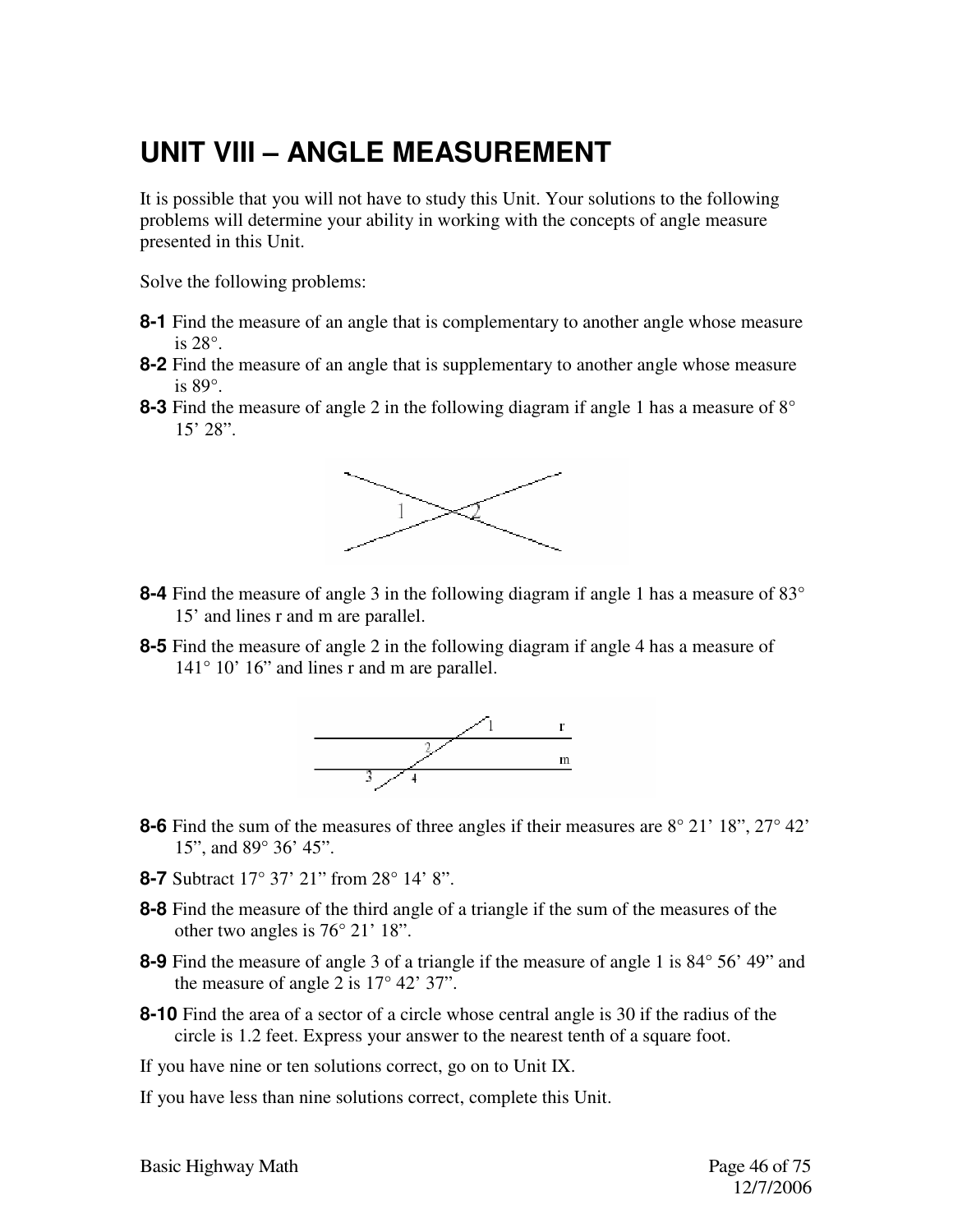## **A. Introduction**

In your work there are many situations in which you must work with angles. As examples, if two roadways intersect, an angle is formed, a pile may be driven into the ground on an angle, an embankment is sloped at an angle to a road, a retaining wall makes an angle with the shoulder of a road, and a bridge may be skewed at an angle to a road.

Angles are determined by the intersection of two straight lines.

The usual method of measuring an angle is with an instrument known as a protractor which is scaled in degrees ( $\degree$ ) from 0 $\degree$  to 360 $\degree$ .

At a construction site, there is a protractor built into your transit.

## **B. Types of Angles**

Angles whose measures are less than  $90^{\circ}$  are called acute angles. Angles whose measures are 90° are called right angles. Angles whose measures are between 90° and 180° are called obtuse angles. Angles whose measures are 180° are called straight angles and form a straight line.

- **8-11** Which type of angle has a measure of 48°?
- **8-12** Which type of angle has a measure of 173°?
- **8-13** Which type of angle has a measure of 90°?
- **8-14** Perpendicular lines form which type of angle?
- **8-15** An acute angle whose measure is 30° is added to an acute angle whose measure is 75°. What is the measure of the resulting angle and which type of angle is it?
- If the sum of the measures of two angles is 90°, then the two angles are complementary.
- **8-16** What is the measure of an angle that is complementary to a 47<sup>°</sup> angle?
- **8-17** If the measure of angle 1 is 38° and if angle 1 and angle 2 are complementary, what is the measure of angle 2?
- **8-18** If the measure of angle 2 is 34-1/2°, what is the measure of angle 1 if the two angles are complementary?
- If the sum of the measures of two angles is 180°, then the two angles are supplementary.
- **8-19** What is the measure of an angle that is supplementary to a 47° angle?
- **8-20** If angle 1 and angle 2 are supplementary, and if the measure of angle 1 is 64°, what is the measure of angle 2?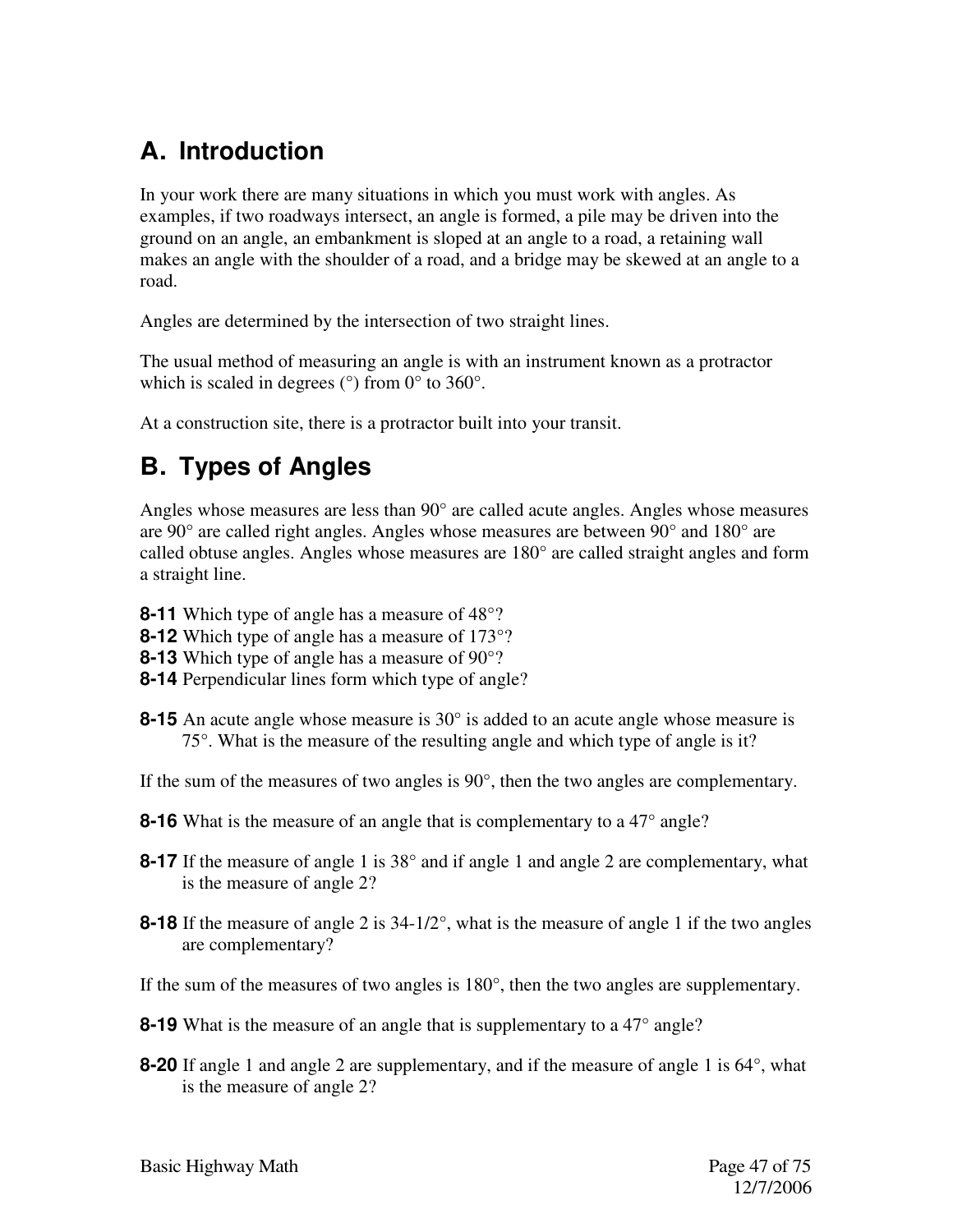- **8-21** If the measure of angle 1 is 168°, what is the measure of angle 2 if the two angles are supplementary?
- **8-22** The measure of angle 1 is 19°. If angle 1 is complementary to angle 2 and supplementary to angle 3, what is the measure of angle 2 and what is the measure of angle 3?
- **8-23** The measure of angle 1 is 74°. If angle 1 is complementary to angle 2 and supplementary to angle 3, what is the measure of angle 2 and what is the measure of angle 3?

In the diagram below, angle 1 and angle 3 are a pair of vertical angles, and angle 2 and angle 4 are another pair of vertical angles. Vertical angles have equal measure.



- **8-24** If angle 1 in the above diagram has a measure of 38°, what is the measure of angle
- **8-25** If angle 1 in the above diagram has a measure of 38°, what is the measure of angle (Hint –Angle 1 and angle 4 are supplementary).
- **8-26** What is the measure of angle 2 in the above diagram?
- **8-27** If angle 2 in the above diagram has a measure of 123°, find the measures of angles 1, 3, and 4.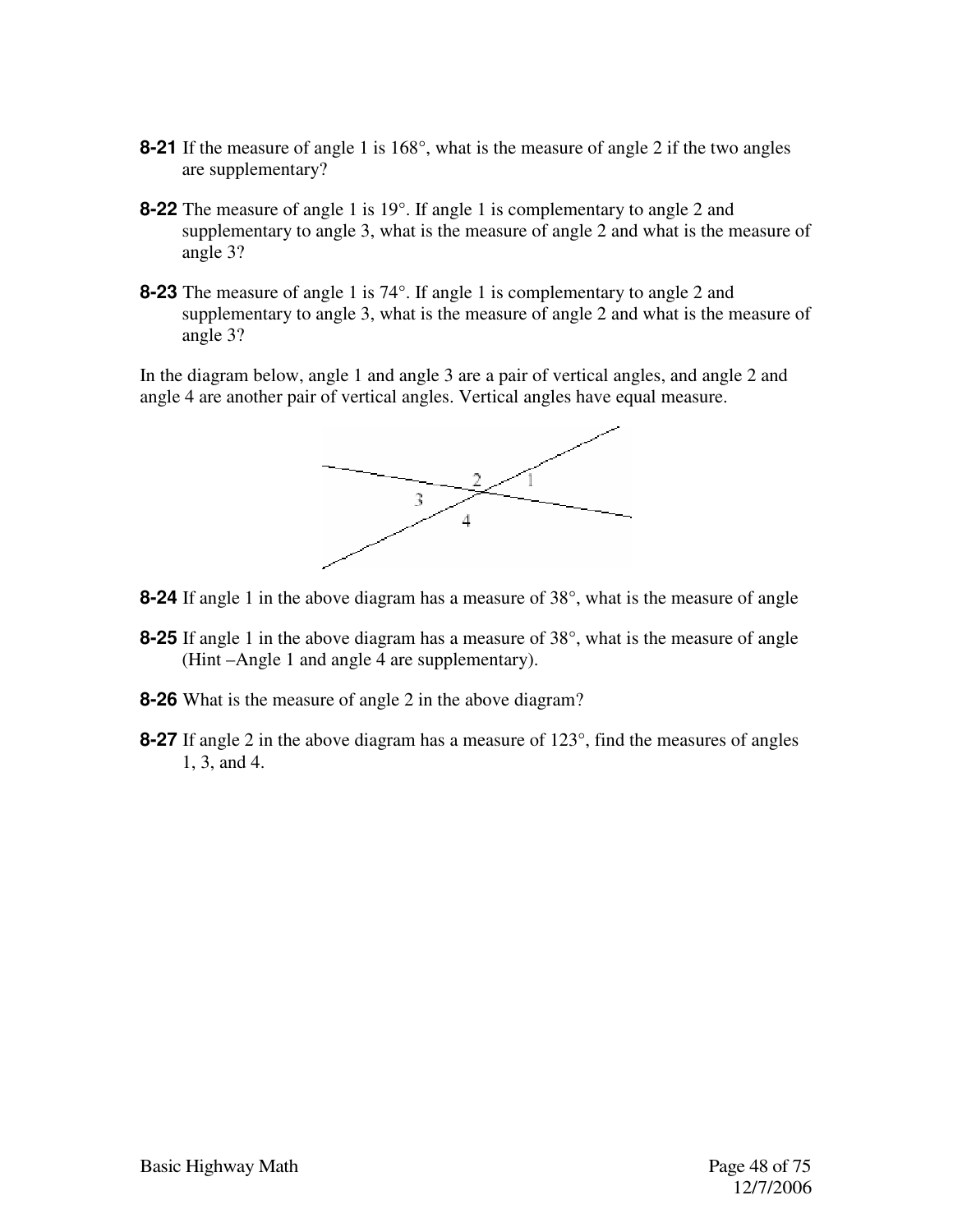

In the diagram above, lines r and m are parallel. If a line intersects two parallel lines, four pairs of corresponding angles are formed. Each of the sets of numbered angles above illustrates a possible pair of corresponding angles. Each pair of corresponding angles is equal.

**8-28** If, in the above diagram, the measure of angle 1A is 115°, what is the measure of angle 1B?

Use the following diagram to answer questions **8-29** through **8-35**. The two horizontal lines in the diagram are parallel to each other.



- **8-29** If the measure of angle 2 is 81°, what is the measure of angle 7?
- **8-30** If the measure of angle 3 is 72°, find the measure of angle 6.
- **8-31** If the measure of angle 5 is 141<sup>°</sup>, what is the measure of angle 4?
- **8-32** If the measure of angle 1 is 133°, find the measure of angle 6.
- **8-33** If the measure of angle 7 is 66°, find the measure of angle 4.
- **8-34** If the measure of angle 1 is 80°, what is the measure of angle 7?
- **8-35** If the measure of angle 1 is 117°, find the measure of each of the other numbered angles.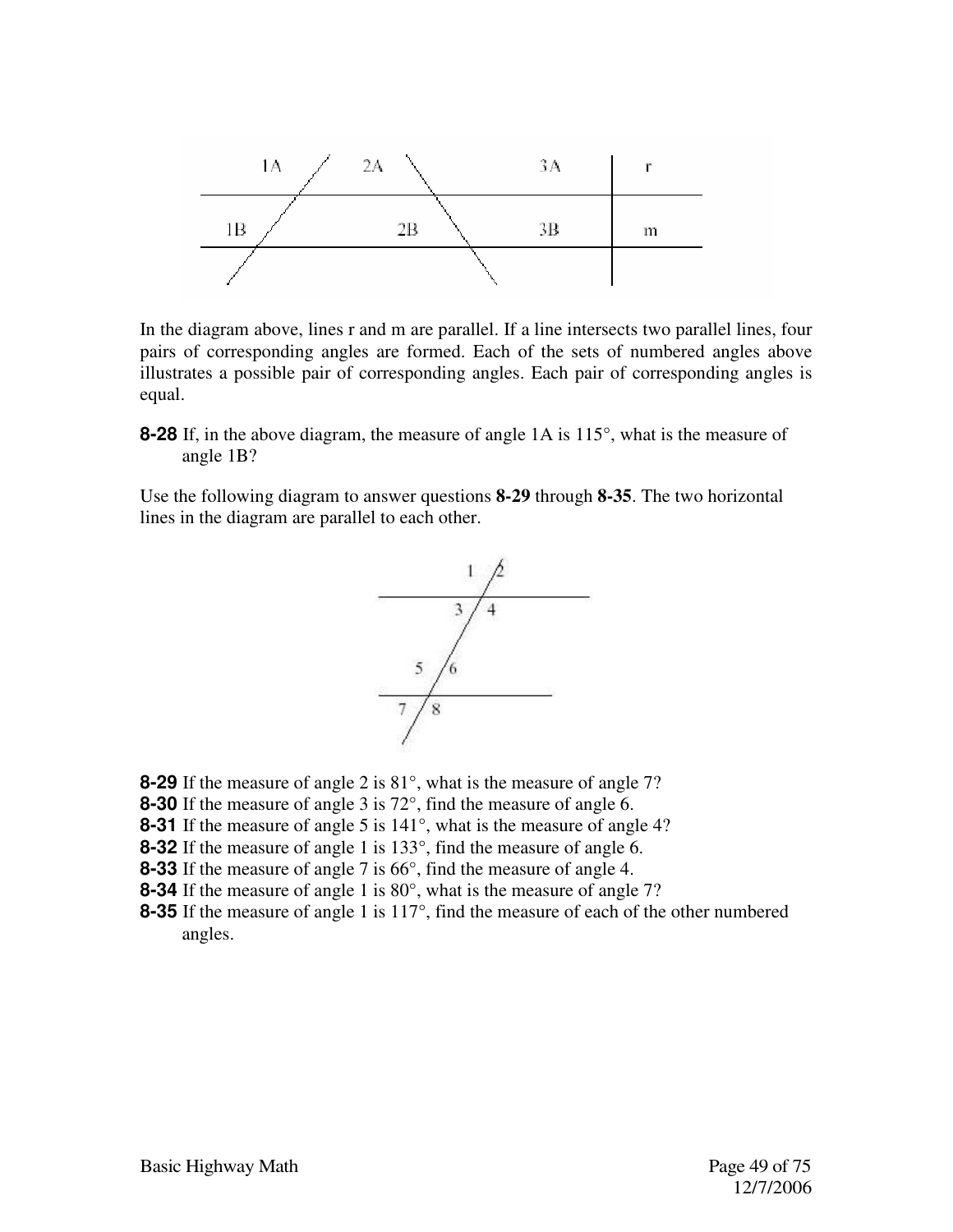### **C. Dividing Degrees into Minutes and Seconds**

A degree can be divided into 60 parts. Each of these parts is known as a minute ('). Therefore,  $1^\circ = 60'$ .

**8-36** How many minutes are 3°? **8-37** How many minutes are in 17 1/2°? **8-38** How many minutes are in 1/2°? **8-39** How many minutes are in 13/60°? **8-40** What part of a degree is 30'? (Hint – Since  $1 = 60$ ', then  $1' = 1/60$ ) **8-41** What part of a degree is 15'? **8-42** How many degrees are in 127'? **8-43** Convert 196' to degrees and minutes. **8-44** Convert 87' to degrees and minutes. **8-45** Convert 116' to degrees and minutes.

A minute can also be divided into 60 parts. Each part is known as a second ("). Therefore,  $1' = 60$ ."

**8-46** How many seconds are in 5'?

- **8-47** How many seconds are in 1/2'?
- **8-48** What part of a minute is 45"? (Hint Since  $1' = 60$ ", then  $1'' = 1/60'$ )
- **8-49** What part of a minute is 30"?
- **8-50** Convert 169" to minutes and seconds.
- **8-51** Convert 78" to minutes and seconds.
- **8-52** If angle 1 has a measure of 45° 22' and angle 2 has a measure of 16° 27', find the sum of the measures of angles 1 and 2.

In general, when simplifying an angle measure involving degrees, minutes, and seconds, you must do the necessary converting to make sure that your final answer does not have any more than 59 minutes or 59 seconds.

- **8-53** Angle 1 has a measure of 15° 43' and angle 2 has a measure of 83° 32'. Find the sum of the measures of angles 1 and 2.
- **8-54** A certain angle whose measure is 17<sup>°</sup> 41' 38" is added to another angle whose measure is 44° 31' 36". Find their sum.
- **8-55** Add 45°, 8° 27', 15° 43", and 10° 47' 24". Simplify your answer.
- **8-56** Subtract 16° 22' from 24° 41'.
- **8-57** Subtract 12° 13' 14" from 15° 16' 17".
- **8-58** Subtract 29° 37' from 67° 29'. (Hint Since 37' is larger than 29', write 67° as 66° 60' so that 67° 29' = 66° 89') **8-59** Subtract 123° 48' from 180.
- **8-60** Subtract 49° 28' 35" from 118° 46' 23".
- **8-61** Subtract 3° 54' 4" from 11° 49' 2".
- **8-62** The measure of angle 1 is 104<sup>°</sup> 16<sup>'</sup> 43<sup>°</sup> and angle 2 is supplementary to angle 1. Find the measure of angle 2.

Basic Highway Math Page 50 of 75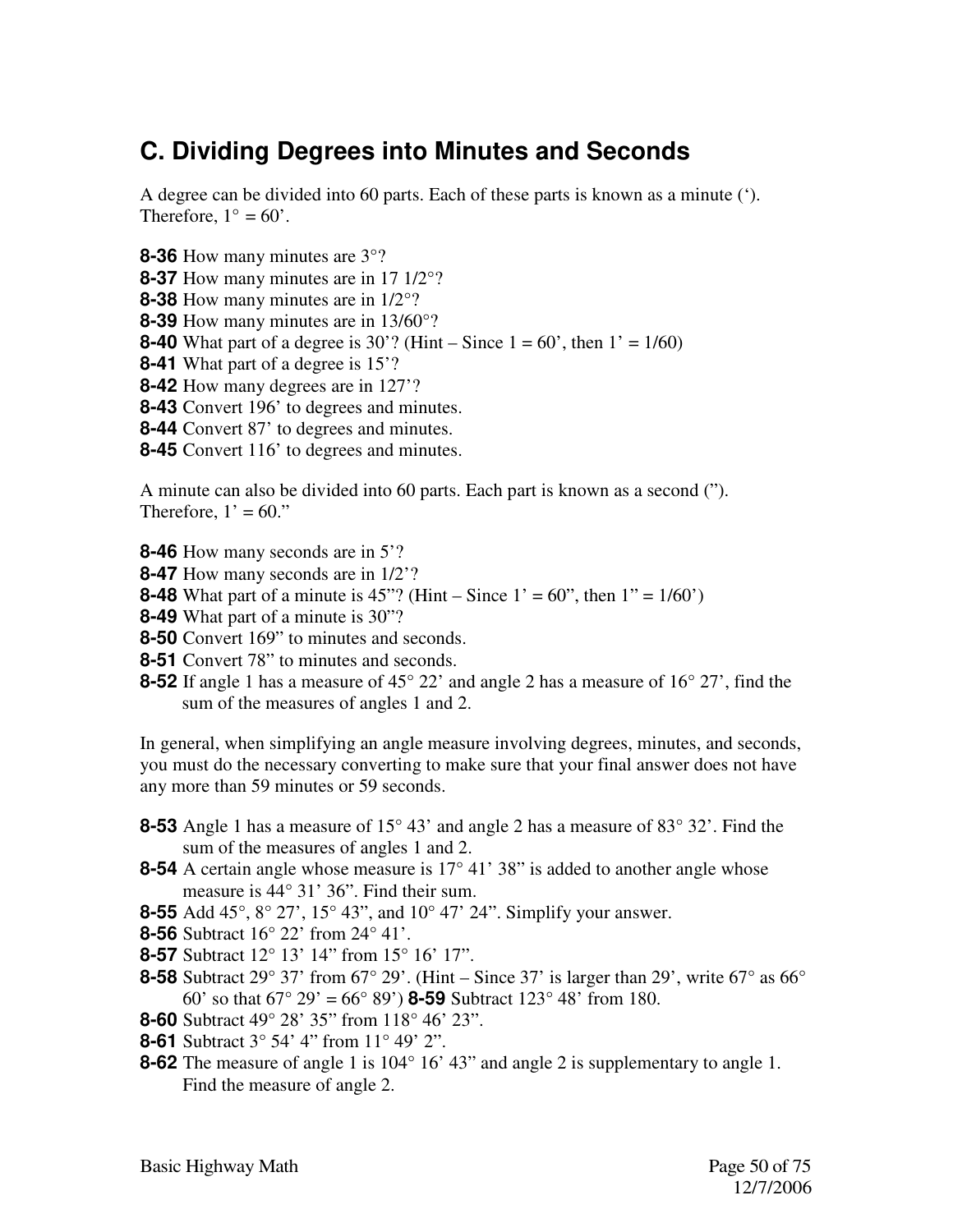### **D. The Measures of the Angles of Triangles**

The sum of the measures of the three angles of any triangle is always 180°.

- **8-63** If the sum of the measures of two angles of a triangle is 140°, find the measure of the third angle.
- **8-64** If the sum of the measures of two angles of a triangle is 126° 28', find the measure of the third angle.
- **8-65** Two angles of a triangle measure 48° and 62°. Find the measure of the third angle.
- **8-66** Two angles of a triangle measure 89° 20' and 32° 30.' Find the measure of the third angle.
- **8-67** Two angles of a triangle measure 132° 30' and 30° 30.' Find the measure of the third angle.
- **8-68** Two angles of a triangle measure 39° 31' 49" and 50° 28' 11." Find the measure of the third angle.

#### **E. Angles and Circles**

An angle whose sides intersect at the center of a circle is called a central angle.



Angle 1 is a central angle. It determines a section of the circle and determines the size of the sector. The size of the sector is the ratio of the measure of the central angle to 360° (the number of degrees in the whole circle).

- **8-69** What is the size of the sector represented in the previous figure if the measure of angle 1 is  $60^{\circ}$ ?
- **8-70** What is the size of the sector determined by a central angle whose measure is 135°?
- **8-71** If the area of the circle in problem **8-70** is 48 square feet, what is the area of the sector?
- **8-72** Find the area of a sector whose central angle is 120° if the area of the circle is 68.1 square feet.
- **8-73** Find the area of a sector of a circle whose central angle is 108° if the radius of the circle is 6.31 feet. Express your answer to the nearest hundredth of a square foot. (Hint:  $A = x^2$  is the formula for the area of a circle.)
- **8-74** A circular sector has been stripped during construction. Find the number of square yards of sod to the nearest square yard needed to cover the sector if the radius of the circle is 28.2 feet and the measure of the central angle is 45°.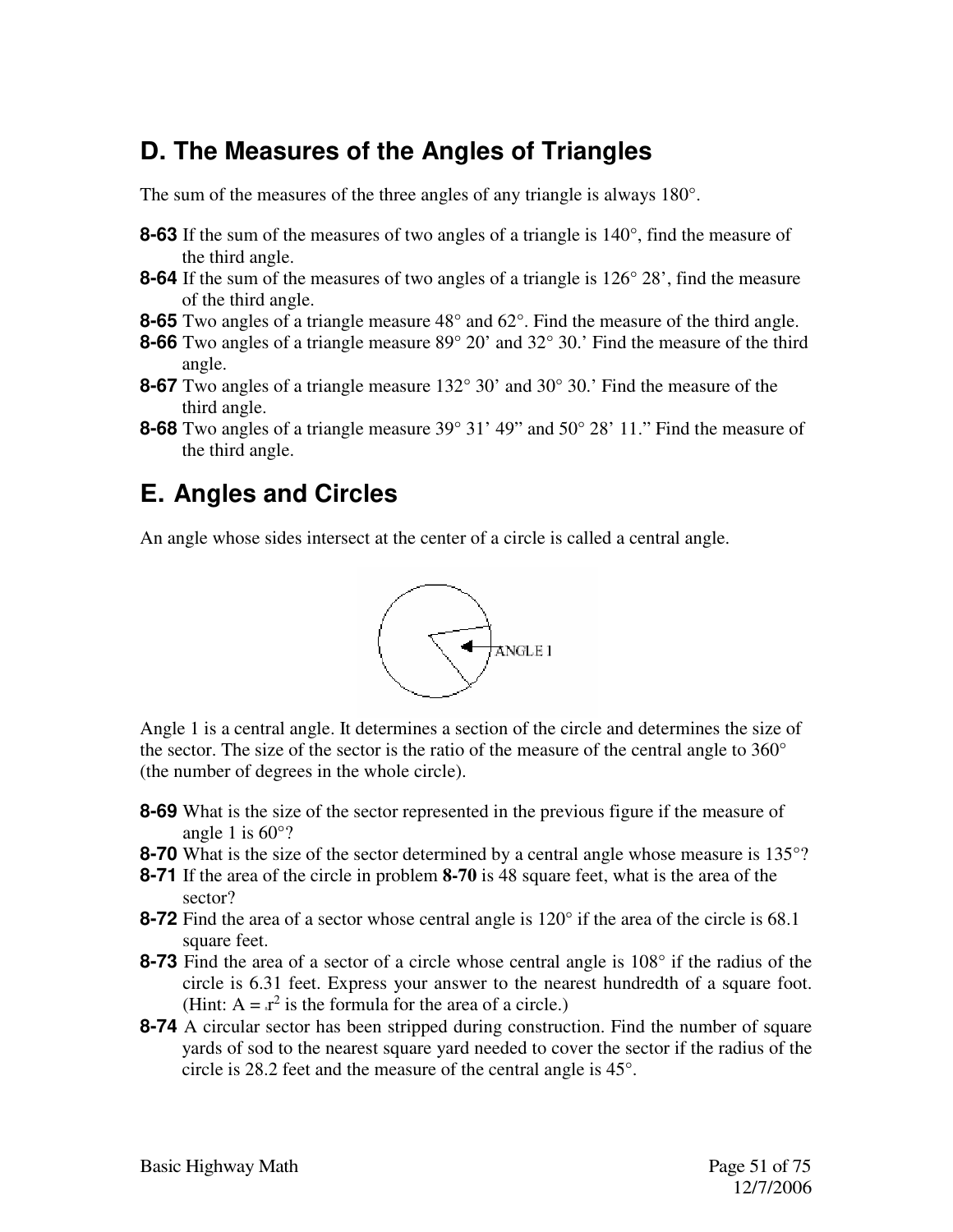# **UNIT IX – RIGHT TRIANGLES**

It is possible that you will not have to study this Unit. Your solutions to the following problems will determine your ability in working with the material on right triangles presented in this Unit.

- **9-1** What is the square root of 121?
- **9-2** What is the square root of 6.25?
- **9-3** Find the hypotenuse of a right triangle whose legs are 6 and 8.
- **9-4** Find the hypotenuse of a right triangle whose legs are 2.5 and 6.
- **9-5** Find the length of one leg of a right triangle if the other leg is 48 and the hypotenuse is 52.
- **9-6** Find the length of one leg of a right triangle if the other leg is 4.6 and the hypotenuse is 7.0. (Express your answer to the nearest tenth)
- **9-7** Find the horizontal length of a 52.24-foot section of sidewalk that falls 3.30 feet over this distance. (Express your answer to the nearest hundredth of a foot.)
- **9-8** What length of pipe is needed for a drain under a roadway if the roadway is 42.00 feet wide and the pipe will drop 38.65 feet? (Express your answer to the nearest hundredth of a foot.)

If you have seven or eight answers correct you may omit this Unit. If you have less than seven answers correct, complete this Unit.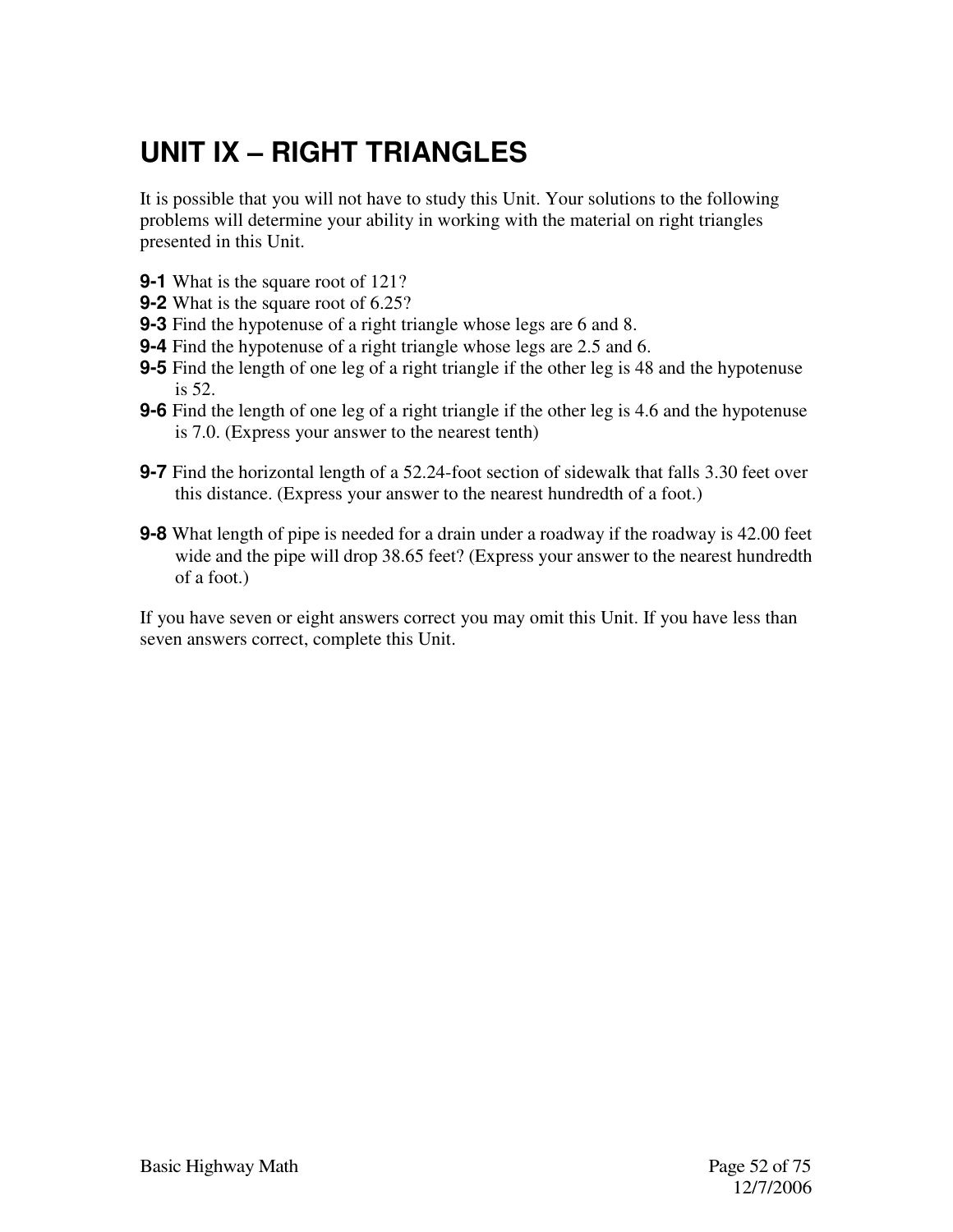### **A. Introduction**

A triangle that has a right angle (90°) is a right triangle.



In any triangle, such as the one above, the side "c" (opposite the right angle) is called the hypotenuse, and the other two sides "a" and "b" are called the legs. A basic principle of right triangles is that the square of the hypotenuse equals the sum of the squares of the two legs. That is,  $c^2 = a^2 + b^2$ , where  $c^2$  means c x c,  $a^2$  means a x a, and  $b^2 = b$  x b. In general, squaring a number means multiplying the number by itself.

**9-9** Find  $6^2$ . **9-10** Find 13<sup>2</sup>. **9-11** Find  $(8.7)^2$ . **9-12** If  $a = 3$ , find  $a^2$ . **9-13** If  $b = 4$ , find  $b^2$ . **9-14** If  $a = 3$  and  $b = 4$ , find  $a^2 + b^2$ . **9-15** If  $c^2 = a^2 + b^2$ , and  $a = 3$ , and  $b = 4$ , find  $c^2$ . **9-16** In problem **9-15**, c represents the hypotenuse of a right triangle whose legs are 3 and 4. Since  $c^2 = 25$ , find c (the hypotenuse). (Hint – Find the number that gives 25 when multiplied by itself.)

**9-17** If  $c^2 = a^2 + b^2$ , and  $a = 6$ , and  $b = 8$ , find  $c^2$ . **9-18** If  $c^2 = 100$ , find c. **9-19** If  $c^2 = a^2 + b^2$ , and  $a = 5$ , and  $b = 12$ , find c.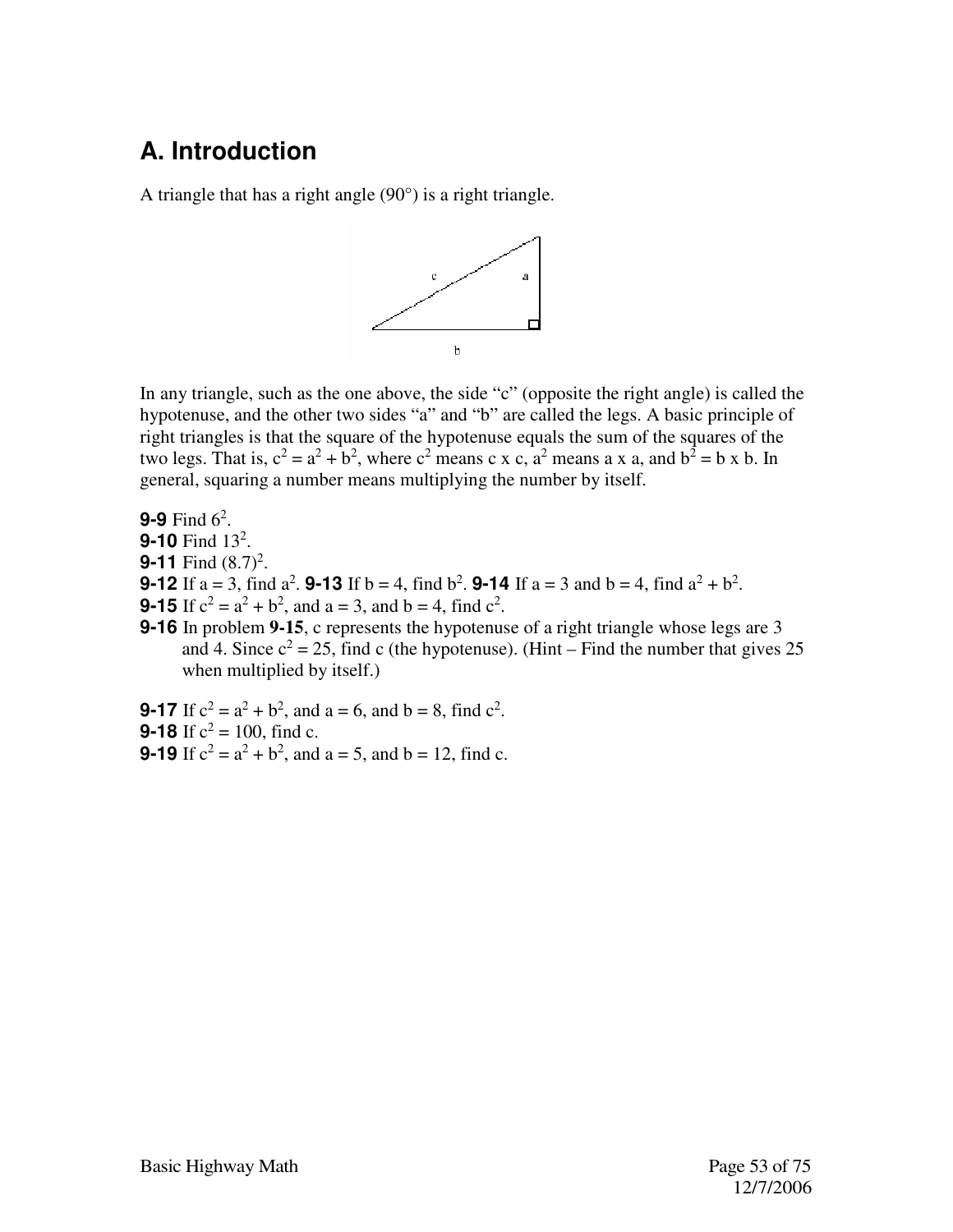### **B. Application of the Pythagorean Theorem**

The formula  $c^2 = a^2 + b^2$  is called the Pythagorean Theorem. You will use this formula to find a side of a right triangle given two other sides.

**9-20** Find the hypotenuse of a right triangle that has legs of 7 and 24.

The square roots of numbers can be found by many methods such as square root tables, a slide rule, a calculator, etc.

**9-21** Find the hypotenuse (c) of a right triangle whose legs are  $a = 10$ , and  $b = 24$ .

**9-22** Find the hypotenuse of a right triangle whose legs are 9 and 12.

**9-23** Find the hypotenuse of a right triangle whose legs are .5 and 1.2.

**9-24** Find the hypotenuse of a right triangle whose legs are 1 and 2.4.

**9-25** Find the leg of a right triangle whose other leg is 24 and has a hypotenuse of 25.

**9-26** Find the unknown leg in a right triangle whose hypotenuse is 2.5 and whose other leg is 1.5.

**9-27** Find the unknown leg in a right triangle whose hypotenuse is 17.8 and whose other leg is 8.7. (Express your answer to the nearest tenth.)

**9-28** Find the hypotenuse of a right triangle whose legs are 4.9 and 3.1. (Express your answer to the nearest tenth.)

**9-29** Find the hypotenuse of a right triangle whose legs are 26.0 feet and 8.0 feet. (Express your answer to the nearest hundredth of a foot.)

**9-30** Find the hypotenuse of a right triangle whose legs are 12.0 feet and 5.0 feet. (Express your answer to the nearest hundredth of a foot.)

**9-31** Find the hypotenuse of a right triangle whose legs are 2.5 feet and .25 feet. (Express your answer to the nearest hundredth of a foot.)

**9-32** A 500-foot stretch of roadway falls 27 feet. Find the corresponding horizontal distance to the nearest tenth of a foot.

**9-33** The difference in elevation between Station 40+30 and Station 45+10 along a certain slope is 214.7 feet. Find the horizontal distance to the nearest tenth of a foot.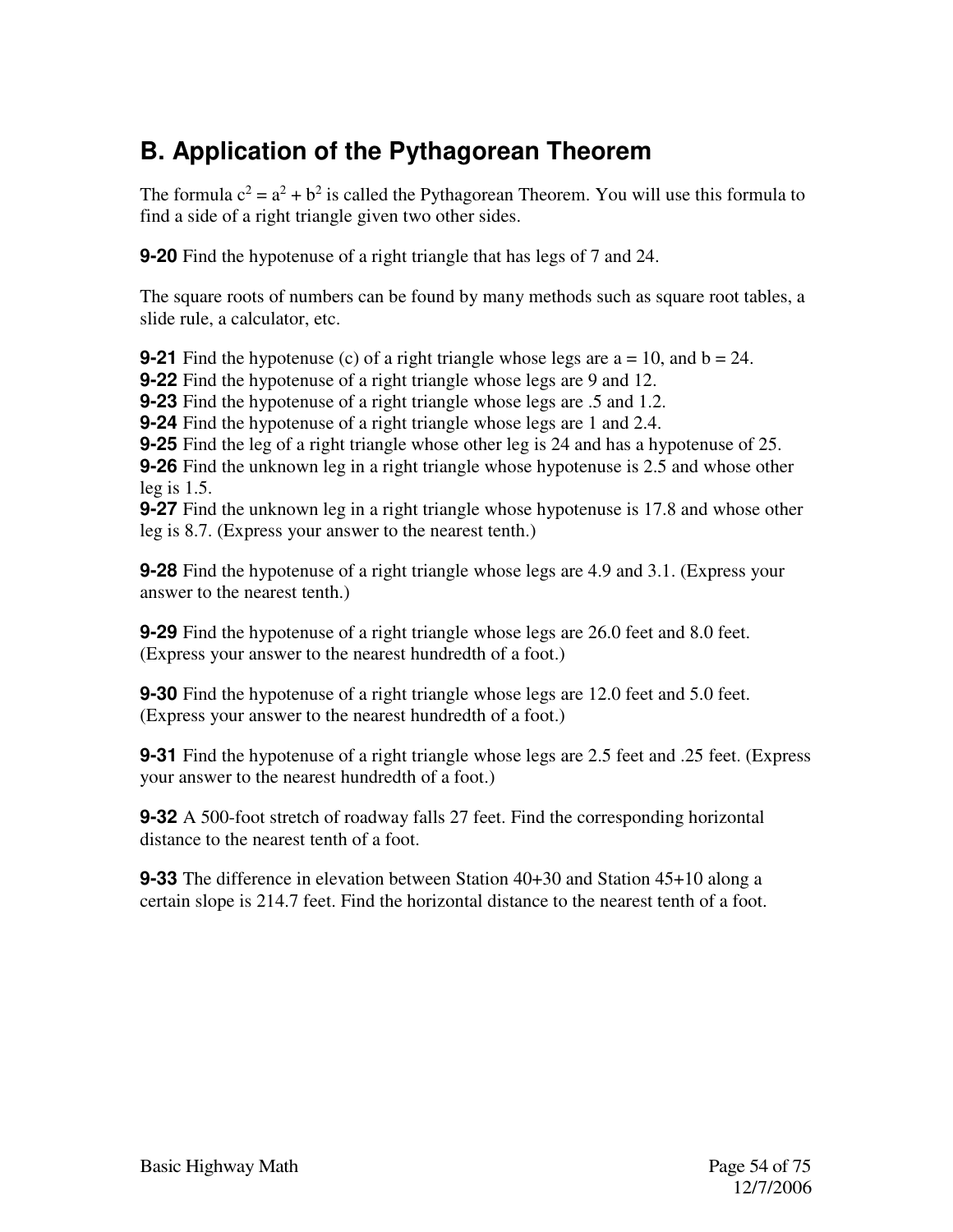### **Notes for Basic Highway Math**

**1-12:** The factors of 16 are: **1**, **2**, **4**, **8**, and 16. The factors of 24 are: **1**, **2**, 3, **4**, 6, **8**, and 12. The common factors for 16 and 24 are **1, 2, 4,** and **8**.

**1-13:** The factors of 12 are **1**, **2**, **3**, 4, **6**, and 12. The factors of 18 are: **1**, **2**, **3**, **6**, 9, and 18. The factors for 24 are **1**, **2**, **3**, 4, **6**, 8, 12, and 24. The common factors of 12, 18, and 24 are: **1, 2, 3**, and **6**.

**1-14:** As you saw for Question 1-13, the common factors of 12, 18 and 24 is 1, 2, 3, and **6**. The largest of these is **6**. Therefore, the **G.C.F**. (greatest common factor) for 12, 18, and 24 is **6**.

**1-15:** The factors of 8 are 1, 2, **4,** and 8. The factors for 12 are: 1, 2, 3, **4**, 6, and 12. The factors for 16 are 1, 2, **4**, 8, and 16. The common factors of 8, 12, and 16 are: 1, 2, and 4. Therefore, the **G.C.F.** of 8, 12, and 16 is **4**.

1-16:  $1 \text{ X } 4 = 4$  $2 X 4 = 8$  $3 X 4 = 12$  $4 X 4 = 16$  $5 X 4 = 20$  $6 X 4 = 24$  $7 X 4 = 28$ 8 X 4 = **32**   $9 X 4 = 36$  $10 \text{ X } 4 = 40$ 

Therefore, the first ten positive multiples are the boldface numbers counting by 4 through 40.

- **1-18:** If you look at the answers for **1-16** and **1-17**, you see that 12, 24, and 36 are multiples of both 4 and 6. Therefore three common multiples for 4 and 6 are **12, 24,**  & **36**.
- **1-19:** From the answer for **1-18** you can see that the smallest of the common multiples is 12. Therefore the **L.C.M.** of 4 and 6 is 12.
- **1-20:** The multiples of 6 are: 6, 12, 18, 24, 30, **36**, 42... The multiples of 9 are 9, 18, 27, **36**, 45... The multiples of 12 are 12, 24, **36**, 48... The L.C.M. of 6, 9, and 12 is **36**.
- **1-23:** 5/5 = 1. If the numerator (top number) and denominator (bottom number) are equal, the improper fraction may be written as 1.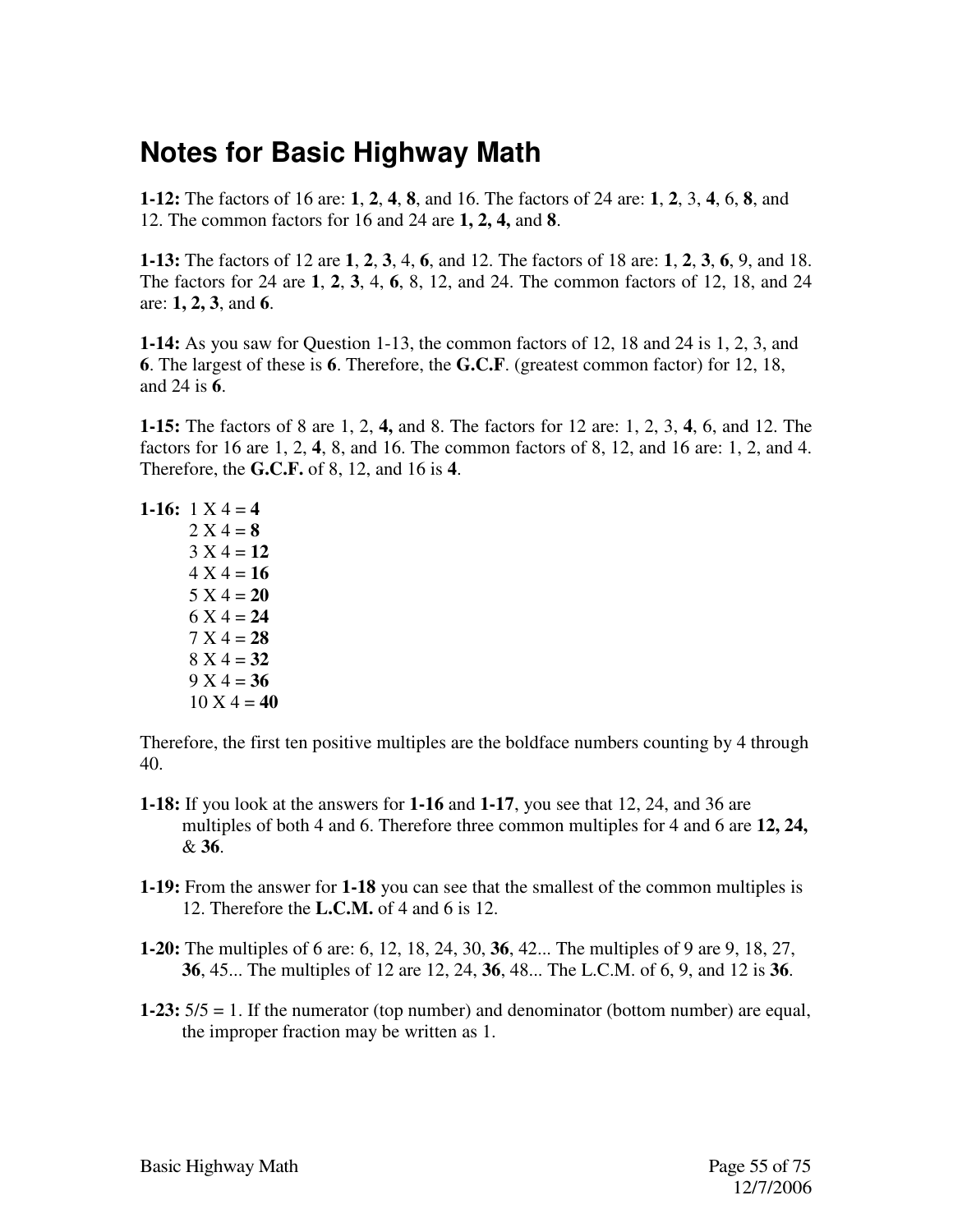**1-24:** 15/20 = 3/4. In this case we have obtained divided the numerator and denominator by their G.C.F. (Greatest Common Factor) to produce a simplified fraction. In general write all fractional answers in simplified or lowest common denominator form.

**1-26:** 13/9 = 1 4/9. In this case we have obtained an improper fraction and changed it to a mixed fraction by dividing the denominator (9) into the numerator (13) and placing the remainder (4) over the denominator. In general, to change from an improper fraction to a whole number or mixed fraction (combination of a whole number and a fraction) divide the denominator into the numerator to obtain the whole number. Then if there is a remainder, write it over the original denominator to obtain a proper fraction. Then, if necessary, reduce the fraction to its lowest common denominator.

**1-32:** The answer, 5 1/2, was obtained by adding the whole numbers  $(2 + 3 = 5)$  first. Then adding the numerators  $(31 + 19 = 50)$  and keeping the denominator of 100. Then the fraction was reduced to its lowest common denominator.

**1-37:** Multiples of 2 are 2, 4, 6, 8, 10, 12, 14, 16... Multiples of 3 are 6, 9, 12, 15, 18... Multiples of 4 are 4, 8, 12 ... The least common multiple of 2, 3 and 4 is 12.

**1-46:**  $5 - 1$   $3/8 = 4$   $8/8 - 1$   $3/8 = 3$   $5/8$ .

**1-50:** 7 7/8 – 2 2/3 = 7 21/24 – 2 16/24 = 5 5/24.

**1-52:**  $6 \frac{3}{8} - 2 \frac{5}{8} = 5 \frac{11}{8} - 2 \frac{5}{8} = 3 \frac{6}{8} = 3 \frac{3}{4}$ .

**1-58:**  $4 \times 3 = 12$  and  $12 + 1 = 13$  Therefore the answer is 13/3.

**1-60:** 1  $1/2 \times 2 \frac{3}{4} = \frac{3}{2} \times 1 \frac{1}{4} = \frac{3}{3} \frac{3}{8} = \frac{4}{18}$ .

**2-14:** 16.2. In doing this problem you obtained 16.17. This is not exactly correct. To see why, observe that 13.5 has only one place to the right of the decimal point, whereas, 2.67 has two places. In general, you must use the following rule for precision.

In adding or subtracting decimals, the answer must have the same number of places to the right of the decimal point as the LEAST NUMBER of places to the right of the decimal point in any of the given numbers.

Therefore 16.17 can have at the most one place to the right of the decimal point. You can see that 16.17 is between 16.1 and 6.2. You should choose 16.2 in this case because 16.17 is closer to 16.2. The rule to follow for this rounding procedure is:

To round a number to a given place, look at the digit in the next place to the right. If this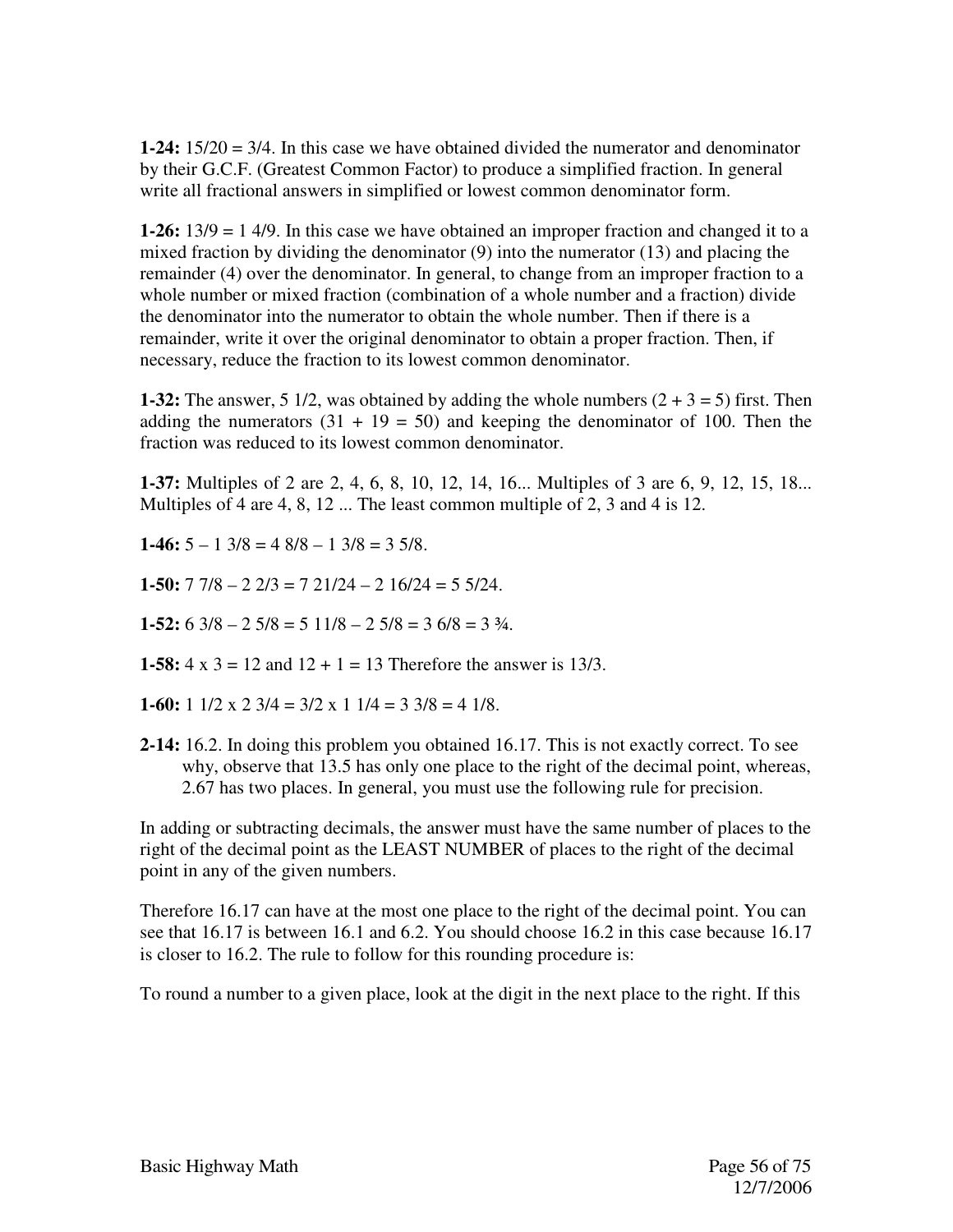digit is less than 5, keep the digit in the given place and delete all digits to the right of the given place. If the given digit is greater than or equal to 5, increase the digit in the given place by one and delete all digits to the right of the given place.

- **2-18:** 205.85 which must be rounded to 205.9.
- **2-19:** 4.7671 which must be rounded to 4.767
- **2-50:** The answer was given to two decimal places because the least number was only to two decimal places. See Note 2-14 for a further explanation.
- **3-15:** In this case,  $3/8$  was written as 0.38 (because  $3 \cdot 8 = 0.38$ ), which has one decimal place more than the required precision. In general, in any intermediate division step, round your result to one decimal place more than the required precision.
- **3-24:** 3.1. As you can see, in this problem parentheses were used to indicate not only order of operations but also multiplication. If a set of parentheses is immediately preceded by a number or by another set of parentheses, then multiplication is understood.
- **3-27:** 25.39. In this problem, to find the average of two or more measured quantities, you add the quantities together and divide by the number of given quantities.
- **4-38:** The area of the **rectangle:** 28.2 square feet The area of the **trapezoid**: 50.4 square feet The area of the **triangle**: +34.4 square feet The total area of the figure: **113.0 square feet**
- **5-17:** Yes, because n + 13 = 25  $12 + 13 = 25$  $25 = 25$ , a true statement
- **6-49:** 1/3. From problems 6-47, **6-48** and **6-49**, you saw that the cement to sand ratio is 1:2, the sand to gravel ratio is 2:3 and the cement to gravel is 1:3. We can write these three ideas in one expression as cement: sand: gravel =1:2:3 which means the ratio cement to sand to gravel equals the ratio of 1 to 2 to 3.
- **6-76:** 8,056,857.60 pounds. NOTE when pounds per cubic foot are multiplied by cubic feet the result is pounds.
- **6-80:** .9. Note: Specific Gravity (S.G.) has no units associated with it because pounds per cubic foot in the numerator and pounds per cubic feet denominator offset each other.
- **8-24:** 38°. Since angle 1 and angle 3 are equal and the measure of angle 1 is 38, the measure of angle 3 is **38.**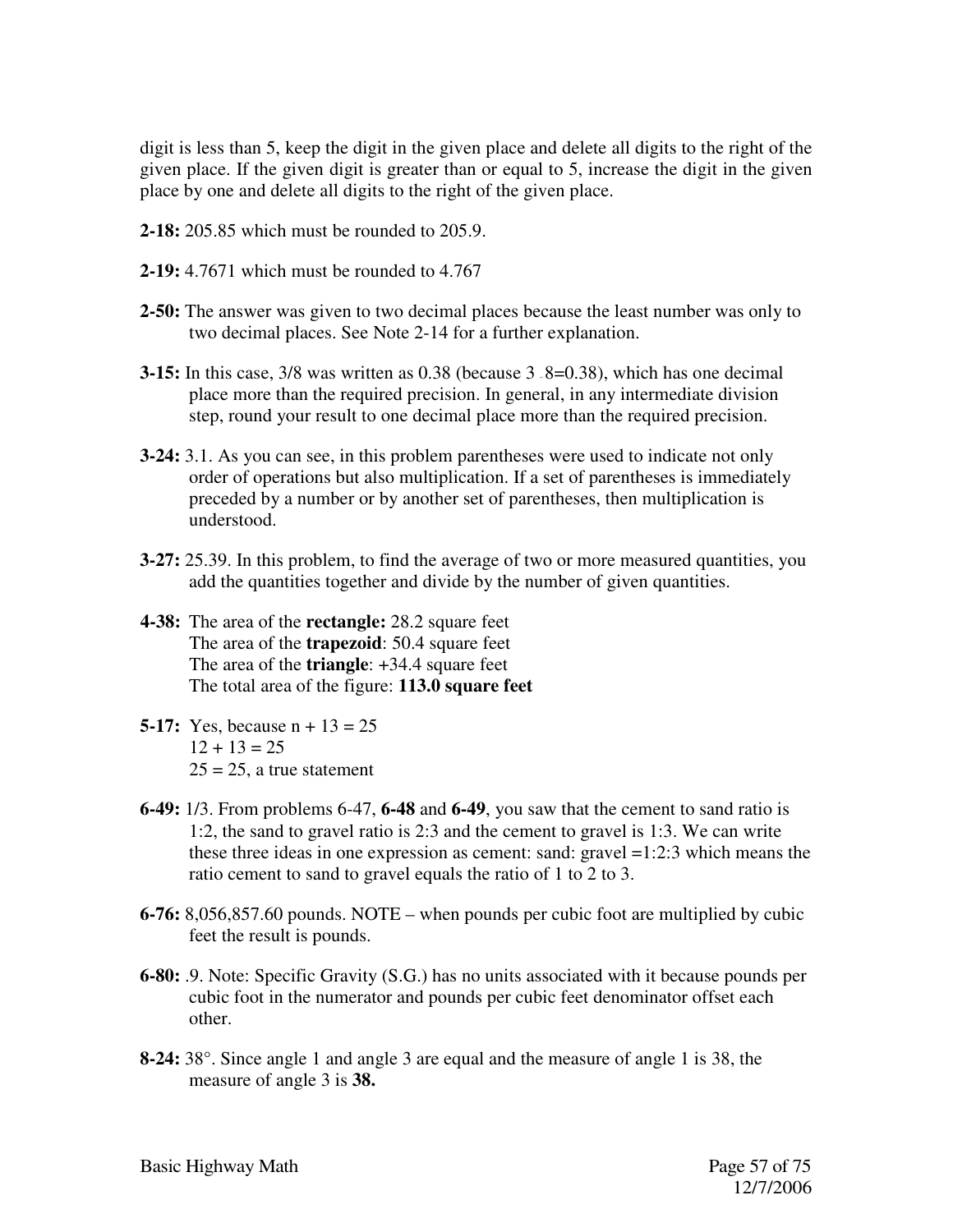- **8-27:** 123°. Since angle 1 and angle 2 are supplementary, angle 1 has a measure of 57°. Since angle 1 and angle 3 are vertical, angle 3 has a measure of 57°. Since angle 2 and angle 4 are vertical angles, angle 4 has a measure of 123°.
- **8-28:** 115°**.** Since angle 1A and angle 1B are corresponding angles they are equal, therefore the measure of angle 1B is 115°.
- **8-29:** 81°. Since angle 2 and angle 6 are corresponding angles, angle 6 has a measure of 81°. Since angles 6 and 7 are vertical angles, angle 7 has a measure of 81.
- **8-30:** 72°. Since the measure of angle 3 equals the measure of angle 7, the measure of angle 7 equals 72° (corresponding angles are equal).
- Also since the measure of angle 7 equals the angle 6, the measure of angle 6 equals 72°.
- **8-31:** 141°. The measure of angle 5 equals the measure of angle 1, and the measure of angle 1 equals the measure of angle 4. Therefore, the measure of angle 4 equals 141°.
- **8-32:** 47°. The measure of angle 5 is 133°. Since angle 5 and 6 are supplementary the measure of angle 6 is 47°.
- **9-18:** Since  $100 = 10 \times 10$ ,  $c = 10$ . The number 10 is called the square root of 100.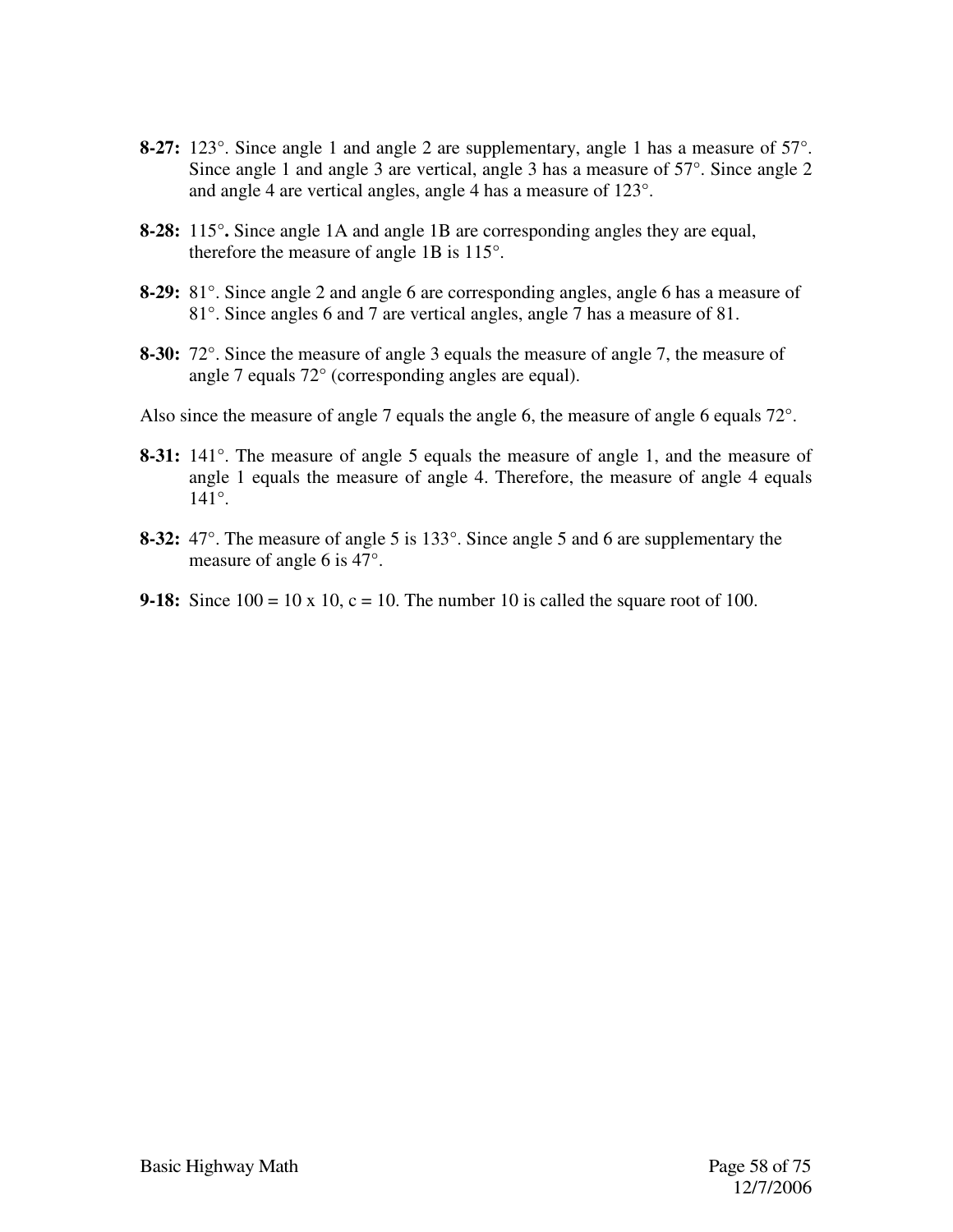### **Answers**

Chapter 1 **1-1:** 7 5/8 **1-2:** 5 11/16 **1-3:** 2 1/2 **1-4:** 1 1/2 **1-5:** 15/16 **1-6:** 2 1/4 **1-7:** 1 2/3 **1-8:** 5/6 **1-9:** 16 3/5 **1-10:** 1, 2, 4, 8, and 16 **1-11:** 1, 2, 3, 4, 6, 8, 12, and 24 **1-12:** 1, 2, 4, 8 (See Note 1-12) **1-13:** 1, 2, 3, 6 (See Note 1-13) **1-14:** GCF=6 (See Note 1-14) **1-15:** GCF=4 (See Note 1-15) **1-16:** 4, 8, 12, 16, 20, 24, 28, 32, 36, 40 (See Note 1-16) **1-17:** 6, 12, 18, 24, 30, 36, and 42 **1-18:** 12, 24, 36 (See Note 1-18) **1-19:** 12 (See Note 1-19) **1-20:** 36 (See Note 1-20) **1-21:** 42 **1-22:** 9/16 **1-23:** 5/5 or 1 (See Note 1-23) **1-24:** 15/20=3/4 (See Note 1-24) **1-25:** 18/24=3/4 **1-26:** 13/9= 1 4/9 (See Note 1-26) **1-27:** 1 3/11 **1-28:** 2 3/6=2 1/2 **1-29:** 5 **1-30:** 44/32=1 12/32= 1 3/8 **1-31:** 2 8/25 **1-32:** 5 50/100=5 1/2 (See Note 1-32) **1-33:** 5 6/5=6 1/5 **1-34:** 10 12/16=10 3/4 **1-35:** 10 26/40=10 13/20 **1-36:** 20 33/15=22 3/15=22 1/5 **1-37:** 12 (See note 1-37) **1-38:** 24 **1-39:** 61/36=1 25/36 **1-40:** 7 55/42=8 13/42 **1-41:** 12 26/14= 13 12/14=13 6/7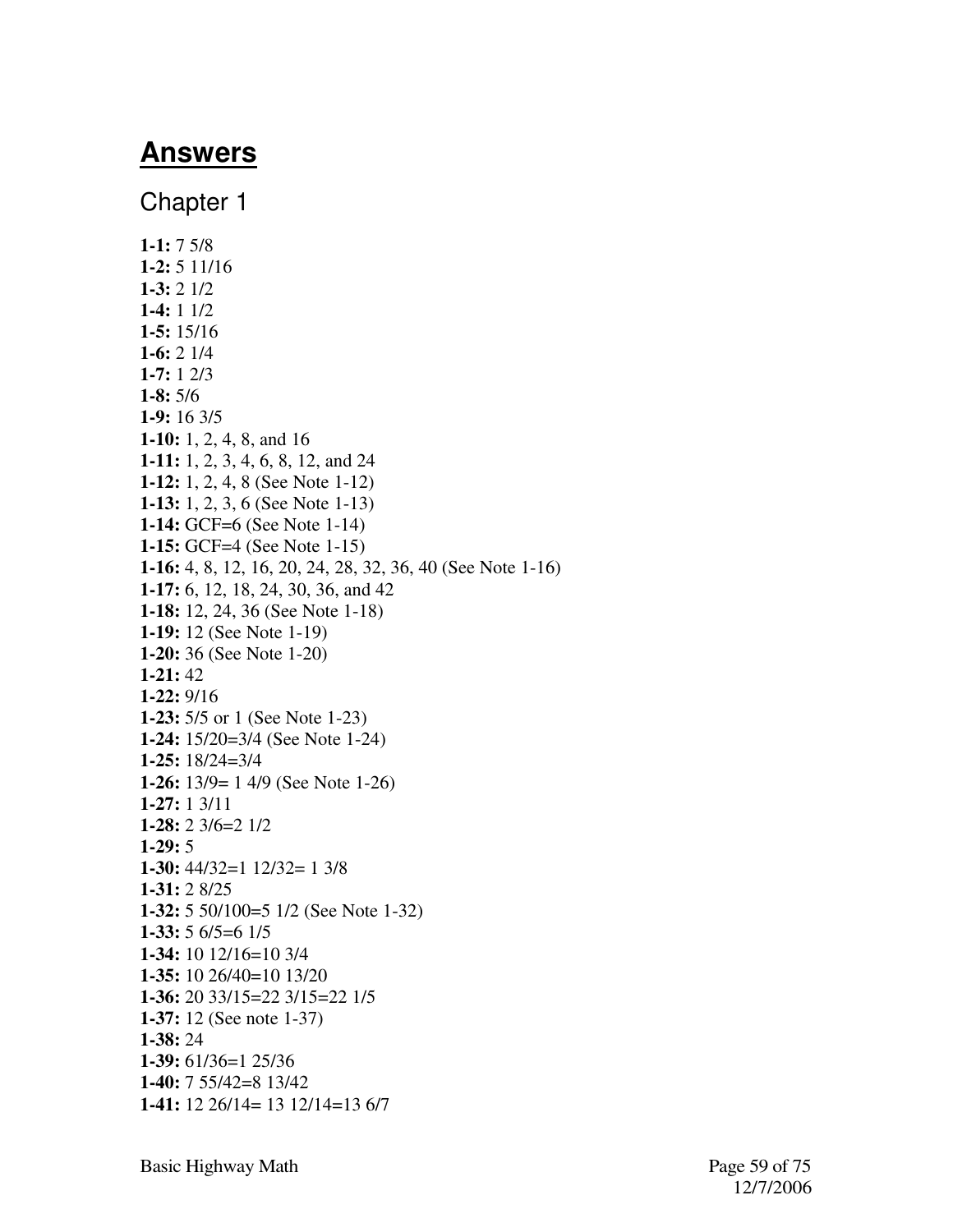**1-42:** 1/9 **1-43:** 10/42=5/21 **1-44:** 3/20 **1-45:** 0 **1-46:** 3 5/8 (See Note 1-46) **1-47:** 6 9/16 **1-48:** 10 1/12 **1-49:** 43 4/25 **1-50:** 5 5/24 (See Note 1-50) **1-51:** 7 7/12 **1-52:** 3 3/4 (See Note 1-52) **1-53:** 3 5/6 **1-54:** 11/16 **1-55:** 16/25 **1-56:** 2 1/3 **1-57:** 1 1/11 **1-58:** 13/3 (See Note 1-58) **1-59:** 53/8 **1-60:** 4 1/8 (See Note 1-60) **1-61:** 1 5/16 **1-62:** 37 2/5 **1-63:** 25 1/2 **1-64:** 12 3/16 **1-65:** 21/40 **1-66:** 18 2/3 **1-67:** 2 **1-68:** 21/32 **1-69:** 1 2/15 **1-70:** 1 5/6 **1-71:** 35/64 **1-72:** 9/32 **1-73:** 4 39/64 **1-74:** 53/64 **1-75:** 7/8 **1-76:** 1 15/16 **1-77:** 1/3 **1-78:** 1/8 **1-79:** 6 1/2 **1-80:** 3 7/24 **1-81:** 5 11/16 **1-82:** 2 3/8 **1-83:** 5 15/16 **1-84:** 6 13/16 **1-85:** 5/32

Basic Highway Math Page 60 of 75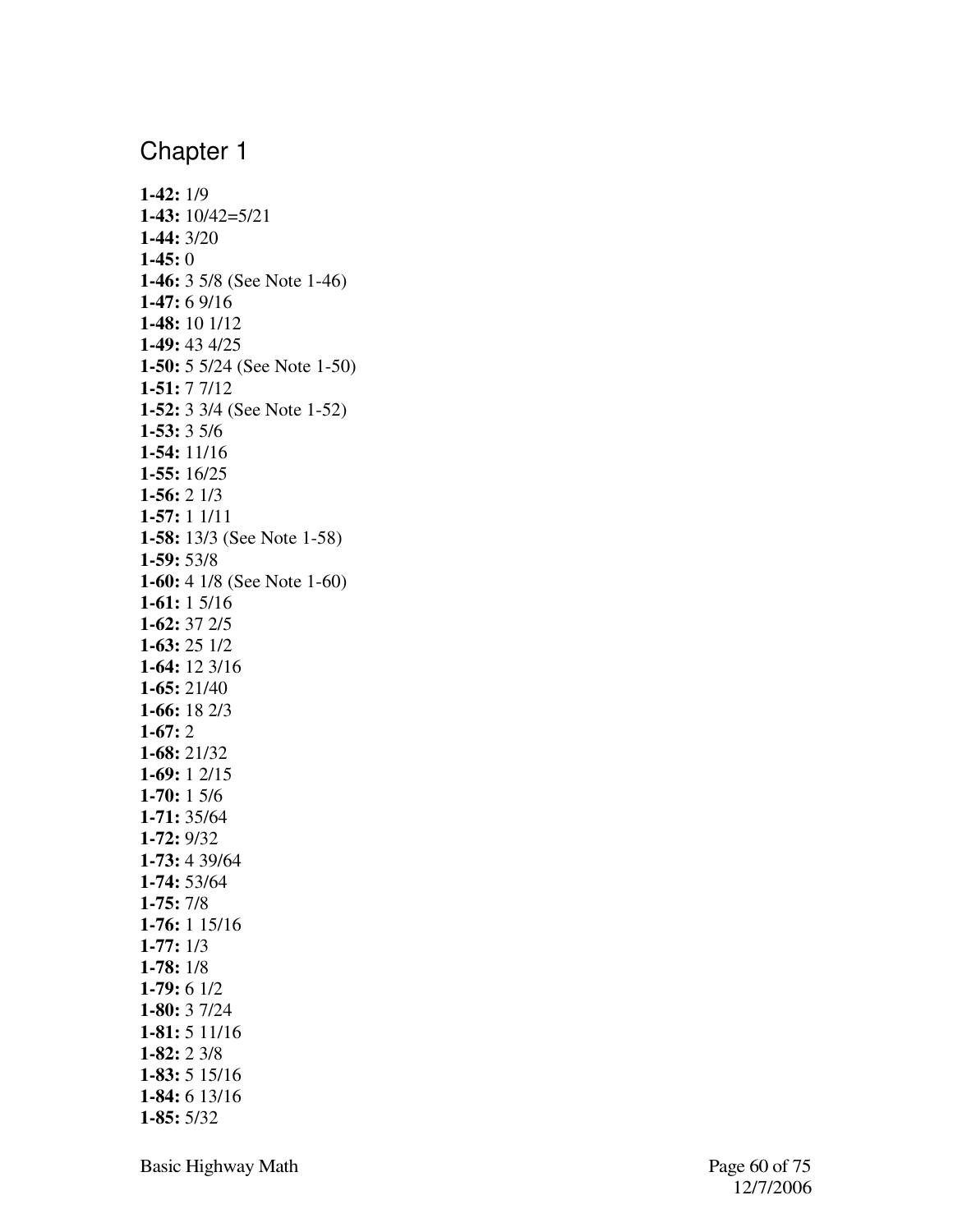**1-86:** 1/28 **1-87:** 1/6 **1-88:** 1 1/6 **1-89:** 2 4/5 **1-90:** 1 **1-91:** 1 1/2 **1-92:** 1 **1-93:** 2/3 **1-94:** 3 1/3 **1-95:** 6 5/16 **1-96:** 5/8 **1-97:** 2/21 **1-98:** 9 1/4 **1-99:** 2 5/8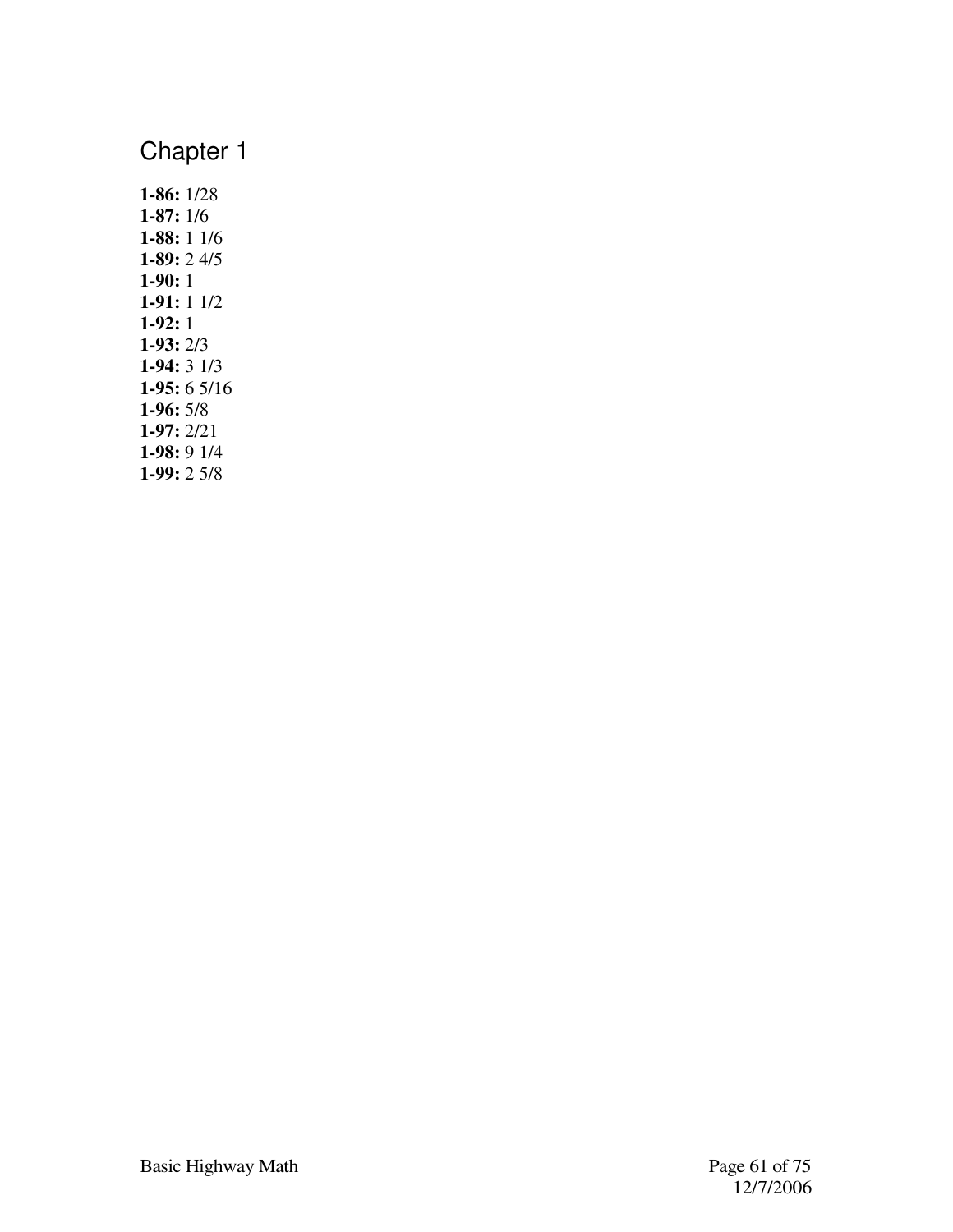**2-1:** 1.1 **2-2:** 16 **2-3:** 6.6 **2-4:** 1.02 **2-5:** 3.57 **2-6:** 6,842.1 **2-7:** 2.6 **2-8:** .99 **2-9:** 388.9 **2-10:** 14.5 **2-11:** 2.66 **2-12:** 460.297 **2-13:** 16.96 **2-14:** 16.2 (See Note 2-14) **2-15:** 23.2 **2-16:** .69 **2-17:** 7.385 **2-18:** 205.85=205.9 (See Note 2-18) **2-19:** 4.7671=4.767 (See Note 2-19) **2-20:** 10.979 **2-21:** 221.025 **2-22:** .2314 **2-23:** 5,584.4 **2-24:** 66.4424 **2-25:** 43.9 **2-26:** 221.03 **2-27:** 66.4 **2-28:** .49 **2-29:** .06 **2-30:** 1.21 **2-31:** 5.8 **2-32:** 16.3 **2-33:** 9.51 **2-34:** 15.0 **2-35:** .002 **2-36:** 8.71 **2-37:** 2 **2-38:** 1.6 **2-39:** 2.9 **2-40:** 94.129 **2-41:** 7.6 **2-42:** 7.2 **2-43:** .26 **2-44:** 2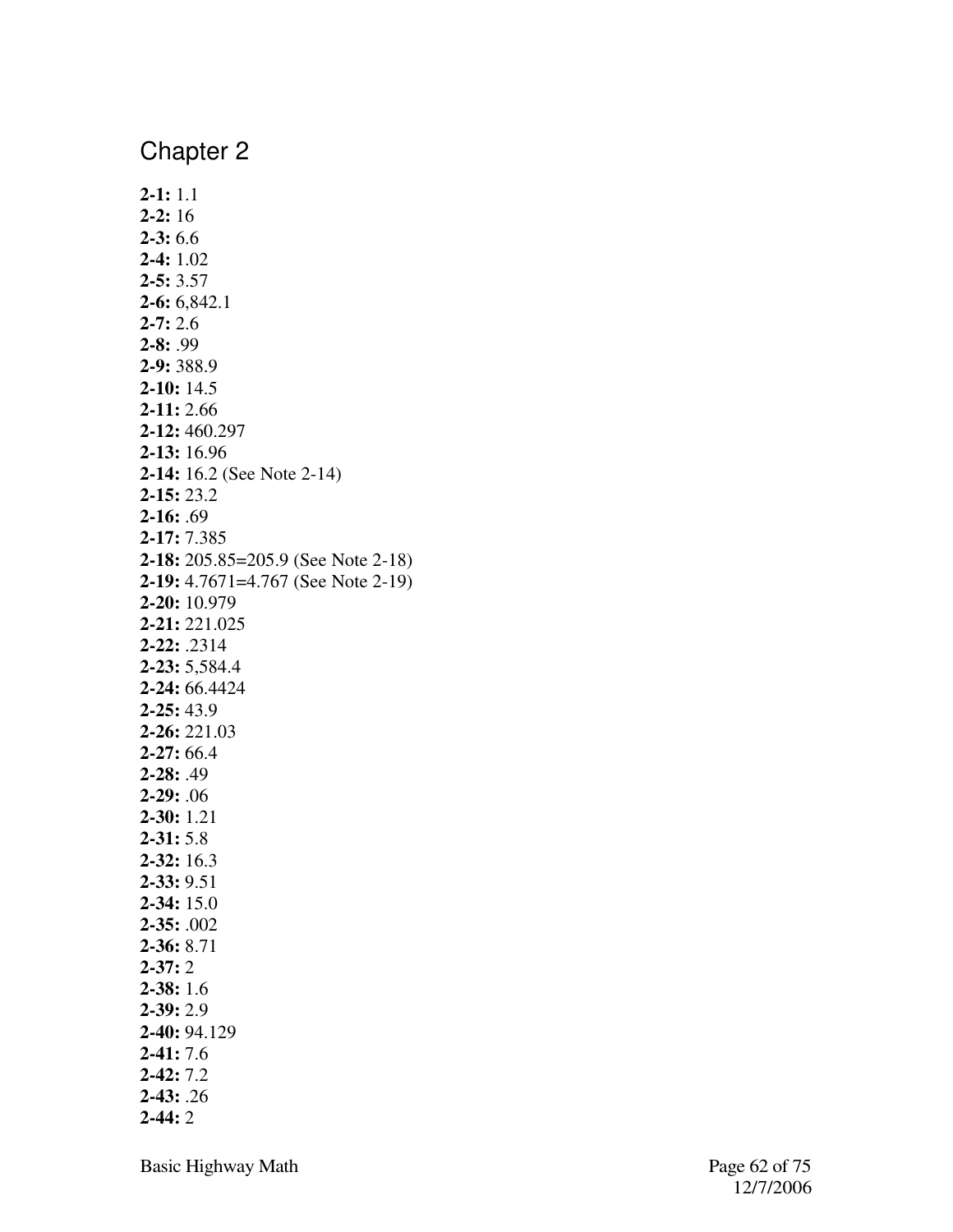**2-45:** 235.19 **2-46:** 64 **2-47:** 670.788 **2-48:** 19.6 **2-49:** 38.6 **2-50:** 1.61 **2-51:** .10 **2-52:** 3.88 **2-53:** 16.3 **2-54:** 41.26 **2-55:** 6 **2-56:** 89,129.80 **2-57:** 8,201.0 **2-58:** 142.8 **2-59:** 1.0 **2-60:** 10.4 **2-61:** 1 **2-62:** 2.67 **2-63:** .1 **2-64:** 3.0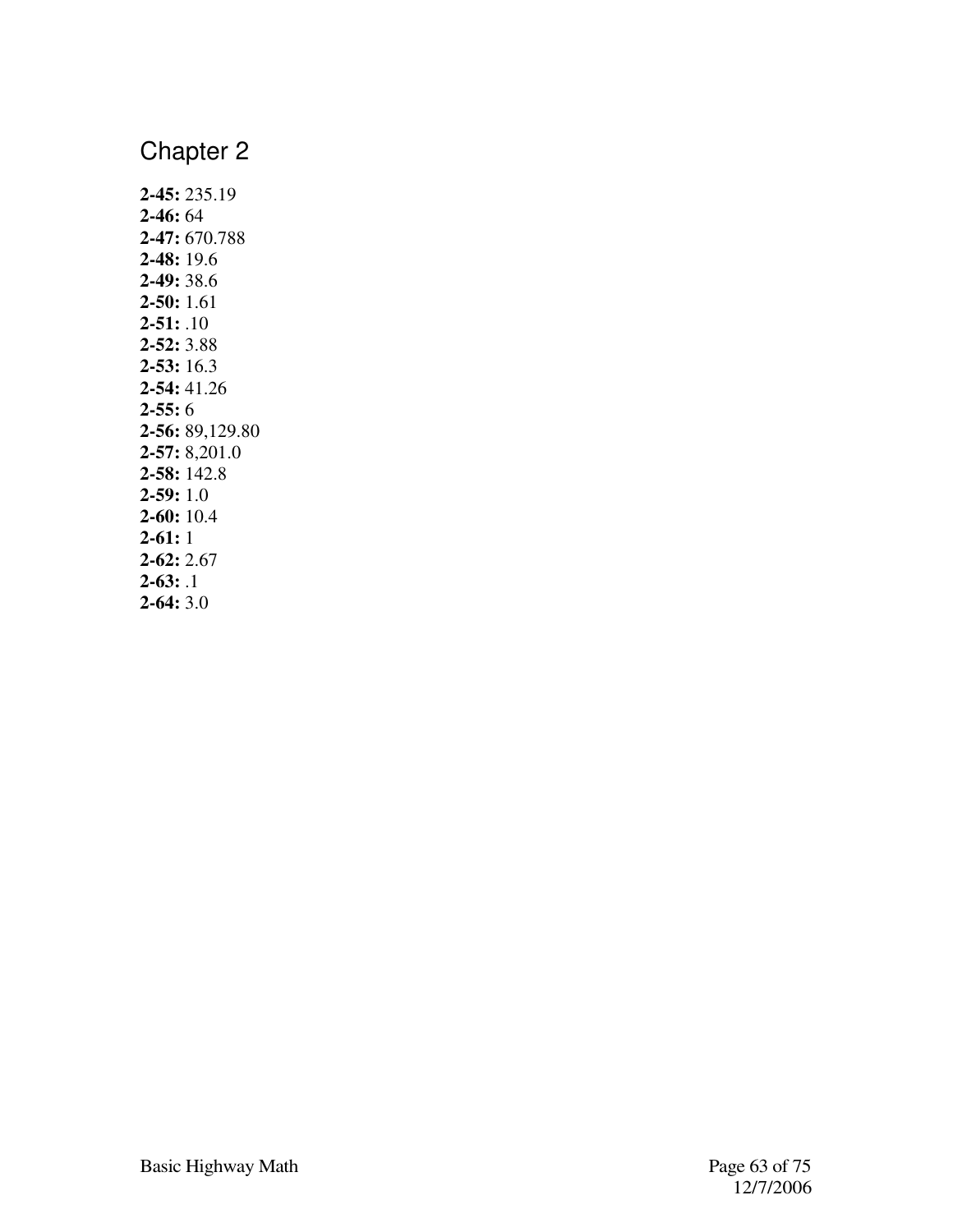**3-1:** .6 **3-2:** 4.38 **3-3:** .462 **3-4:** 5.99 **3-5:** 5.21 **3-6:** 1.0 **3-7:** .7 **3-8:** 2.5 **3-9:** 8.43 **3-10:** .6 **3-11:** 4.32 **3-12:** .778 **3-13:** 1.88 **3-14:** .82 **3-15:** 26.2 (See Note 3-15) **3-16:** .1 **3-17:** 1.1 **3-18:** 9.96 **3-19:** 525.60 **3-20:** 730.5 **3-21:** 16.9 **3-22:** 3.94 **3-23:** 1.2 **3-24:** 3.1 (See Note 3-24) **3-25:** 5.9 **3-26:** 49.5 lbs. per cubic foot **3-27:** 25.39 (See Note 3-27) **3-28:** 13.39 feet **3-29:** 8.58 square feet **3-30:** .33 **3-31:** .375 **3-32:** 5.13 **3-33:** 3.625 **3-34:** 9.7 **3-35:** .43 **3-36:** 12.4 **3-37:** 6.748 **3-38:** 19.4 **3-39:** .1 **3-40:** 20.2 **3-41:** 5.2 **3-42:** 19.85 **3-43:** 194.2 **3-44:** 51.7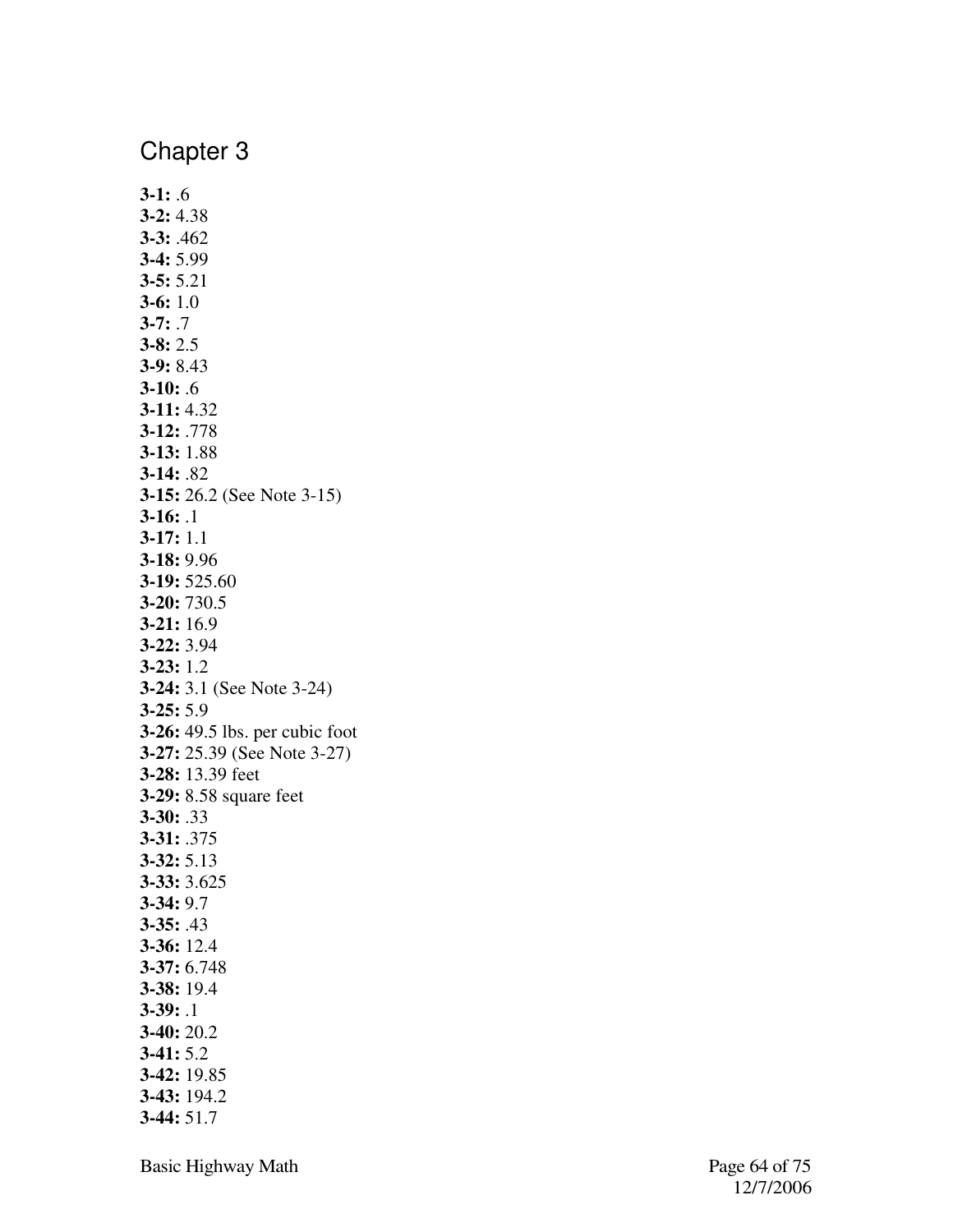**3-45:** .24 **3-46:** 3.2 **3-47:** 2.9 **3-48:** 261.9 **3-49:** 26.5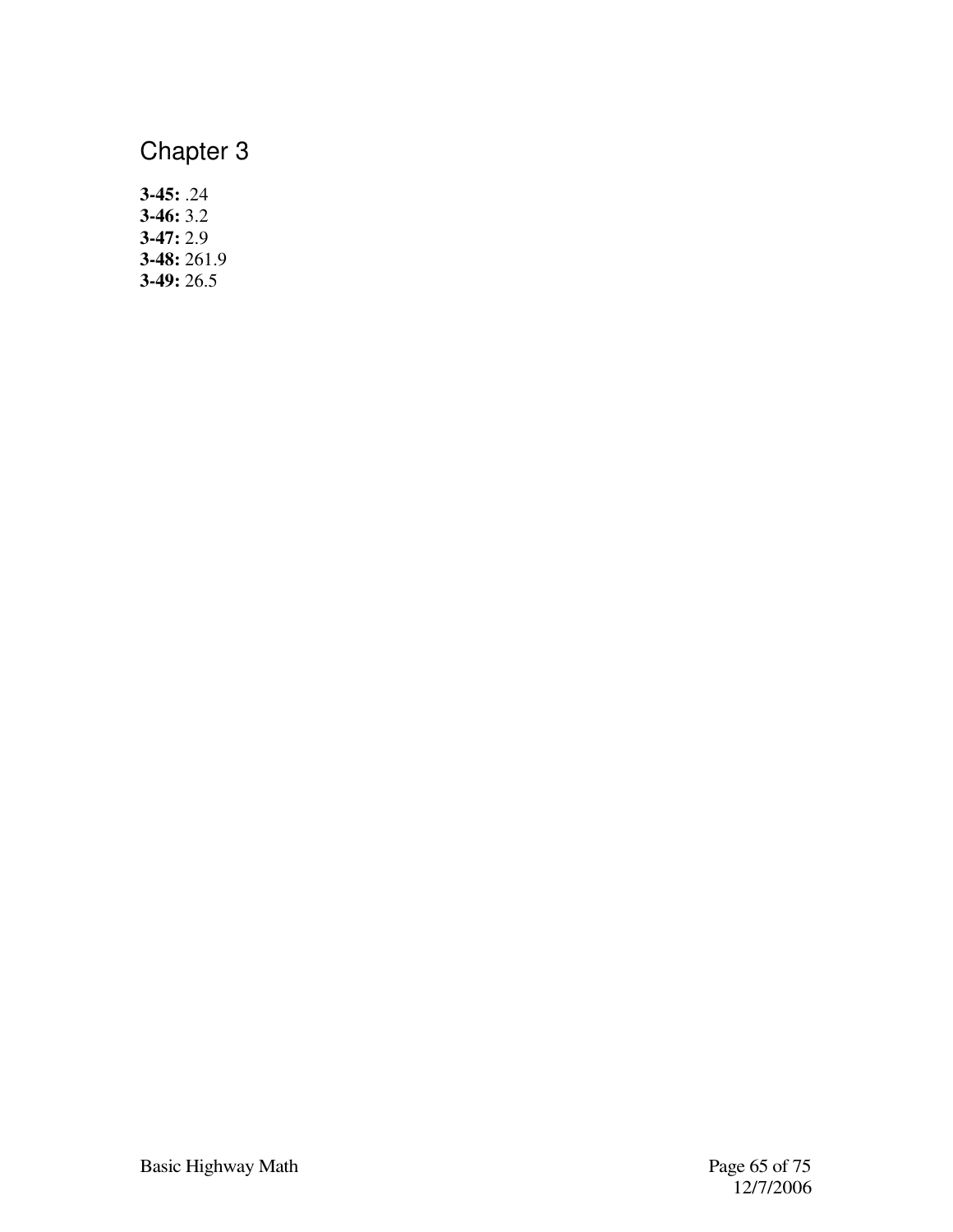**4-1:** B=130  $4-2$ : T=1.4 **4-3:** A=112.0 **4-4:** A=20.5 square feet **4-5:** A=83.4 square feet **4-6:** A=60.8 square feet **4-7:** A=2,038.08 square feet **4-8:** A=226.5 square yards **4-9:** A=244 square yards **4-10:** 46.90 square feet **4-11:** 357 feet **4-12:** 2,211.07 feet **4-13:** A=678.3 square yards **4-14:** A=10,872.93 square yards **4-15:** A=100 square feet **4-16:** A=43.5 square feet **4-17:** A=295.67 square feet **4-18:** A=15.68 square feet **4-19:** 33,181.00 square feet **4-20:** 10,003.75 square feet **4-21:** A=17.7 square feet **4-22:** A=644.1 square feet **4-23:** A=195 square feet **4-24:** A=5.96 square feet **4-25:** A=201.6 square feet **4-26:** A=162.8 square feet **4-27:** C=54.6 feet **4-28:** C=92.3 feet A=678.5 square feet **4-29:** A=4.0 square feet **4-30:** 157.0 feet **4-31:** 13 square feet **4-32:** A=1.6 square feet **4-33:** A=70.3 square feet **4-34:** A=978.6 square feet **4-35:** A=19.9 square feet **4-36:** 18.8 square feet **4-37:** Rectangle: A=28.2 square feet Trapezoid: A=50.4 square feet Triangle: A=34.4 square feet **4-38:** Total is 113.0 square feet (See Note 4-38) **4-39:** A=22 square yards **4-40:** A=545 square yards **4-41:** V=53.3 cubic feet

Basic Highway Math Page 66 of 75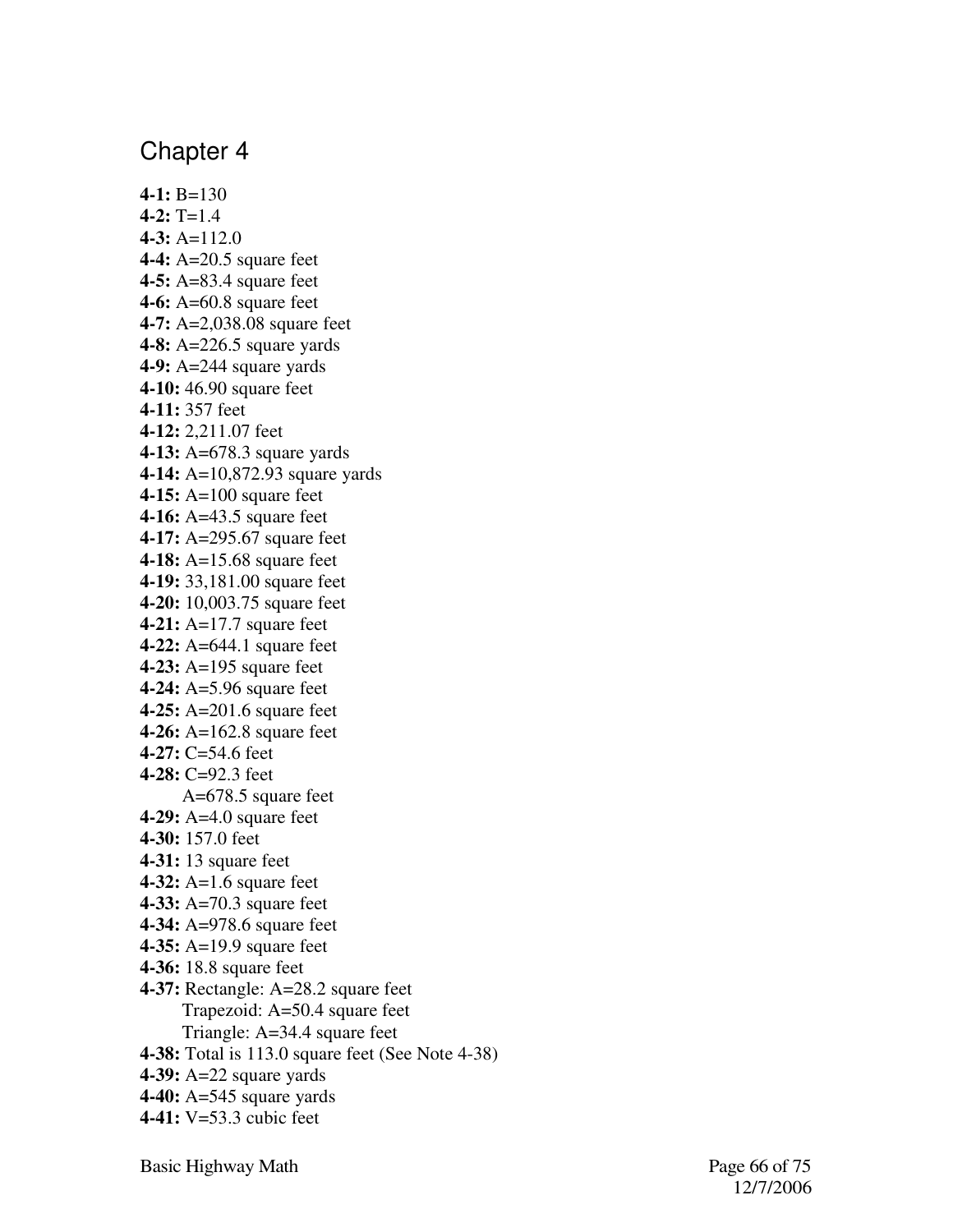**4-42:** V=971.88 cubic feet **4-43:** V=36 cubic yards **4-44:** V=21.9 cubic yards **4-45:** V=2.5 cubic yards **4-46:** V=62.0 cubic yards **4-47:** V=3 cubic yards **4-48:** 236.4 cubic feet **4-49:** 74 cubic yards **4-50:** 6 cubic yards **4-51:** 184 cubic yards **4-52:** 307.21 cubic yards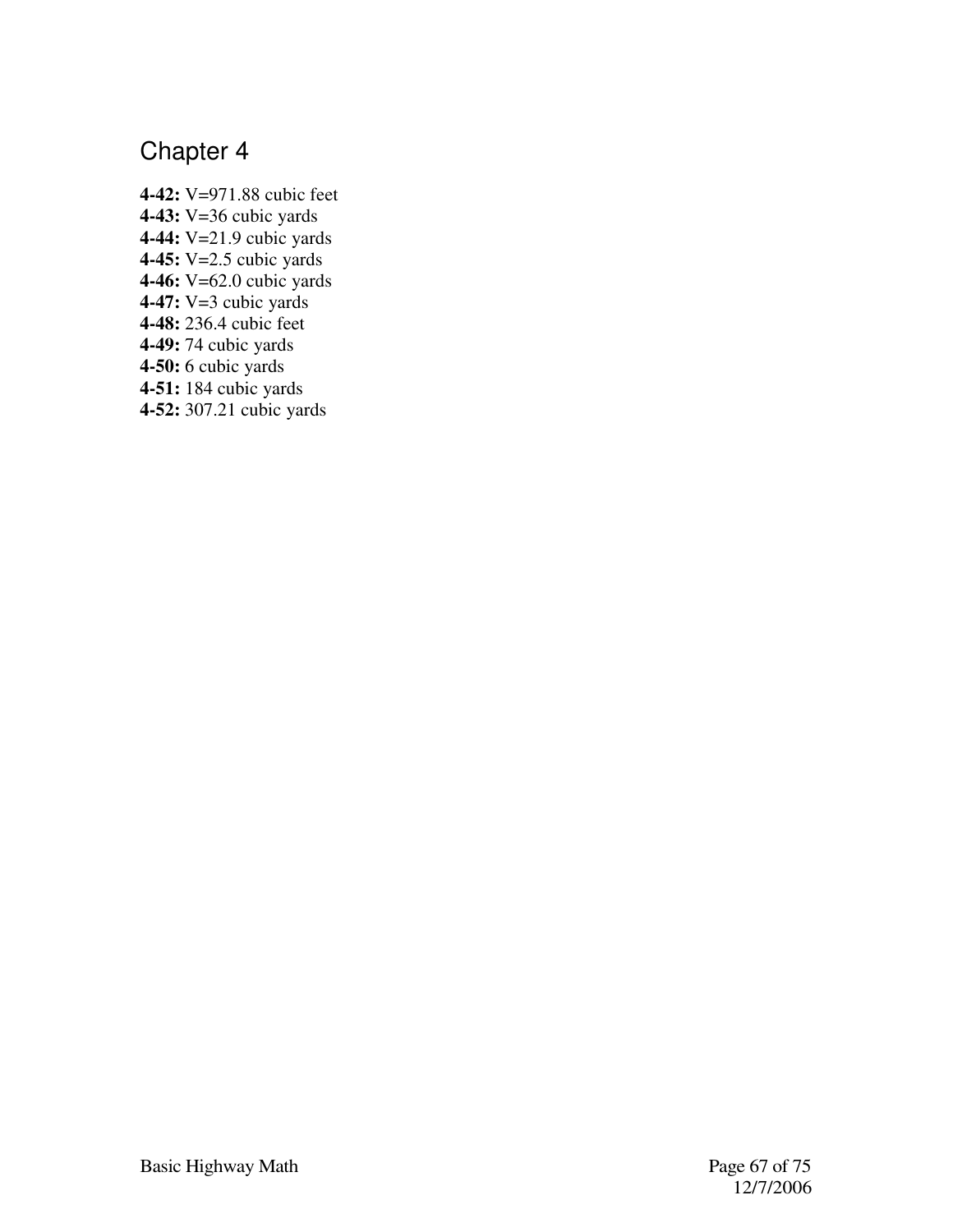**5-1:** y=8 **5-2:** r=6 **5-3:** w=20 **5-4:** r=8 **5-5:** w=.90 **5-6:** n=12 **5-7:** y=4.1 **5-8:** r=14.214 **5-9:** n=7 **5-10:** n=12 **5-11:** n=6.9 **5-12:** n=5.84 **5-13:** n=11 **5-14:** n=12 **5-15:** n=4 **5-16:** n=12 **5-17:** yes (See Note 5-17) **5-18:** n=18 **5-19:** yes **5-20:** n=32 **5-21:** n=7 **5-22:** n=51 **5-23:** y=51 **5-24:** y=3 **5-25:** n=108 **5-26:** It is the solution to  $n/12=9$ **5-27:** y=4.2 **5-28:** y=56 **5-29:** n=11 **5-30:** r=12.4 **5-31:** y=7 **5-32:** w=18.6 **5-33:** n=500 **5-34:** It is the solution to 2n+3=7 **5-35:** 3n=9 **5-36:** n=3 **5-37:** yes **5-38:** 4n=36 **5-39:** n=9 **5-40:** n/2=5.4 **5-41:** n=10.8 **5-42:** n=5 **5-43:** n=84 **5-44:** y=153

Basic Highway Math Page 68 of 75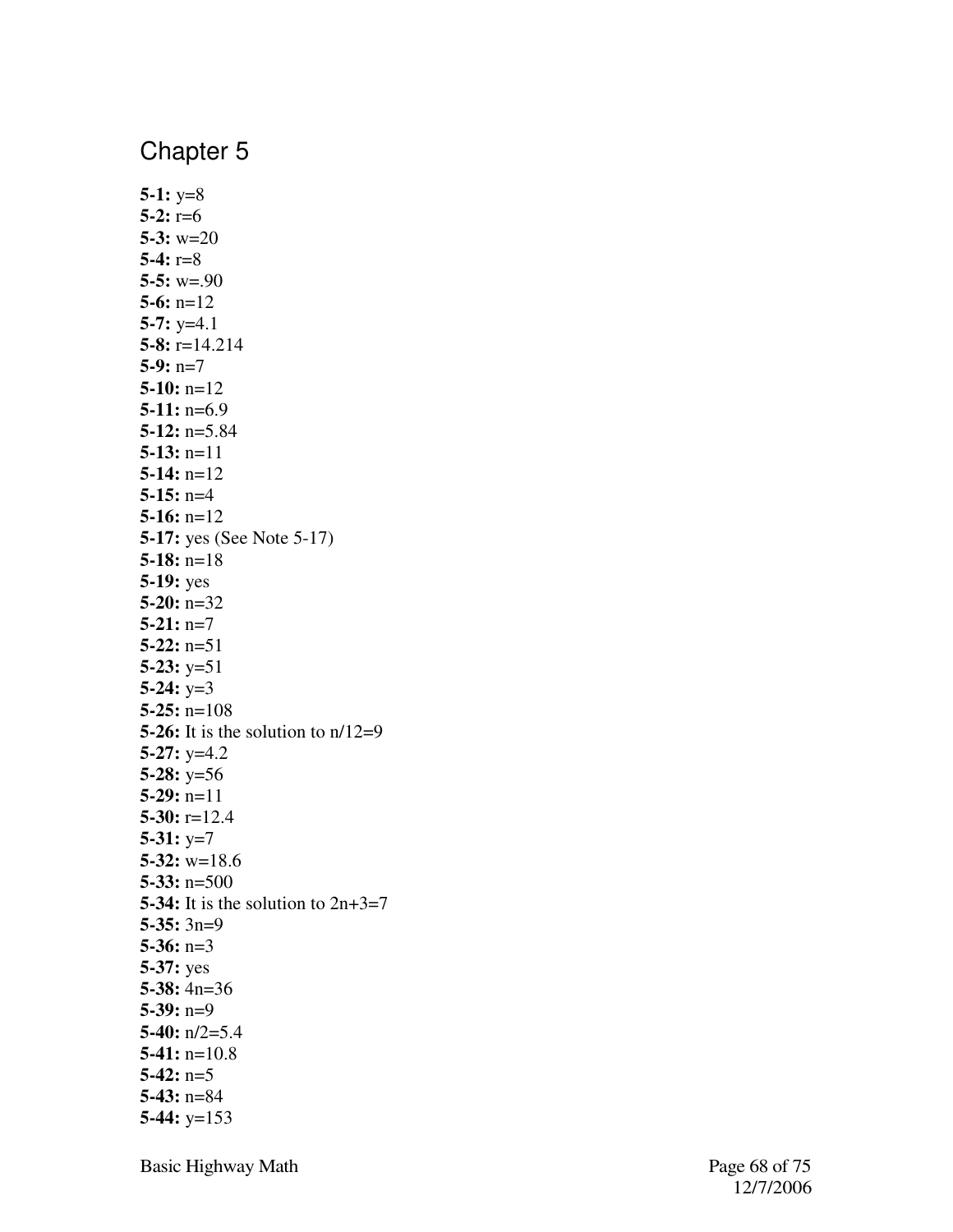| $5-45: n=4$       |                  |
|-------------------|------------------|
| 5-46: $n=5$       |                  |
| $5-47: r=36$      |                  |
|                   | 5-48: $y=10.2$   |
| $5-49$ : $w = .8$ |                  |
|                   | $5-50: n=7.0$    |
|                   | $5-51: r=3.48$   |
|                   | $5-52$ : $w=1.3$ |
|                   | $5-53$ : n=1.2   |
| $5-54$ : $y=4$    |                  |
| $5-55: y=5$       |                  |
|                   | 5-56: $w=40$     |
|                   | $5-57$ : m=14    |
| 5-58: $y=6$       |                  |
|                   | $5-59: n=3.43$   |
| $5-60: r=4.2$     |                  |
| $5-61$ : n=4      |                  |
| 5-62: $n=36$      |                  |
|                   | $5-63$ : $w=5.1$ |
| $5-64$ : $w = .5$ |                  |
| 5-65: $r=2.3$     |                  |
|                   | $5-66$ : $w=9.6$ |
| $5-67$ : n=1.1    |                  |
|                   | 5-68: $r=1.03$   |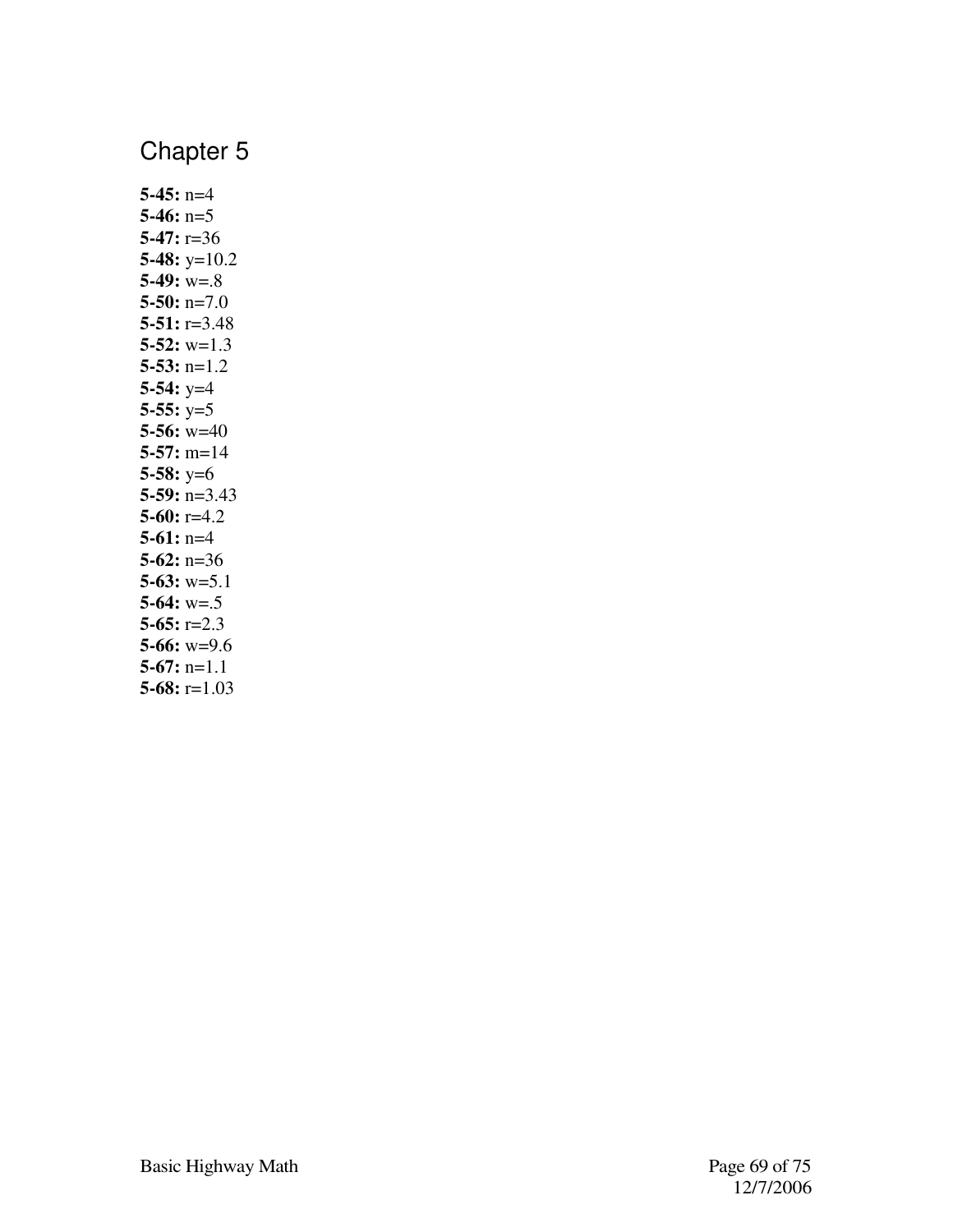**6-1:** n=8 **6-2:** 2/5 or 2:5 **6-3:** 1/6 or 1:6 **6-4:** 60 lbs. of sand and 40 lbs. of cement **6-5:** 900 lbs. of gravel, 300 lbs. of cement, 450 lbs. of sand and 150 lbs. of water **6-6:** 900 gallons **6-7:** 5.2:1 **6-8:** 46.5 feet **6-9:** 118.50 lbs. per cubic foot **6-10:** .8 **6-11:** 7/8 **6-12:** 5.3:7 **6-13:** 6:w **6-14:** 9:13 **6-15:** 7/9 **6-16:** 6:11 and 6/11 **6-17:** 7.23:8.98 and 7.23/8.98 **6-18:** 2/3=8/12 **6-19:** n/3=8/12 **6-20:** 27:36=3:4 or 27/36=3/4 **6-21:** 27/b=3/4 or 27:b=3:4 **6-22:** 11:12=n:24 or 11/12=n/24 **6-23:** a/14=c/7 or a:14=c:7 **6-24:** 5/b=c/d or 5:b=c:d **6-25:** a/b=c/d or a:b=c:d **6-26:** Yes, the common product is 24 **6-27:** They are equal **6-28:** They are equal **6-29:** They are equal **6-30:** 2 x n=3 x 8 or 2n=24 **6-31:** n=12 **6-32:** yes **6-33:** n x 20= 4 x 15 or 20n=60 **6-34:** n=3 **6-35:** It represents the solution because 3/4=15/20 **6-36:** n=7 **6-37:** n=6 **6-38:** 3=n (It does not matter on which side of the equation it appears, the method for solving for the unknown is the same.) **6-39:** 15=n **6-40:** 6=n **6-41:** 6.4=n **6-42:** n=1.95 **6-43:** n=184.5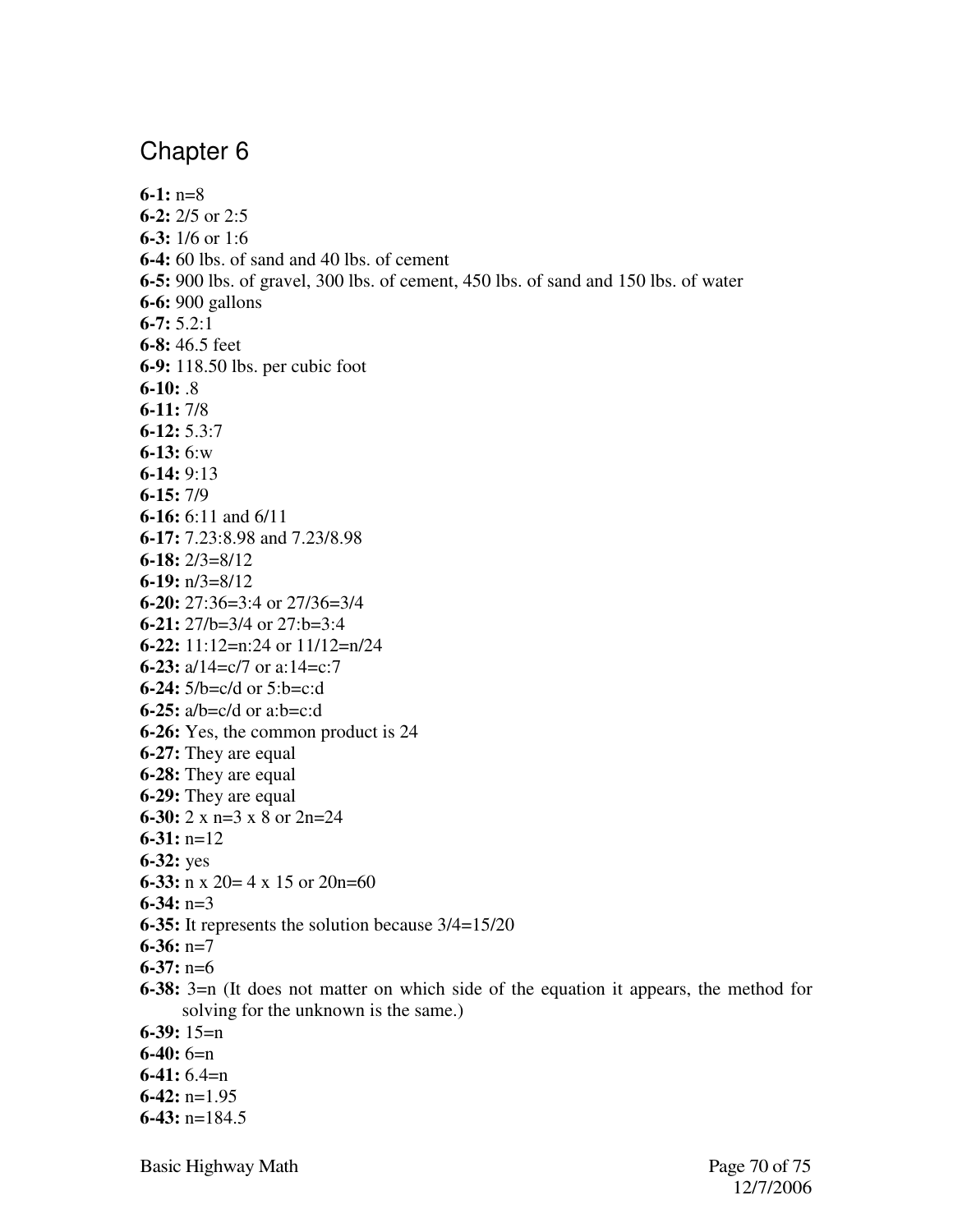**6-44:** 3/1 or 3:1 **6-45:** 5/2 or 5:2 **6-46:** 1/7 or 1:7 **6-47:** 1/2 or 1:2 **6-48:** 2/3 or 2:3 **6-49:** 1/3 (See Note 6-49) **6-50:** 50=n; therefore, 50 lbs. of fine aggregate are needed **6-51:** n-288; therefore, 288 pounds of course aggregate must be added **6-52:** 9.6n **6-53:** n=2,260 **6-54:** 1,000 gallons prime needed **6-55:** 750 lbs. **6-56:** 1250 lbs. **6-57:** 50 lbs. cement and 200 lbs. gravel **6-58:** 7/10 or 7:10 **6-59:** 3/10 or 3:10 **6-60:** 1/4 or 1:4 **6-61:** 3/4 or 3:4 **6-62:** 15 lbs. of water **6-63:** 15.6 lbs course and 64.8 lbs. fine **6-64:** 500 lbs. cement 1,250 lbs. sand 1,500 lbs. gravel **6-65:** 4:1 **6-66:** 6:1 **6-67:** 1.5:1 **6-68:** 15 feet **6-69:** 126.0 feet **6-70:** 80.2 feet **6-71:** 212.8 feet **6-72:** 57.0 feet **6-73:** 120 pounds per cubic feet. **6-74:** 82.16 pounds per cubic foot **6-75:** 127.94 pounds per cubic foot **6-76:** 8,056,857.60 pounds. (See Note 6-76) **6-77:** 496,663.20 pounds **6-78:** 58,430.96 gallons **6-79:** 18,798 pounds **6-80:** .9 (See Note 6-80) **6-81:** 1.1 **6-82:** Density=173.33 lbs/cf Specific Gravity  $= 2.8$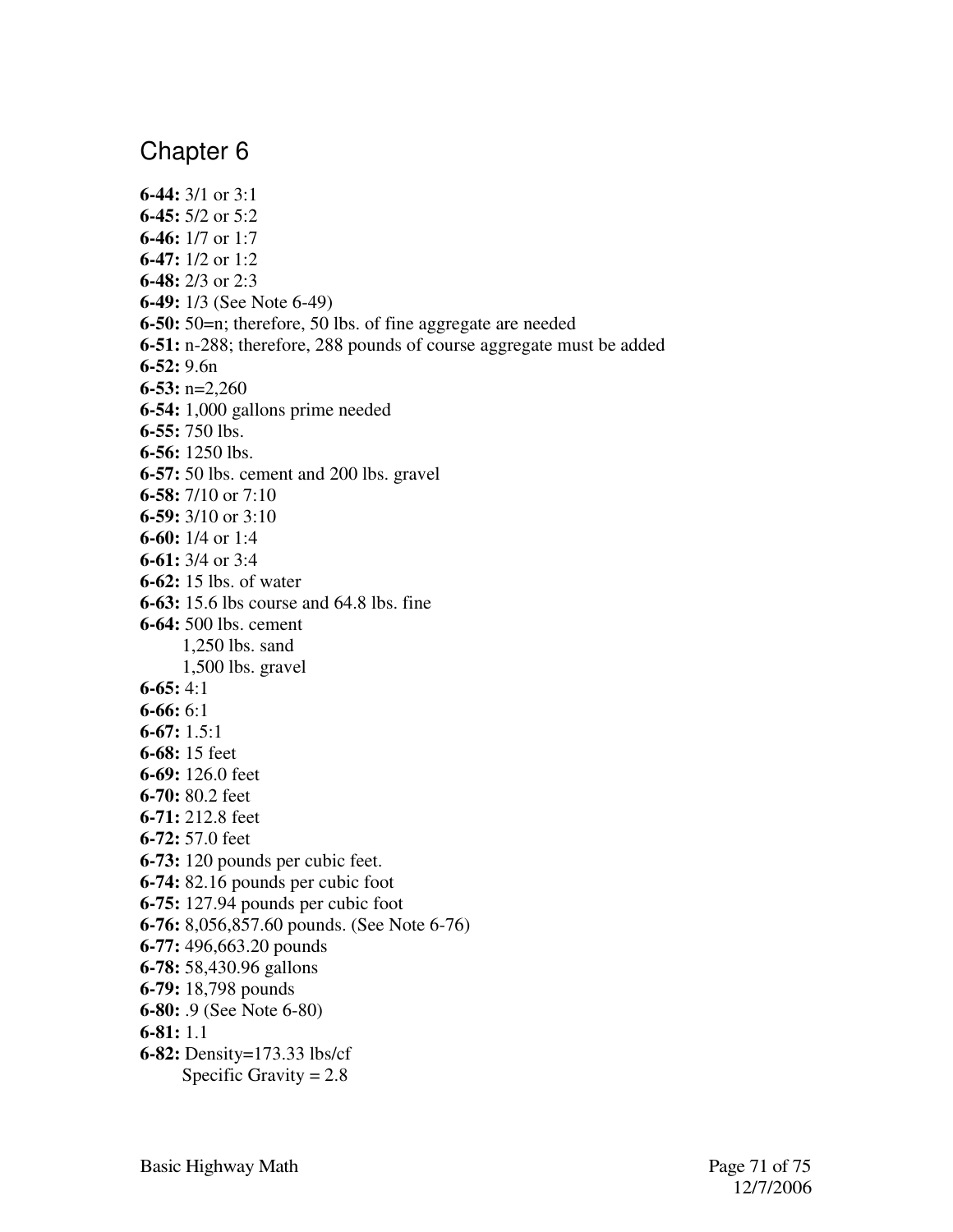**7-1:** 150,800 cubic yards

**7-2:** 7.7%

**7-3:** 432.1 cubic yards

- **7-4:** 14.5%
- **7-5:** -3.6%
- **7-6:** .20 feet
- **7-7:** 11.1%
- **7-8:** 56.46 feet

**7-9:** 60%

- **7-10:** 62.5%
- **7-11:** 66.7%. When changing a ratio to percent form, round your decimal to two more places than the required precision.
- **7-12:** 54.5%
- **7-13:** 250%
- **7-14:** 16.2/100
- **7-15:** 255,000 cubic yards have been removed.
- **7-16:** 1,800 feet have been completed.
- **7-17:** .93 pounds of fines.
- **7-18:** 4,560 pounds of fine aggregate.
- **7-19:** 300 pounds of cement in the mixture.
- **7-20:** 6.6% of fines.
- **7-21:** 25.8% cement in the mixture.
- **7-22:** There is 15.4% cement, 38.5% sand, and 46.2% gravel in the mixture.
- **7-23:** There are 250.00 cubic yards of uncompacted concrete needed.
- **7-24:** There are 7.8 pounds of uncompacted soil needed.
- **7-25:** There is 16.1% moisture in the sample.
- **7-26:** There is 12.1% moisture in the sample.
- **7-27:** The percent of grade is +4%.
- **7-28:** The percent of grade is -4%.
- **7-29:** The percent of grade is -9.2%.
- **7-30:** The percent of grade is +14.6%.
- **7-31:** The percent of grade from point A to point B is +4.1%.
- **7-32:** The vertical distance is 15.6 feet.
- **7-33:** The width is 97.1 feet.
- **7-34:** The fall of the lane is .16 feet.
- **7-35:** The fall of the shoulder is .50 feet.
- **7-36:** The fall of the right lane is .49 feet.
- The rise of the left lane is .49 feet.
- The fall of the shoulder is .19 feet.
- The rise of the right shoulder is .59 feet.
- **7-37:** The fall is .12 feet.
- **7-38:** The elevation of the right-hand edge is 64.51 feet and the elevation of the left-hand edge is 65.49 feet.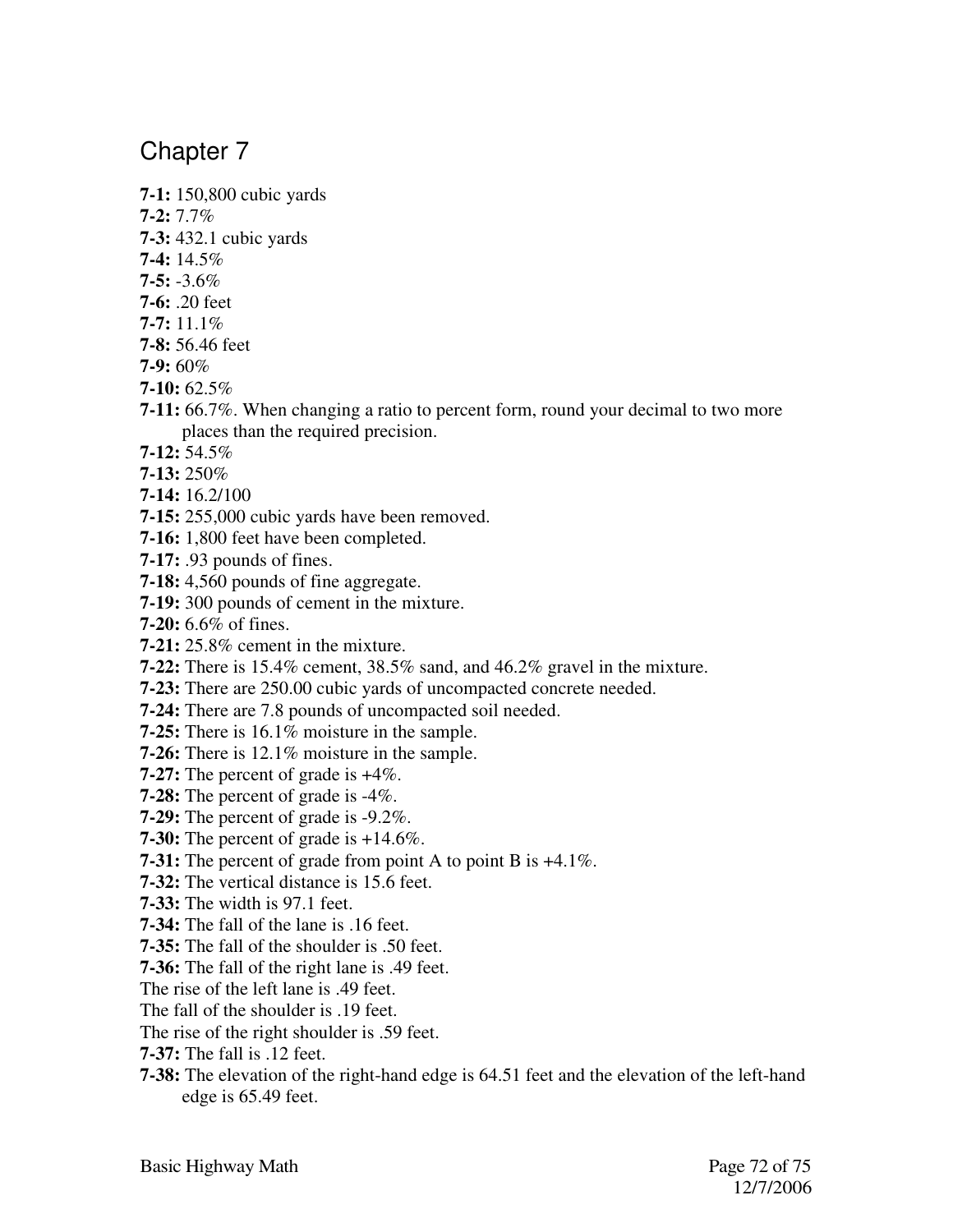## Chapter 8

- **8-1**: 62° **8-2**: 91° **8-3**: 8° 15' 28" **8-4**: 83° 15' **8-5**: 38° 49' 44" **8-6**: 125° 40' 18" **8-7**: 10° 36' 47" **8-8**: 103° 38' 42" **8-9:** 77° 20' 34" **8-10:** .4 square feet **8-11:** Acute angle **8-12:** Obtuse angle **8-13:** Right angle **8-14:** Right angle **8-15:** 105°; obtuse angle **8-16:**  $90^\circ$  -  $47^\circ$  =  $43^\circ$ ; therefore, the angle has a measure of  $43^\circ$ . **8-17:** 52° **8-18:** 55-1/2° **8-19:** 180 $^{\circ}$  - 47 $^{\circ}$  = 133 $^{\circ}$ ; therefore, the angle has a measure of 133 $^{\circ}$ . **8-20:** 116° **8-21:** 12° **8-22:** The measure of angle 2 is 71° and the measure of angle 3 is 161°. **8-23:** The measure of angle 2 is 16° and the measure of angle 3 is 106°. **8-24:** Since angle 1 and angle 3 are equal and the measure of angle 1 is 38°, the measure of angle 3 is 38°. (See Note 8-24) **8-25:** The measure of angle 4 is 142°. **8-26:** 142° **8-27:** Since angle 1 and angle 2 are supplementary, angle 1 has a measure of 57°. Since angle 1 and angle 3 are vertical angles, angle 3 has a measure of 57°. Since angle 2 and angle 4 are vertical angles, angle 4 has a measure of 123°. (See Note 8-27) **8-28:** 115° (See Note 8-28) **8-29:** 81° (See Note 8-29) **8-30:** 72° (See Note 8-30) **8-31:** 141° (See Note 8-31) **8-32:** 47° (See Note 8-32)
- **8-33:** 114° **8-34:** 100° **8-35:** The measure of angles 2, 3, 6, and 7 is 63°, and the measure of angles 4, 5, and 8 is  $117^\circ$ .
- **8-36:** 3 x 60 = 180; therefore, there are 180' in 3°.
- **8-37:** 1050'
- **8-38:** 30'
- **8-39:** 13'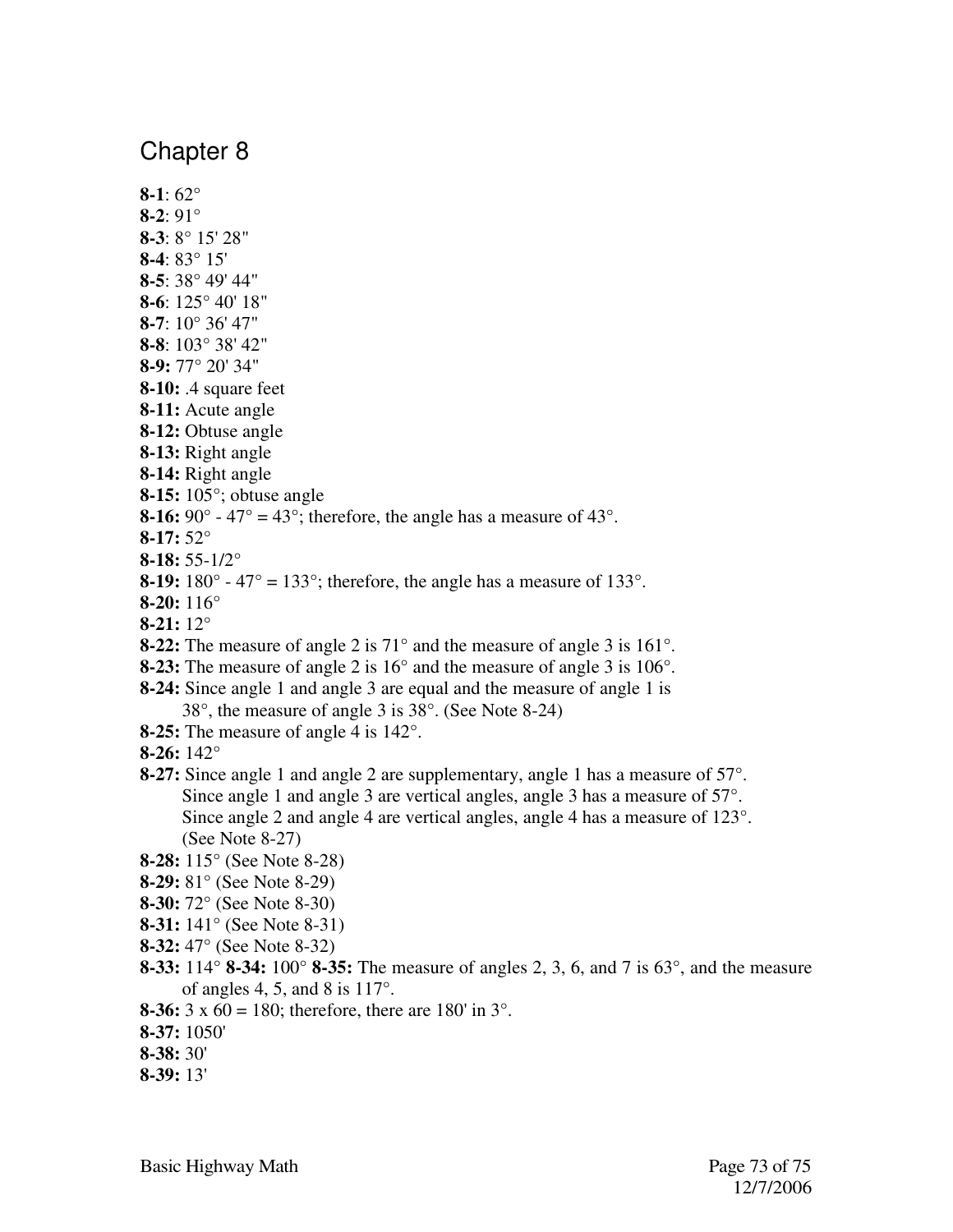## Chapter 8

**8-40:** 30 x 1/60 = 1/2; therefore, 30' is 1/2°. **8-41:** 1/4° **8-42:** 127 x 1/60 = 2-7/60; therefore, there are 2-7/60° in 127'. **8-43:** 196 x 1/60 = 3 16/60; therefore, there are 3° 16' in 196'. **8-44:** 1° 27' **8-45:** 1° 56' **8-46:** 5 x 60 = 300; therefore, there are 300" in 5'. **8-47:** 30" **8-48:** 45 x 1/60 = 3/4; therefore, 45" = 3/4'. **8-49:** 1/2' **8-50:** 169 x 1/60 = 2-49/60; therefore, 169" = 2' 49". **8-51:** 1' 18" **8-52:** 61° 49' **8-53:** 99° 15' **8-54:** 62° 13' 14" **8-55:** 79° 15' 7" **8-56:** 8° 19' **8-57:** 3° 3' 3" **8-58:** 37° 52' **8-59:** 56° 12' **8-60:** 69° 17' 48" **8-61:** 7° 54' 58" **8-62:** 75° 43' 17" **8-63:** 180 - 140 = 40; therefore, the measure of the third angle is 40° **8-64:** 53° 32' **8-65:** 70° **8-66:** 58° 10' **8-67:** 17° **8-68:** 90° (the third angle is a right angle) **8-69:** (measure of the central angle)/(360) =  $60/360 = 1/6$ ; therefore, the sector is 1/6 of the circle. **8-70:** 3/8 **8-71:** Area of sector = (size of sector)  $\times$  (area of circle) =  $3/8 \times 48$  square feet = 18 square feet. **8-72:** 22.7 square feet **8-73:** 37.51 square feet

**8-74:** 34.7 square yards